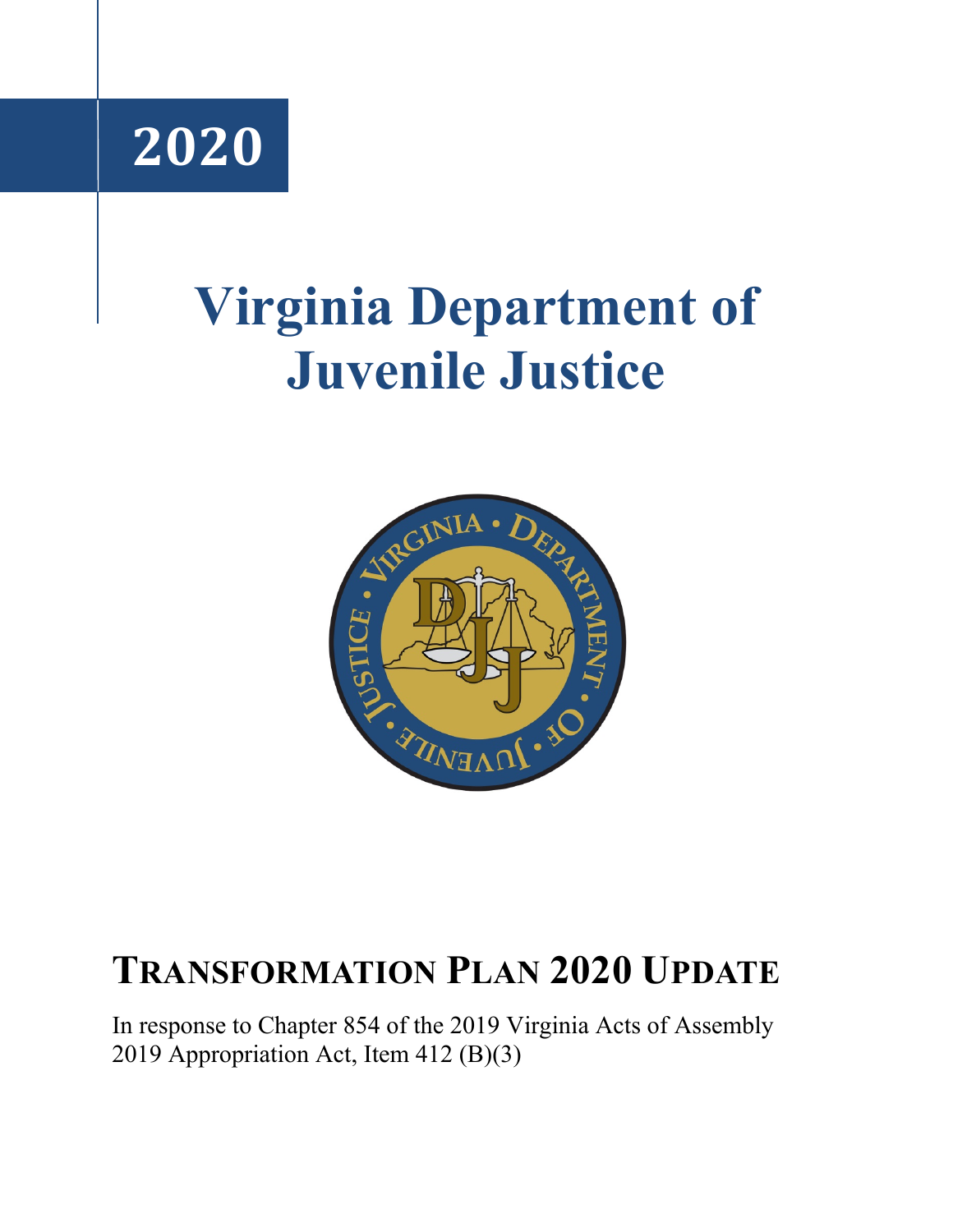<span id="page-1-0"></span>Chapter 732 of the 2016 Appropriation Act of the Virginia Acts of Assembly, Item 406 (D) required the Department of Juvenile Justice (DJJ) to develop "a transformation plan to provide more effective and efficient services for juveniles, using data-based decision-making, that improves outcomes, including reducing recidivism, and to reduce the number of juveniles housed in state-operated juvenile correctional centers, consistent with public safety." DJJ established its Transformation Plan in June 2016.

This report of DJJ's Transformation Plan progress addresses the language required in Chapter 854 of the 2019 Appropriation Act of the Virginia Acts of Assembly, Item 412 (B)(3):

*"No later than November 1 of each year, the Department of Juvenile Justice shall provide a report to the Governor, the Chairmen of the House Appropriations and Senate Finance Committees, the Secretary of Public Safety and Homeland Security and the Director, Department of Planning and Budget, assessing the impact and results of the transformation plan and its related actions. The report shall include, but is not limited to, assessing juvenile offender recidivism rates, fiscal and operational impact on detention homes; changes (if any) in commitment orders by the courts; and the use of the savings redirected as a result of transformation, including the amount expended for contracted programs and treatment services, including the number of juveniles receiving each specific service. The report should also include the average length of stay for juveniles in each placement option*."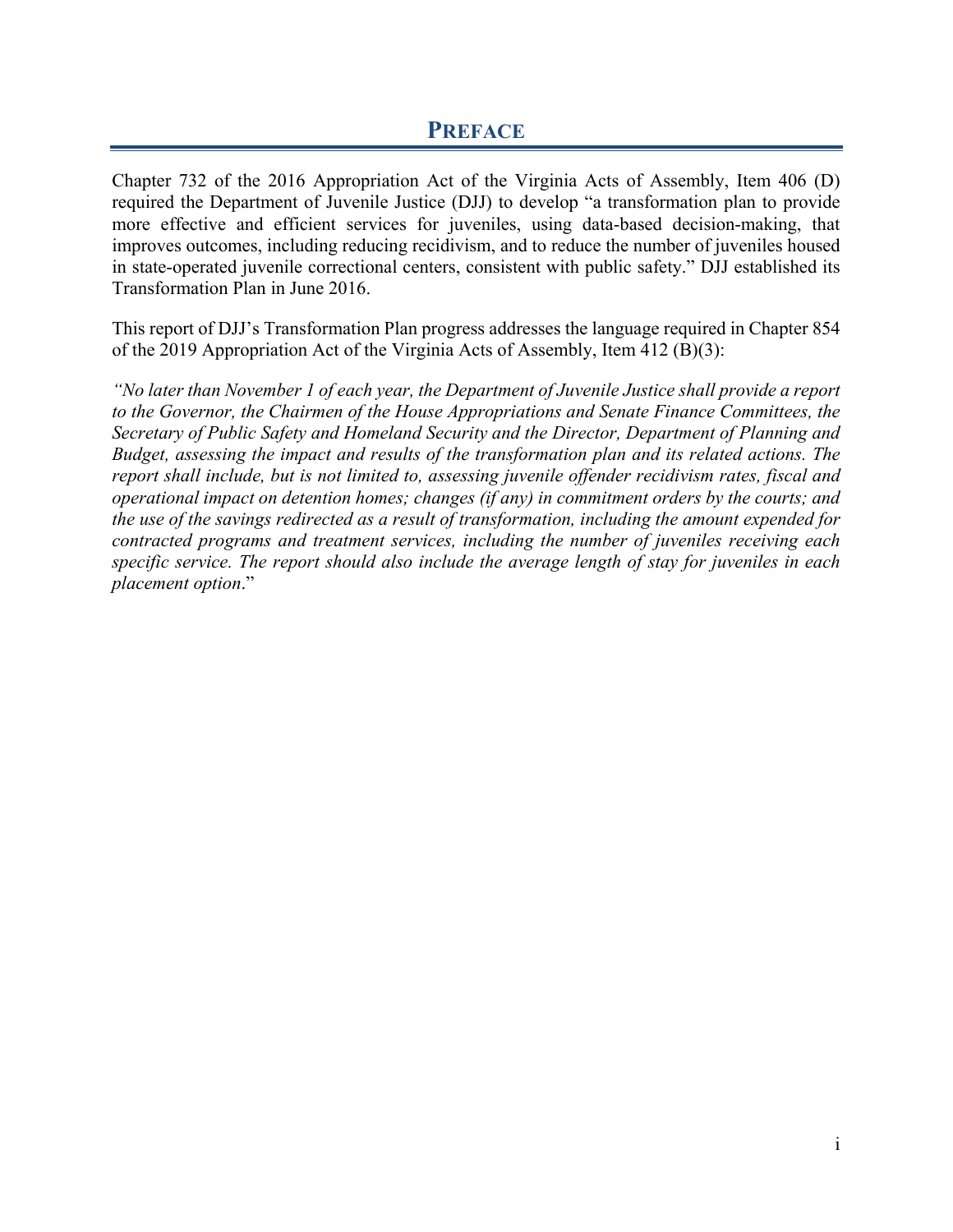# **TABLE OF CONTENTS**

<span id="page-2-0"></span>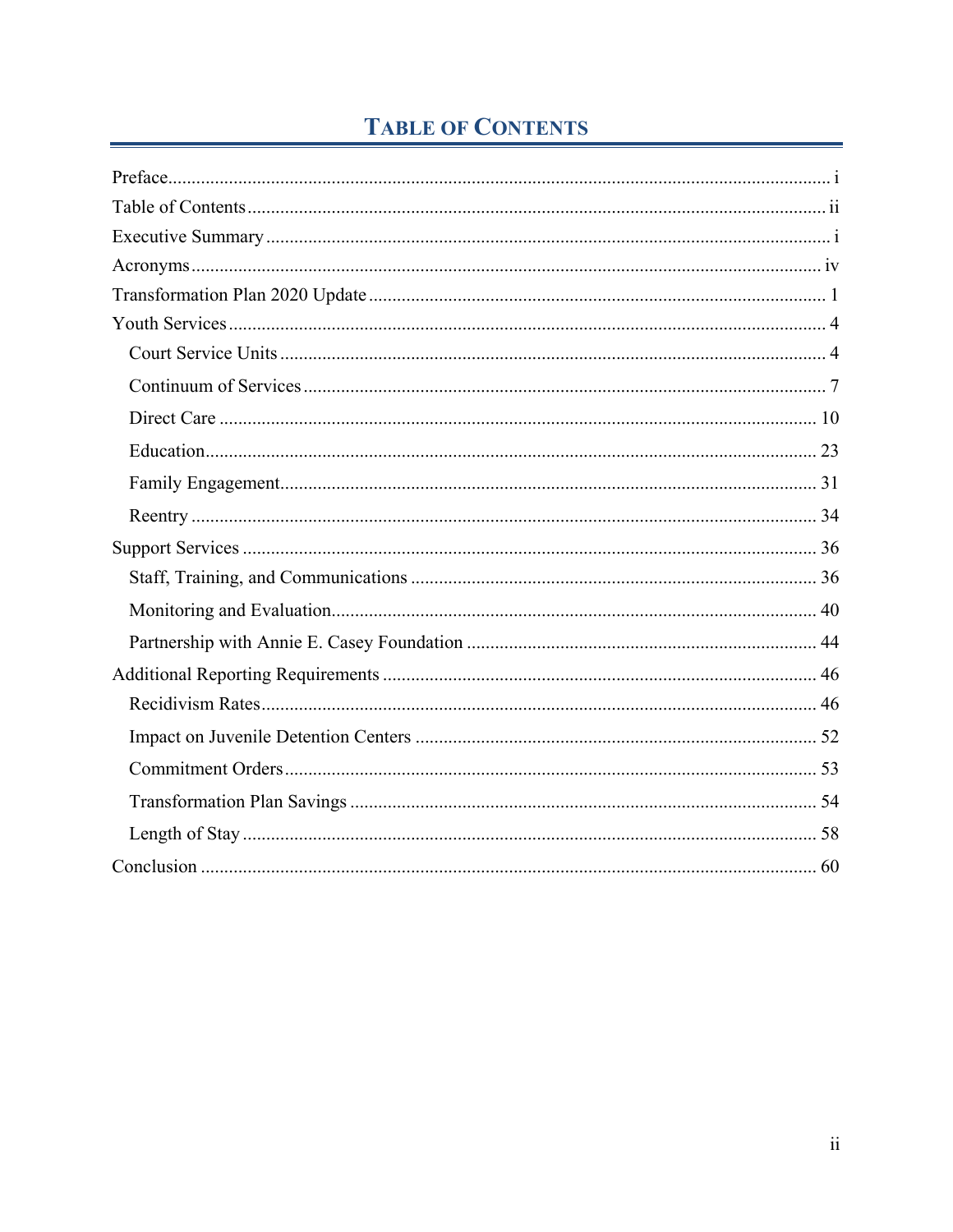# **EXECUTIVE SUMMARY**

<span id="page-3-0"></span>Nearly six years ago, Virginia's Department of Juvenile Justice (DJJ) set out to rethink how Virginia responds to court-involved youth. What had been a system reliant on detention, incarceration, and punishment could transform, with the right investments, into a system of rehabilitation, personalized treatment, and community support. In 2016, with the General Assembly's support, DJJ released a Transformation Plan to reallocate resources to a wider range of rehabilitative services. The plan aimed to use evidence-based practices to more effectively serve youth, their families, and communities and centered around three core operational strategies: (1) *reduce* the use of juvenile correctional centers by transforming intake, probation, and commitment practices; (2) *reform* supervision, rehabilitation, and treatment practices for youth in custody; and (3) *replace* large, outdated juvenile correctional centers with support from a statewide continuum of alternative placements and evidence-based services. A new goal of (4) *sustain* was later added to focus on continuing progress toward the transformation goals.

Since launching the plan, DJJ has achieved progress and successes in all four goals of the Transformation Plan. Fiscal year (FY) 2020 provided several accomplishments discussed throughout this report, including the following highlights:

#### **Reduce**

- The juvenile justice system is experiencing all-time lows, and the impacts of COVID-19 accelerated these trends even further. Between FY 2011 and FY 2020, juvenile intake cases decreased 45.0%, new probation cases decreased 64.5%, detainments decreased 49.7%, and direct care admissions decreased 58.4%.
- DJJ is successfully diverting more youth from further system involvement. After DJJ's first intake summit and a revised procedure, diversion plans increased from 13.0% of intake complaints in FY 2014 to 19.3% in FY 2020. Successful diversion plans increased from 10.6% of intake complaints in FY 2014 to 15.9% in FY 2020.
- As DJJ strives to divert and serve more youth in the community, juvenile intake cases decreased even more in FY 2019 (9.5%) and FY 2020 (14.4%) than in each of the previous five years (2.1% to 5.6%). This decrease indicates that crime rates have not been negatively impacted.
- DJJ's efforts continue to show a reduction in rearrests for system-involved youth (firsttime diversions, probation placements, and direct care releases), with 12-month rates decreasing from 25.1% in FY 2014 to 19.7% in FY 2019, translating to 986 fewer youth rearrested.
- Rearrest rates for first-time diversions continue to decrease even as more youth are diverted or handled informally. Rearrest rates for probation placements and direct care releases have remained relatively stable with slight fluctuations throughout transformation efforts, suggesting these higher risk youth continue to face significant challenges and require more intensive and therapeutic services.
- DJJ continues to offer a wide array of community-based services across the Commonwealth. DJJ's continuum of services has over 140 distinct direct service providers; 1,666 youth were referred to DJJ's regional service coordinators, who approved/authorized 3,398 services during FY 2020.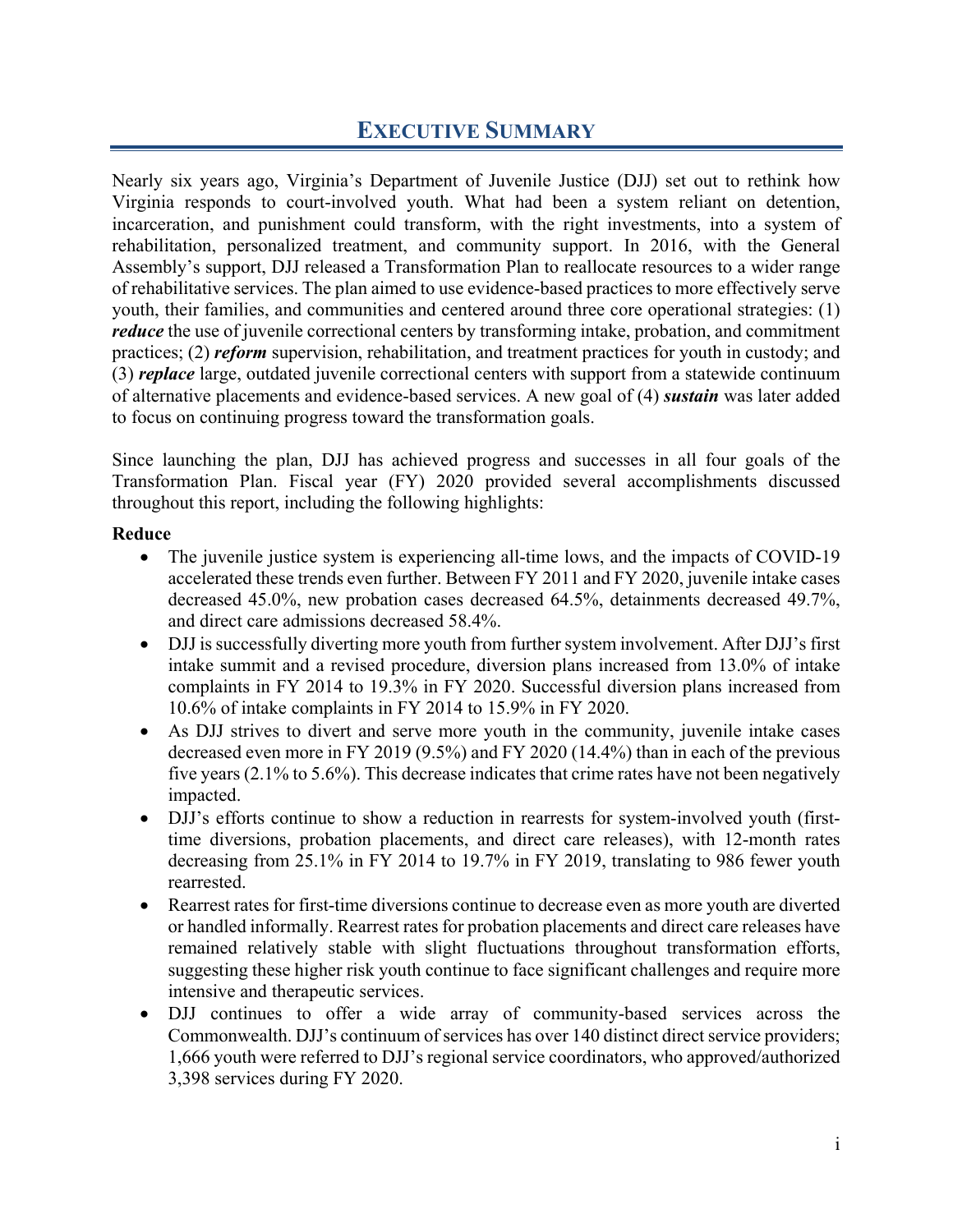• An increasing percentage of committed youth are being placed in non-correctional center options. As of July 2019, alternative placements housed 41.1% of the direct care population. More than half of youth (53.0%) released from direct care in FY 2020 received treatment in these types of placements instead of a juvenile correctional center.

#### **Reform**

- Treatment and programming at Bon Air Juvenile Correctional Center continues to focus on skill building, improving behaviors, and increasing youth's likelihood of successful transitions to the community upon release. Staff trainings include such topics as specific treatment service delivery, improving the therapeutic and trauma-informed environment, and collaborating with non-JCC placement options.
- The therapeutic Community Treatment Model and other programming improved youth and staff safety. Between FY 2016 and FY 2020, rates of aggressive incidents at Bon Air Juvenile Correctional Center decreased 60.4%, workers' compensation claims decreased 53.5%, and costs associated with workers' compensation claims decreased 39.8%.
- DJJ is focused on trauma-informed care and reducing punitive measures that have negative effects on youth. DJJ introduced the Reducing Isolation in Youth Facilities initiative to develop a tangible plan to reduce punitive isolation and develop alternatives to isolation.
- In an effort to increase equity and inclusion for students with special needs, DJJ's Division of Education began using digital curriculum delivery, providing access to more course offerings across a wider range of disciplines for students.
- DJJ is focused on providing students with skills to prepare them for careers after release. Welding and heavy machine operator simulation-training programs are being offered to students at Bon Air Juvenile Correctional Center. An apprenticeship program was established to allow youth to receive on-the-job training and earn credentials.
- DJJ continued free transportation services to promote visitation with committed youth; 980 individuals participated in the free transportation program in FY 2020.

#### **Replace**

- Alternatives to correctional centers for treatment placement option for committed youth continue to expand, now including 10 community placement program sites, nine detention reentry programs, 11 residential treatment centers, and 17 group homes, for a total of 47 non-correctional center treatment placement options for youth. Of the 321 youth released from direct care in FY 2020, 170 (53.0%) did not enter a JCC.
- DJJ continues the pursuit to build smaller, treatment-oriented facilities, ideally in the eastern and central areas in order to house youth closer to their home communities. Challenges remain with finding an ideal location in the desired eastern and central regions of Virginia.

#### **Sustain**

- DJJ began building a Family Support Network to sustain increased communication with families and provide networking opportunities for families.
- DJJ's Division of Education continues to focus on delivering high-quality educational services, with 97.9% of teachers being properly licensed and endorsed.
- DJJ's Training and Organizational Development Unit has converted training programs to an online platform to sustain training to all DJJ employees during the pandemic.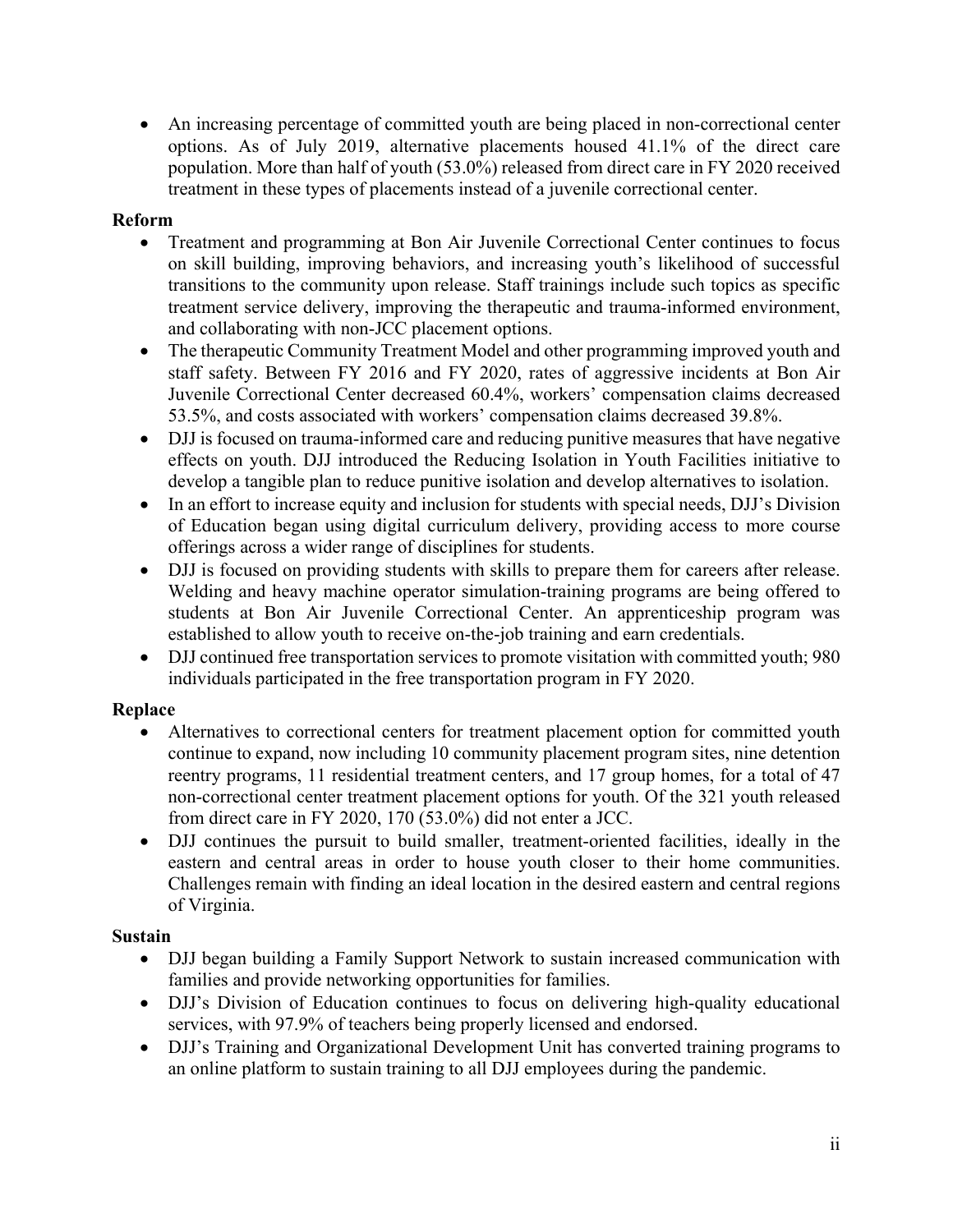#### **COVID-19 Impact**

- Many of DJJ's operational and transformation plans had to be modified due to the COVID-19 pandemic, including in-person school, family visitation, group treatment services, and staff trainings.
- A total of 34 youth and 25 staff tested positive for COVID-19 at Bon Air Juvenile Correctional Center. The majority of youth cases were extremely mild and many may have gone undetected if not for vigilant testing efforts.

DJJ is moving forward with efforts that align with the Transformation Plan. In particular, DJJ focuses an increasing amount of effort on sustaining the changes implemented and continues to invest in resources such as training opportunities and leadership development. DJJ also continues to focus on delivering high quality and effective services for youth and families that are equitable and responsive to their individual needs and circumstances.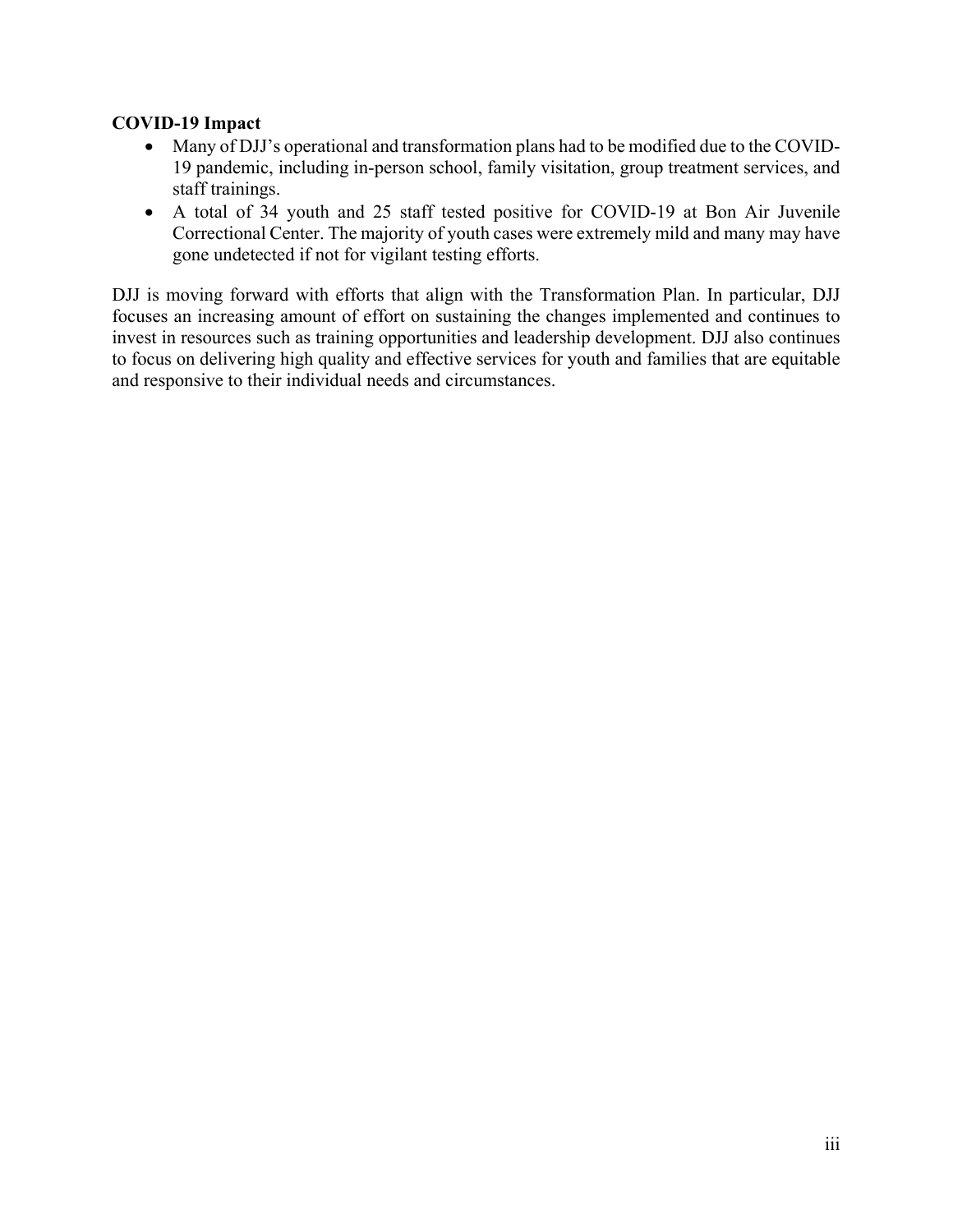## **ACRONYMS**

- <span id="page-6-0"></span>ADP: Average Daily Population
- BADGE: Balanced Approach Data Gathering Environment
- BSU: Behavioral Services Unit
- CAP Unit: Central Admissions and Placement Unit
- CDC: Centers for Disease Control and Prevention
- COVID-19: Coronavirus Disease 2019 (2019 novel coronavirus)
- CPP: Community Placement Program
- CQI: Continuous Quality Improvement
- CSU: Court Service Unit
- CTE: Career and Technical Education
- CTM: Community Treatment Model
- DAI: Detention Assessment Instrument
- DJJ: Virginia Department of Juvenile Justice
- DSP: Direct Service Provider
- EPICS: Effective Practices in Community Supervision
- FFPSA: Family First Preventions Services Act
- FFT: Functional Family Therapy
- FY: Fiscal Year
- HR: Human Resources
- IEP: Individual Education Plan
- IT: Information Technology
- JCC: Juvenile Correctional Center
- JTI: Justice Transformation Institute
- LOS: Length of Stay
- LOS Guidelines: Length of Stay Guidelines for Indeterminately Committed Juveniles
- MAT: Medication-Assisted Treatment
- MOA: Memorandum of Agreement
- MRT: Moral Reconation Therapy
- MST: Multi-Systemic Therapy
- MYSI: Missouri Youth Services Institute
- PBIS: Positive Behavioral Interventions and Supports
- PIO: Public Information Officer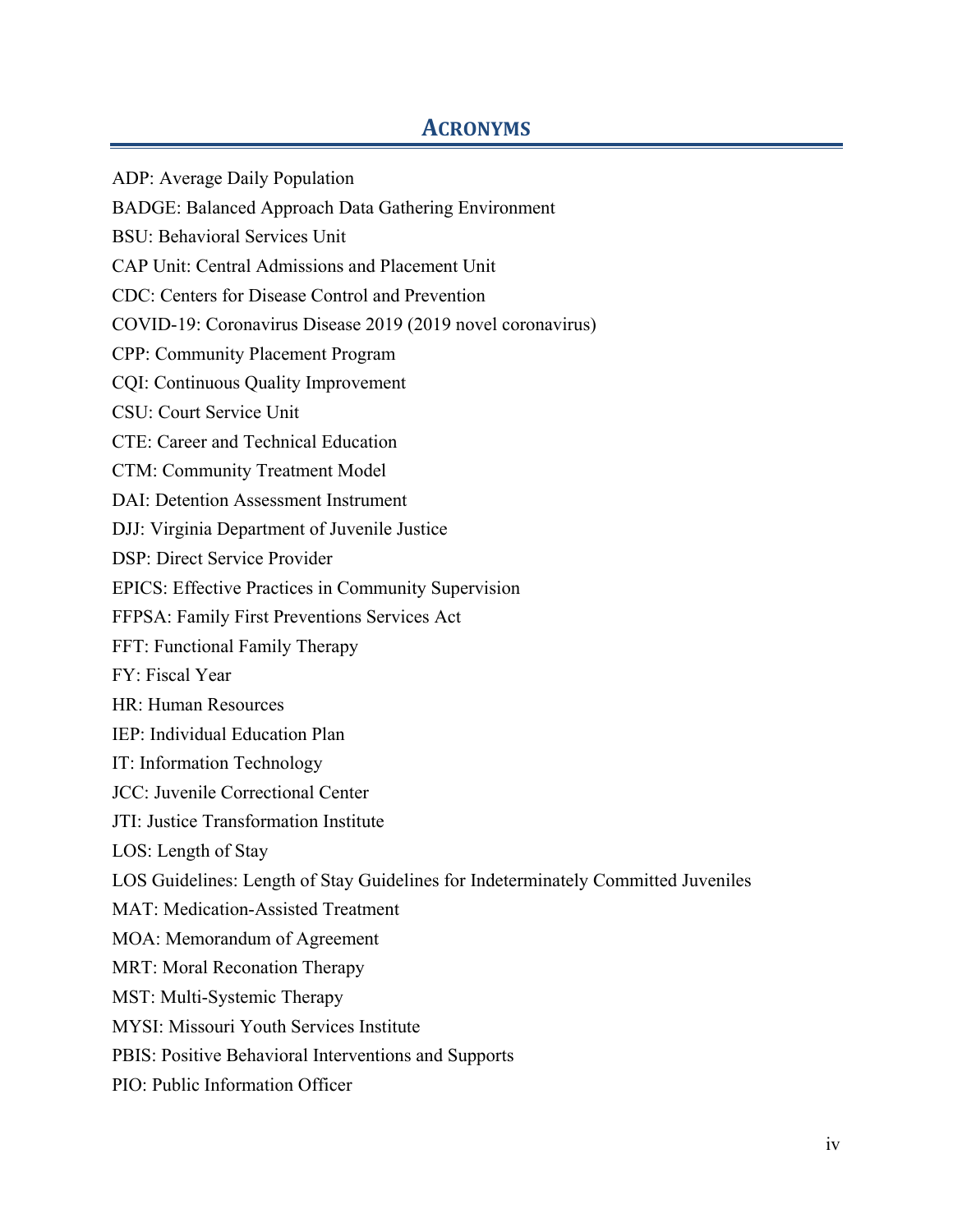PPE: Personal Protective Equipment PREA: Prison Rape Elimination Act QA: Quality Assurance QMIT: Quality Monitoring and Implementation RIYF: Reducing Isolation in Youth Facilities RSC: Regional Service Coordinator RTI: Response to Intervention SDM: Standardized Disposition Matrix SGA: Student Government Association SOL: Standards of Learning SPEP™: Standardized Program Evaluation Protocol SY: School Year TOD: Training & Organizational Development UVA: University of Virginia VADOC: Virginia Department of Corrections VDOE: Virginia Department of Education VJCCCA: Virginia Juvenile Community Crime Control Act VSDP: Virginia Sickness & Disability Program W!SE: Working in Support of Education WFH: Work from Home

YASI: Youth Assessment and Screening Instrument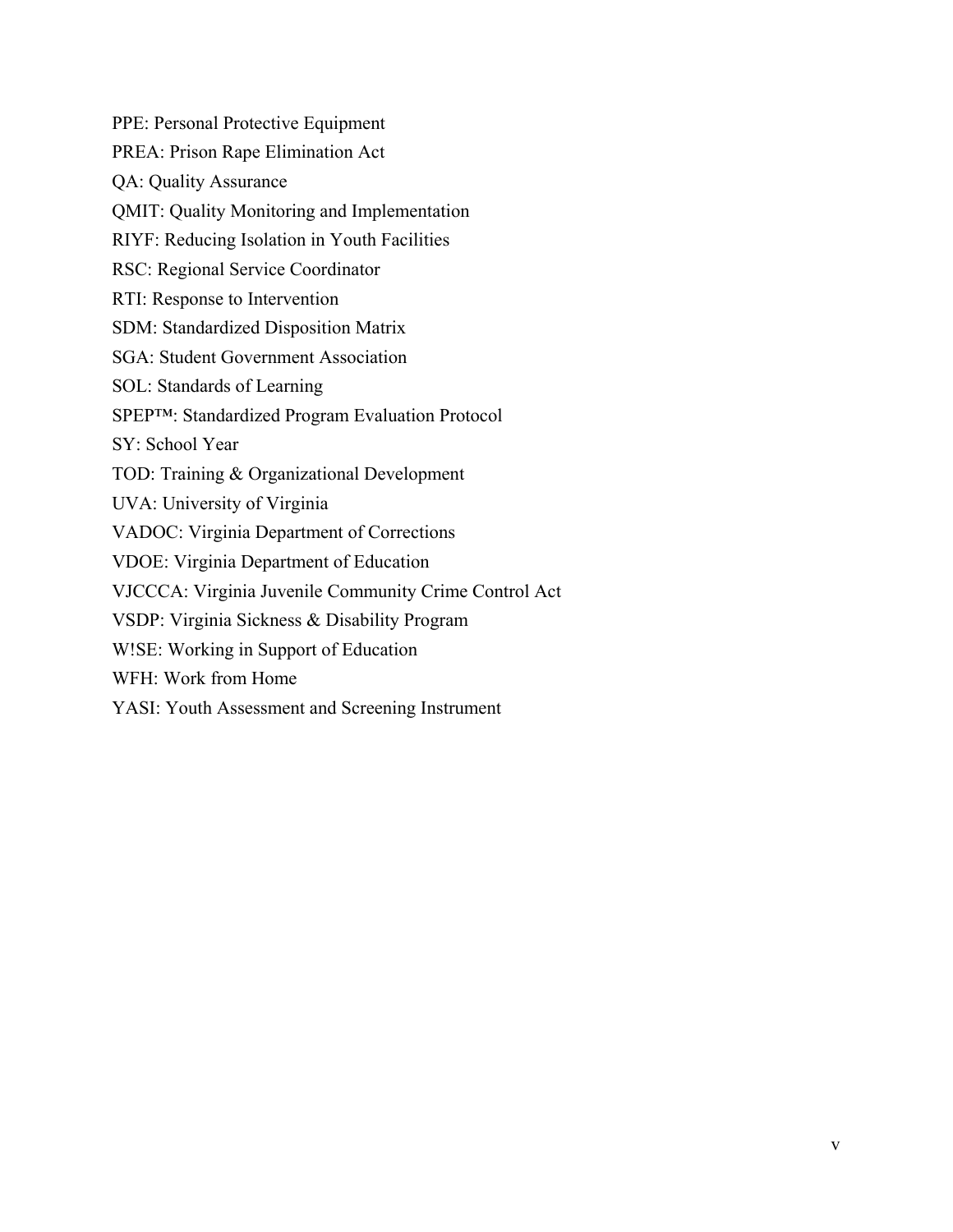# **TRANSFORMATION PLAN 2020 UPDATE**

<span id="page-8-0"></span>The Department of Juvenile Justice's (DJJ's) Transformation Plan was established in 2016. The plan included the reallocation of funds to new initiatives aimed at using evidence-based practices to more effectively serve youth, their families, and communities.

In order to provide opportunities for positive development of youth and staff, DJJ developed a strategic framework with four guiding principles:

- 1. *Safety:* Youth and staff need to be and feel safe in their environment and need a sense of physical and emotional well-being;
- 2. *Connection:* Youth and staff need to feel connected to supportive and caring adults, whether they are family, staff, or coworkers;
- 3. *Purpose:* Youth and staff need to have goals to strive toward, skills to hone, and a sense that they have a valuable role to play in the lives of people and the community around them;
- 4. *Fairness:* Youth need to perceive their environment and interactions as fair and transparent, and they need to be held accountable in a manner proportionate to their offense and offense history, and similar to other youth in their situation. Staff need to feel that they are treated fairly, compensated adequately, and supported in their efforts to meet the expectations of DJJ.

DJJ also recognized the need to establish core operational strategies when implementing and carrying out the Transformation Plan:

- 1. Safely *reduce* the use of the state's large and aging juvenile correctional facilities;
- 2. Effectively *reform* supervision, rehabilitation, and treatment practices for youth in custody both during their commitment and upon their return home;
- 3. Efficiently *replace* DJJs two large, outdated juvenile correctional centers with smaller, regional, rehabilitative and treatment-oriented facilities supported by a statewide continuum of local alternative placements and evidence based services;
- 4. *Sustain* the Transformation Plan by maintaining safe, healthy, inclusive workplaces; continuing to recruit, retain, and develop a team of highly skilled and motivated staff; and aligning procedures, policies, and resources to support the team in meeting the goals of transformation.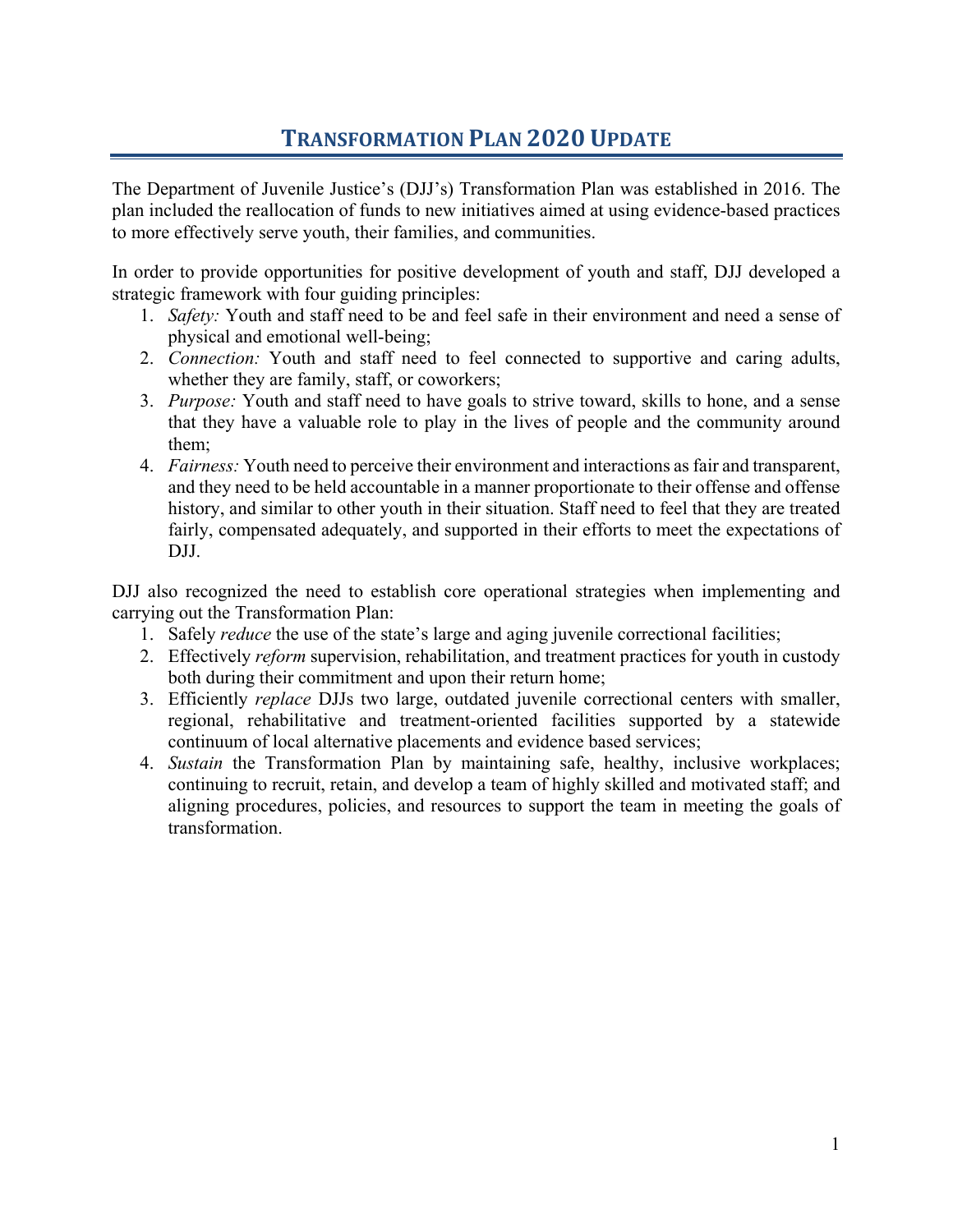Some specific objectives within these four strategies are listed in the image below:

| Reduce                                                                                                                                       |                                                                                                                                                                                                                |                                                                                                                                                                                                                                                 |                                                                                                                                                                                                                                                                                   |
|----------------------------------------------------------------------------------------------------------------------------------------------|----------------------------------------------------------------------------------------------------------------------------------------------------------------------------------------------------------------|-------------------------------------------------------------------------------------------------------------------------------------------------------------------------------------------------------------------------------------------------|-----------------------------------------------------------------------------------------------------------------------------------------------------------------------------------------------------------------------------------------------------------------------------------|
| Implement uniform,<br>effective, evidence-<br>based and data-driven<br>probation practices<br>Use data and evidence<br>to modify Direct Care | Reform<br>Enhance juvenile<br>correctional center<br>(JCC) treatment<br>services                                                                                                                               | Replace<br>Develop a statewide<br>continuum of services                                                                                                                                                                                         | <b>Sustain</b>                                                                                                                                                                                                                                                                    |
| Length of Stay (LOS)<br>policy<br>Develop more<br>alternative placements<br>for committed youth                                              | <b>Implement Community</b><br><b>Treatment Model</b><br>(CTM)<br>Improve educational<br>and vocational<br>programming<br>Strengthen family<br>engagement<br>Enhance reentry<br>planning and parole<br>services | by reinvesting savings<br>Partner with local<br>detention centers to<br>open and operate<br><b>Community Placement</b><br>Programs (CPPs)<br>Build new facilities that<br>are safer, closer, smaller<br>in scale, and designed<br>for treatment | Create a culture for<br>retaining a high-<br>performing workforce<br>Use data to drive plans<br>and decisions<br>Integrate services into a<br>strategic plan<br>supported by training,<br>quality assurance,<br>funding, and work<br>culture<br>Maintain current<br>protocols and |

This Transformation Plan was developed under the leadership of Director Andrew K. Block, Jr. Director Block stepped down after five years of service and Valerie P. Boykin was appointed as the Director of DJJ in 2019. Director Boykin has 40 years of experience in juvenile justice and human services, previously serving as a juvenile probation officer, parole services manager, independent juvenile justice consultant, court service unit director, and deputy director of community programs. While under new leadership, DJJ's work on the Transformation Plan has continued to move forward with commitment and continuity to the guiding principles and operational strategies. Through the ongoing efforts outlined in the Transformation Plan, DJJ strives to provide the right interventions to the right youth at the right time.

#### COVID-19 Pandemic

COVID-19 reached Virginia, with the first confirmed case on March 7, 2020. On March 12<sup>th</sup>, Governor Northam declared a State of Emergency with stay-at-home orders. School closures and suspended court operations soon followed on March  $16<sup>th</sup>$ . The COVID-19 pandemic impacted the juvenile justice systems both directly and indirectly. Specific processes within the system were modified (e.g., reduced court operations) and behaviors among the general public changed (e.g., State of Emergency stay-at-home orders, job losses, school closures), which impacted both actual and tracked criminal and delinquent behaviors. For example, when schools closed in mid-March, school-based intake complaints (e.g., truancy) dropped suddenly. In addition, the protests and demonstrations for social justice following the death of George Floyd and several other unarmed

 $\mathbb{N}$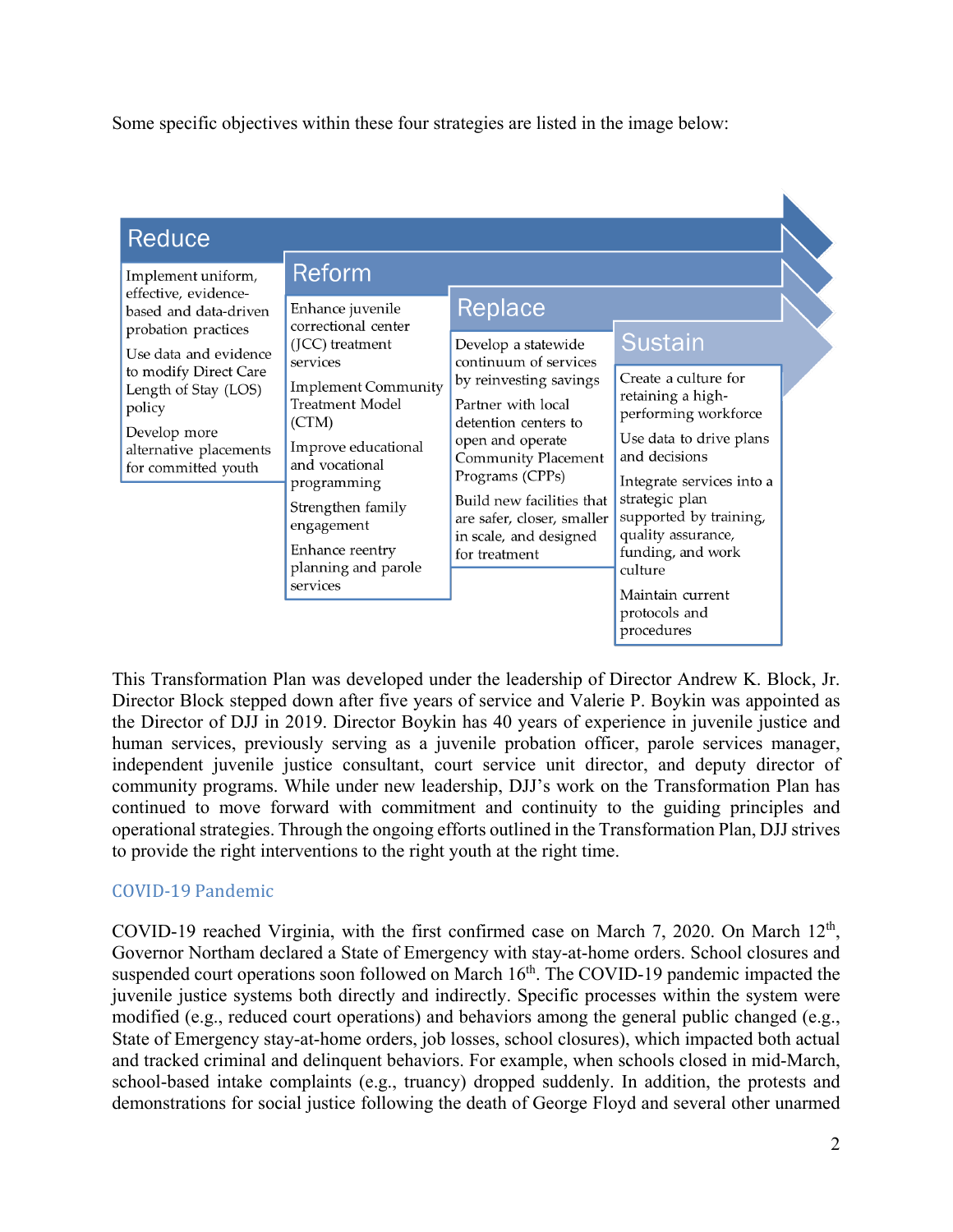Black people at the hands of law enforcement may have affected police practices as well as individuals' likelihood to report crimes, potentially impacting trends.

These community stressors of the pandemic, economic hardships, and ongoing protests have resulted in dramatic shifts in trends at every stage of the juvenile justice system. Intake cases, detention populations, and direct care populations decreased sharply at the end of March 2020, and the lower levels were sustained throughout the FY and beyond. The outcomes for youth at various stages in the system may also be affected by these factors in the future, but it is not currently possible to identify the extent of the impacts and separate them from the direct work of DJJ.

Throughout this report, the impact of the public health emergency is addressed as appropriate, both in the explanation of accomplishments that were altered and in the affected data. When necessary to portray an accurate account of DJJ's work, data compares the months of July through February of each FY rather than the full year, with the timeframes labeled accordingly.

The juvenile justice system in Virginia was already experiencing all-time lows for intake cases, detainments, probation placements, and direct care youth, and the COVID-19 impacts accelerated these trends even further. Between FY 2011 and FY 2020, juvenile intake cases decreased 45.0%, detainments decreased 49.7%, probation placements decreased 64.5%, and direct care admissions decreased 58.4%. (See page 42 for details on trends during the COVID-19 pandemic.)

This year's annual report is organized into two broad sections: Youth Services and Support Services. Within each topic, a brief overview describes the transformation accomplishments previously reported, followed by more detailed information on the past year's updates, progress, and improvements. While the Youth Services section spans across the four core principles of *Reduce*, *Reform*, *Replace*, and *Sustain*, the Support Services section focuses primarily on *Sustain* efforts. Finally, additional reporting requirements are also included.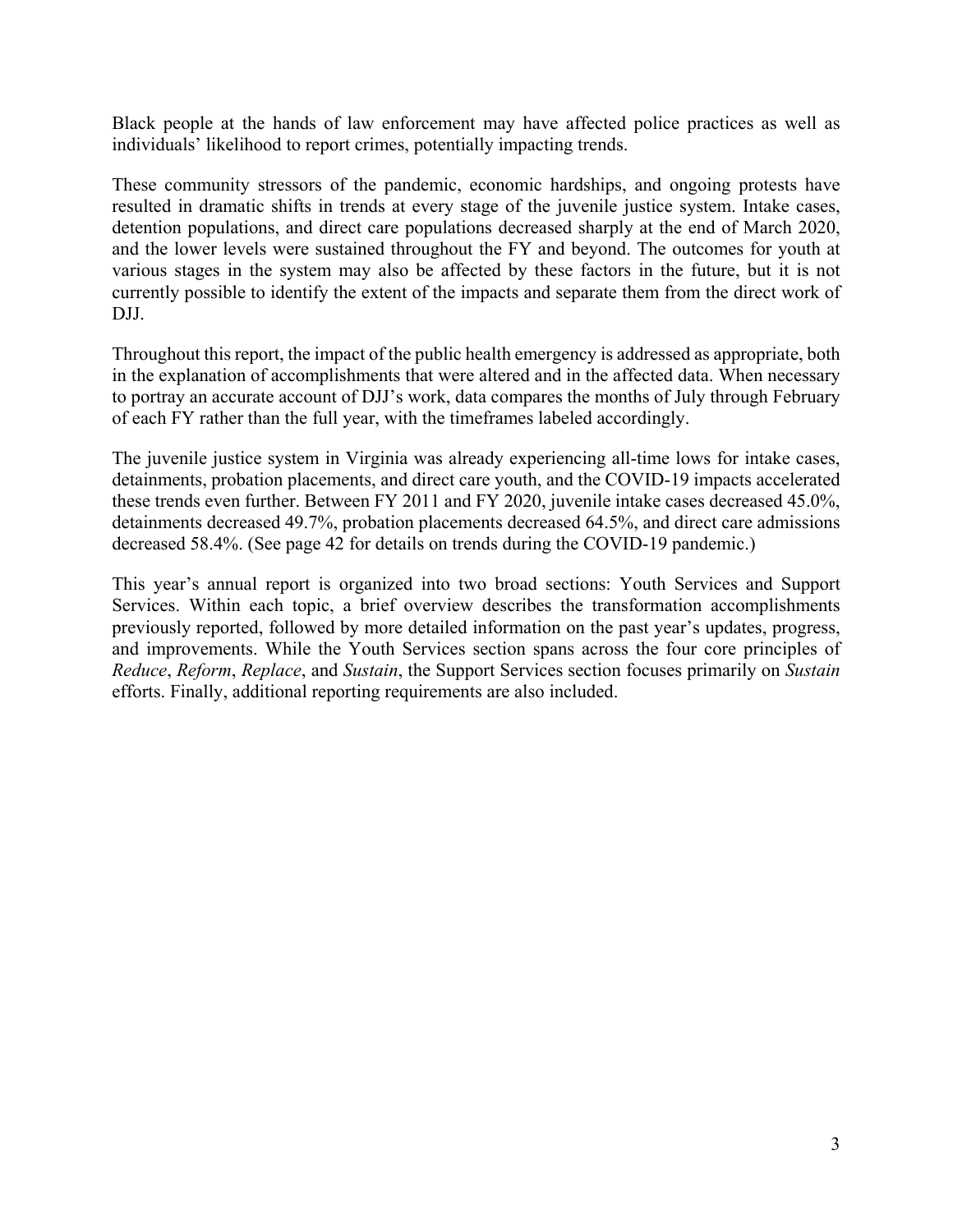# <span id="page-11-1"></span><span id="page-11-0"></span>**COURT SERVICE UNITS**

Court service units (CSUs), within the Division of Community Programs, provide a continuum of community-based services and interventions for youth. CSUs are responsible for the intake process, where youth have their first contact with DJJ; diversion plans, where a case is handled informally; assessments and court recommendations; along with both probation and parole case planning and supervision. The 32 state-operated CSUs comprise DJJ's primary community presence across the state of Virginia.[1](#page-11-2)

#### Summary of Previously Reported Progress

The Transformation Plan involved several changes in CSUs, with the goal to *reduce* secure detention and reliance on high-security commitment by (1) increasing the availability of diversion and (2) improving the tools and training available to probation officers. First, new procedures and resources implemented throughout 2016 encouraged CSUs to prioritize diversion for eligible youth. This practice is based on increasing evidence that the most effective interventions keep lowrisk youth in their homes and communities. The intake procedure was revised in 2019 to further provide intake officers with guidance on when and how to divert cases that can best be handled outside the court system. As previously reported, the percentage of intake complaints with a diversion plan increased from 13.0% in FY 2014 to 19.1% in FY 2019; likewise, the percentage of intake complaints that successfully completed a diversion plan grew from 10.6% to 15.8%.

Additionally, CSUs received training and ongoing coaching to effectively use standardized tools to assist with decision-making:

- Detention Assessment Instrument (DAI): A screening tool to assist in detaining decisions. All CSUs received training, and a revised procedure provided more guidance designed to minimize the use of overrides into detention.
- Youth Assessment and Screening Instrument (YASI): A risk and needs assessment tool used in case planning. All CSUs received training, and a cadre of DJJ leaders serve as YASI trainers.
- Effective Practices in Community Supervision (EPICS): An evidence-based structured approach to probation supervision that focuses on skill building. All CSUs received training, and members of the Practice Improvement & Services Unit convened regionbased learning teams as a forum for modeling coaching strategies and providing implementation support, with a focus on model fidelity and inter-scorer reliability.
- Intake Trainings: A series of intake-related trainings that provided intake officers and supervisors information about legal processing, current trends, and other program offerings in order to support diversion and provide more skills to staff.
- Standardized Disposition Matrix (SDM): A structured decision-making tool for providing recommendations to courts. After the development of the SDM, the process was piloted in five sites, and the DJJ Community Training Unit trained more than 500 individual staff

<span id="page-11-2"></span><sup>&</sup>lt;sup>1</sup> Two additional CSUs (Arlington and Fairfax) are locally operated.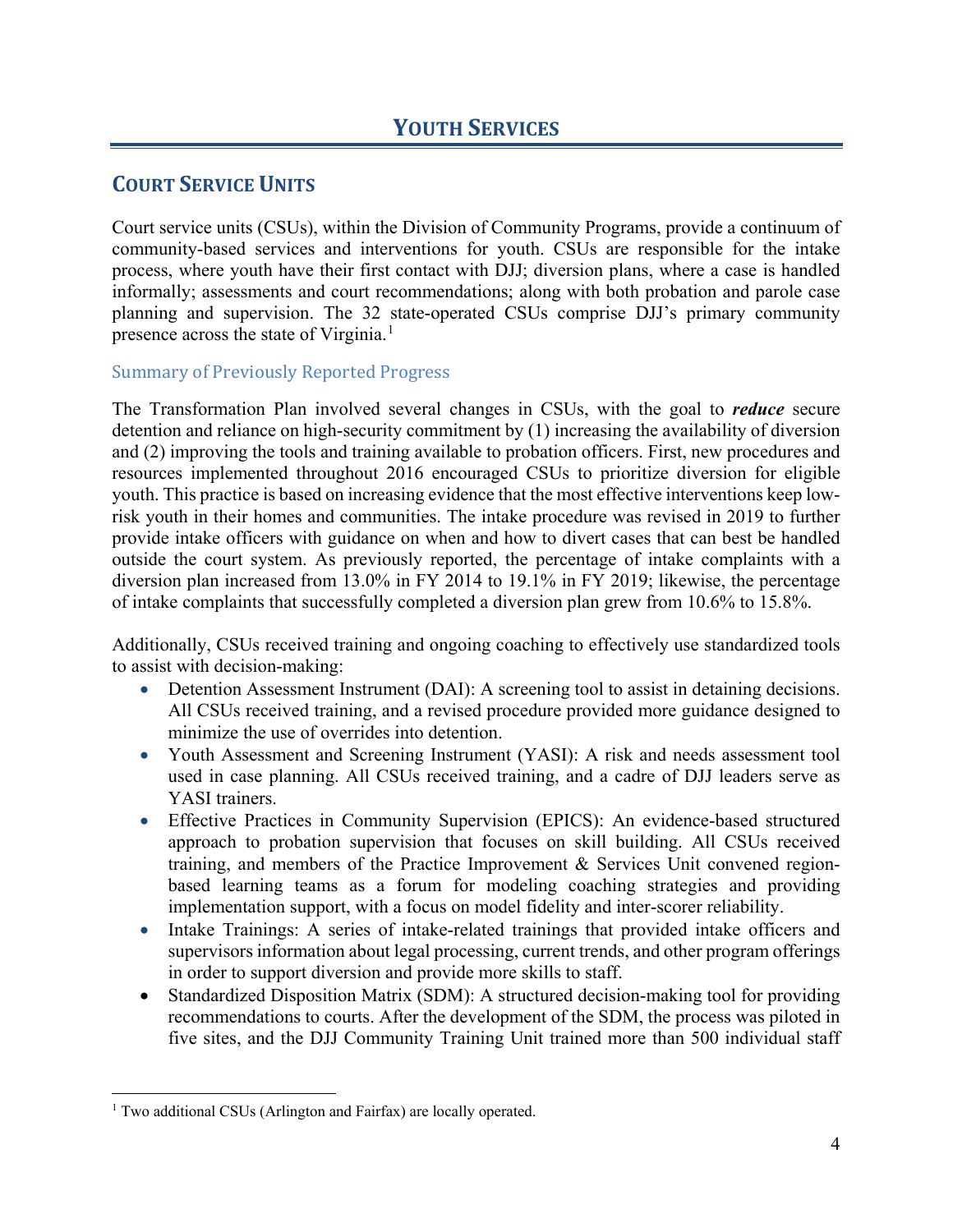across 32 CSUs in preparation for full implementation of the SDM procedure by January 1, 2020.

#### Accomplishment Updates

Since the last report, work has continued to *reduce* deeper system involvement by increasing diversions. To support diversion work and provide more skills to intake staff, DJJ's Training Unit has enhanced intake training for new staff to include an in-depth review of the agency's revised intake procedure, which was adopted on July 1, 2019. A second Intake Summit was planned for fall 2020, but was postponed due to the COVID-19 pandemic. This conference would have expanded upon the first by including more intake staff and focusing on topics of equity and diversion. The summit planning committee will develop a virtual learning presentation to provide intake staff. Agency work to improve and bring consistency to intake procedures and practices across the state continues through the statewide Intake Workgroup that meets monthly with representation from every region. Furthermore, data points on diversion plans and successful diversion plans were stable from FY 2019 to FY 2020; 19.3% of intake complaints had a diversion plan, and 15.9% of intake complaints successfully completed a diversion plan in FY 2020 compared to 19.1% and 15.8% in FY 2019, respectively. Even as DJJ strives to divert and serve more youth in the community, juvenile intake cases decreased more in FY 2019 (9.5%) and FY 2020 (14.4%) than in each of the previous five years (2.1% to 5.6%), indicating that crime rates have not been negatively impacted.

Work on SDM, a tool for probation officers to provide disposition recommendations to courts, also continues. During the first and second quarters of FY 2020, each CSU phased in implementation of the SDM procedure. The full implementation of the SDM occurred on January 1, 2020. *See the Monitoring and Evaluations section later in this report for a description of the SDM data plans.* 

CSUs work to provide services from a trauma-informed perspective. Probation officers assess youth for trauma when a judge orders a social history investigation report. They use the Adverse Childhood Experiences (ACE) tool. The ACE screens for potentially traumatic events that have occurred and aspects within a child's environment that can undermine their sense of safety, stability, and bonding. Examples include experiencing violence in the home or having an incarcerated parent. DJJ staff were trained to administer the tool in FY 2015 and use the results to inform how to adapt their strategies with the youth as well as to determine the need to refer for a trauma assessment or other contracted services or additional assessments.

DJJ also focused on *sustaining* the quality of programming in the past year. Five additional adjunct trainers completed instructor certification in FY 2020 and are now qualified to teach the initial EPICS three-day training course. Building on FY 2019 efforts, regional practice improvement coaches continue to provide formal coaching with CSU site leads and internal coaches and introduced new practice sessions in order to continue building proficiency and establish scoring reliability.

In response to the COVID-19 pandemic, the Practice Improvement  $\&$  Services Unit began providing web-based sessions, "Maintaining Connection and Purpose during a Time of Social Distancing," to provide timely guidance to staff on strategies for remotely engaging youth and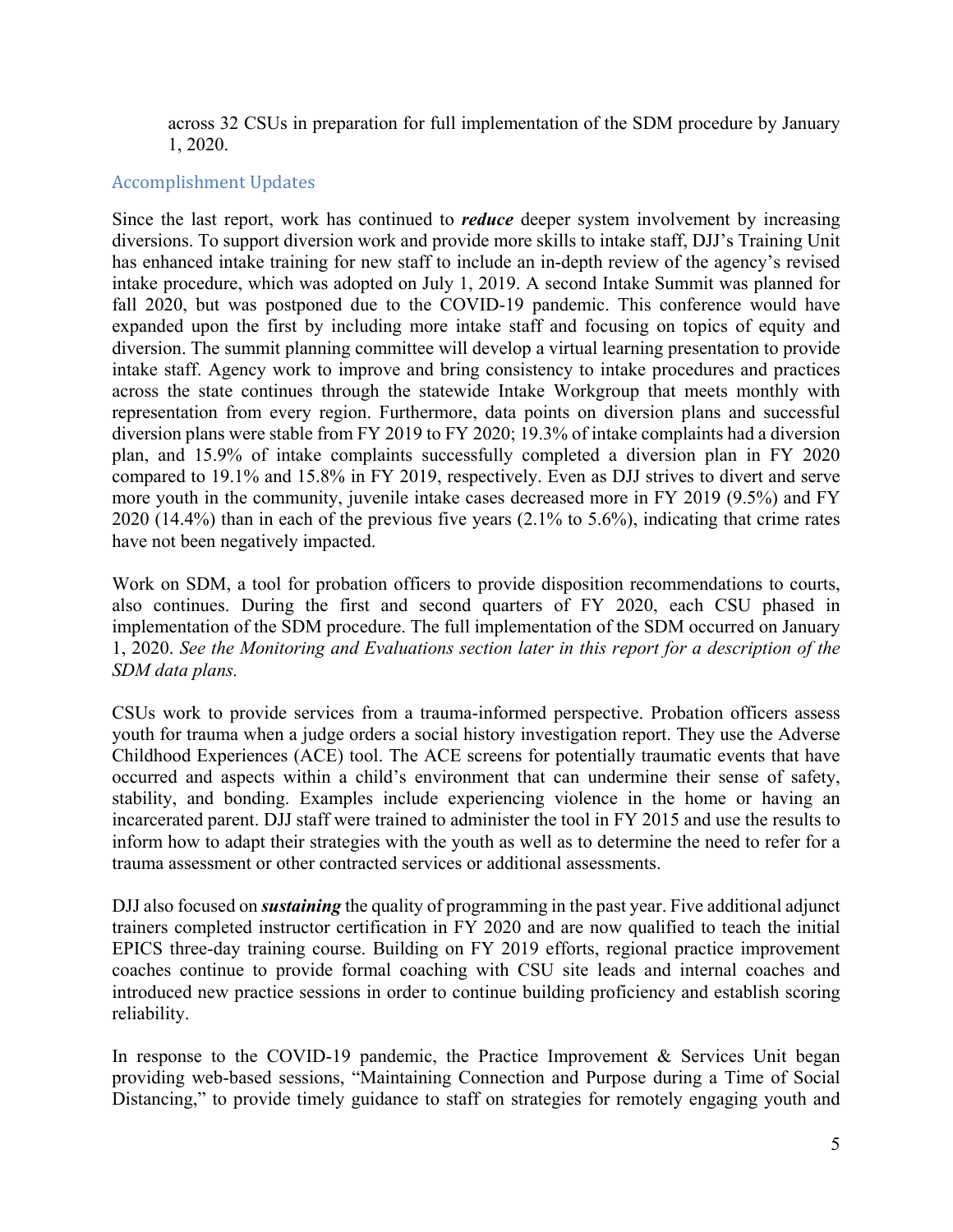families. This platform has provided the opportunity to adapt interventions for technology-aided delivery, providing coaching to more than 500 staff throughout the Commonwealth. The webinar inspired the design of a weekly series focusing on skill development. Nearly 1,500 participants participated in eight interactive web-based sessions in June 2020, with additional sessions planned.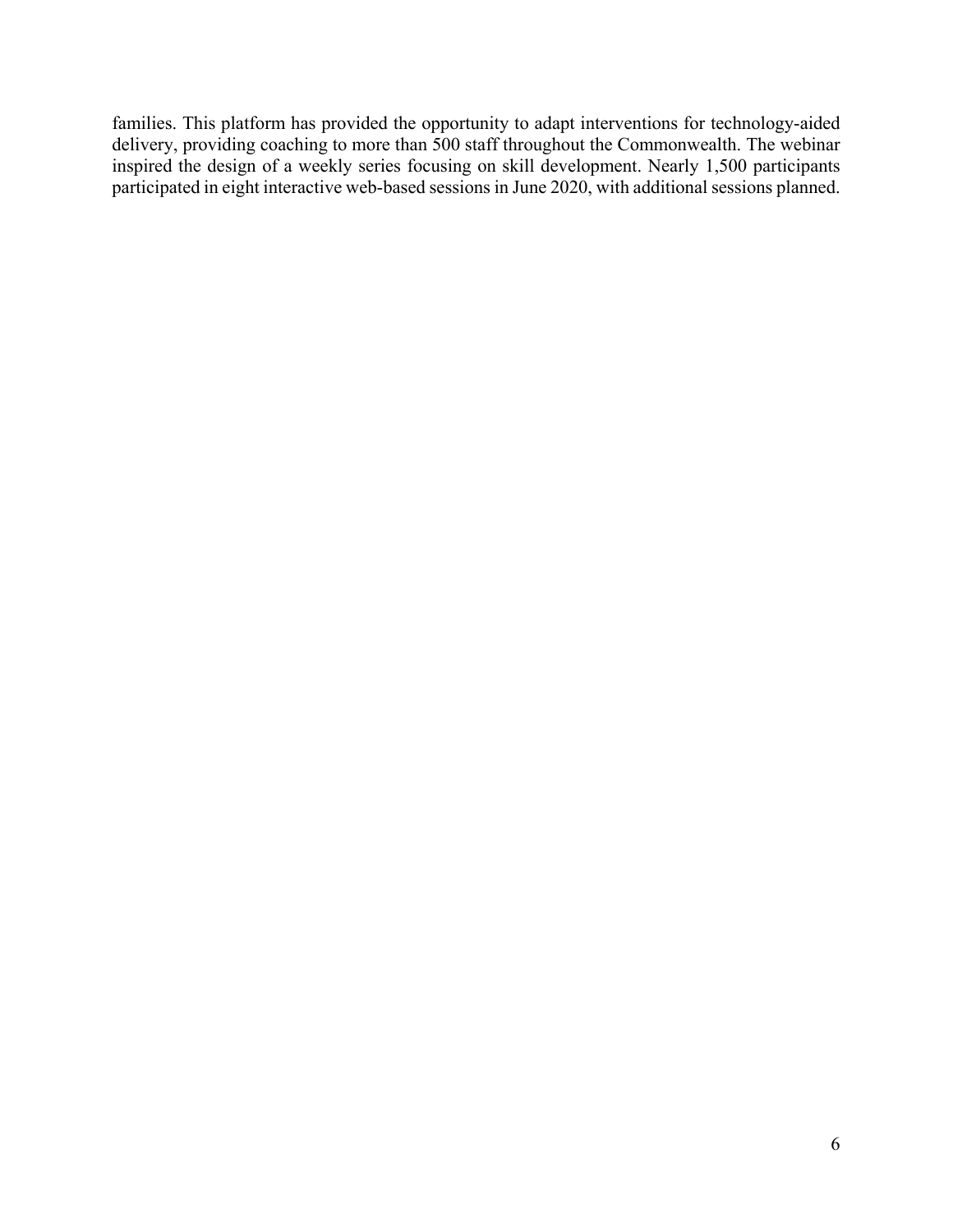#### <span id="page-14-0"></span>**CONTINUUM OF SERVICES**

A system-wide assessment of DJJ's programs and practices identified differences in supervision and the availability of effective services and interventions in the different regions of the Commonwealth. The Transformation Plan included a goal to *reduce* secure detention and reliance on high-security commitment by standardizing CSU offerings across the Commonwealth; thus, the Division of Community Programs is building a more robust continuum of services and alternative placements that offers programs and treatments needed to divert youth from further involvement with DJJ, provide appropriate dispositional options for youth under supervision, develop alternative direct care placement options, and enable successful reentry of committed youth upon return to the community.

#### Summary of Previously Reported Progress

In an effort to offer a full continuum of service options across the state, DJJ contracts with two service coordination agencies, AMIkids, and Evidence-Based Associates. These regional service coordinators (RSCs) coordinate service options for youth using funds available partially through DJJ's authority to reinvest savings from the closures of juvenile correctional centers (JCCs): Beaumont JCC, Culpeper JCC, and the Reception and Diagnostic Center. The department's goals in adopting the RSC Service Delivery Model are as follows: (1) to reduce an over-reliance on more restrictive placements, supervision, and compliance strategies that may not adequately address risk or needs; (2) to provide services to youth at multiple stages of court and/or DJJ involvement; (3) to increase the array and availability of services for youth and families across the Commonwealth; (4) to create geographic equity; (5) to build the capacity to provide more evidence-based and evidence-informed services that have demonstrated effectiveness; (6) to adopt performance measures and develop the capacity to monitor and enhance the quality of services and adherence to evidence-based principles; and (7) to increase efficiency and streamline processes. The work of the RSCs is divided using DJJ's five administrative regions, with AMIkids providing coordination for the eastern and southern regions of the state, and Evidence-Based Associates providing coordination for the central, northern, and western regions. The RSCs are responsible for assessing existing capacity, developing new service capacity, and selecting and contracting with direct service providers (DSPs). The RSCs also are responsible for monitoring the continuous quality of the DSPs and ensuring fidelity to evidence-based principles and practices, completing analyses regarding ongoing service gaps, and subsequently filling those gaps.

The RSCs use a centralized system for billing and referrals and contract with DSPs for basic services to include assessments and evaluations; intensive care coordination; individual, group, and family therapy; intensive in-home services; substance abuse treatment; treatment for youth with sexualized behaviors; life skills coaching; gang intervention services; anger management; workforce services; and independent living. These contracts have significantly expanded the services available to youth. For example, DJJ offers several evidence-based models as referral options for youth through the RSC Service Delivery Model, including Functional Family Therapy (FFT), Multi-Systemic Therapy (MST), Trauma-Focused Cognitive Behavioral Therapy, and High Fidelity Wraparound. Some of these services are available via multi-agency efforts with the Department of Behavioral Health and Development Services and the Office of Children's Services. In addition, RSCs have also expanded language and transportation capabilities to mitigate barriers to service delivery.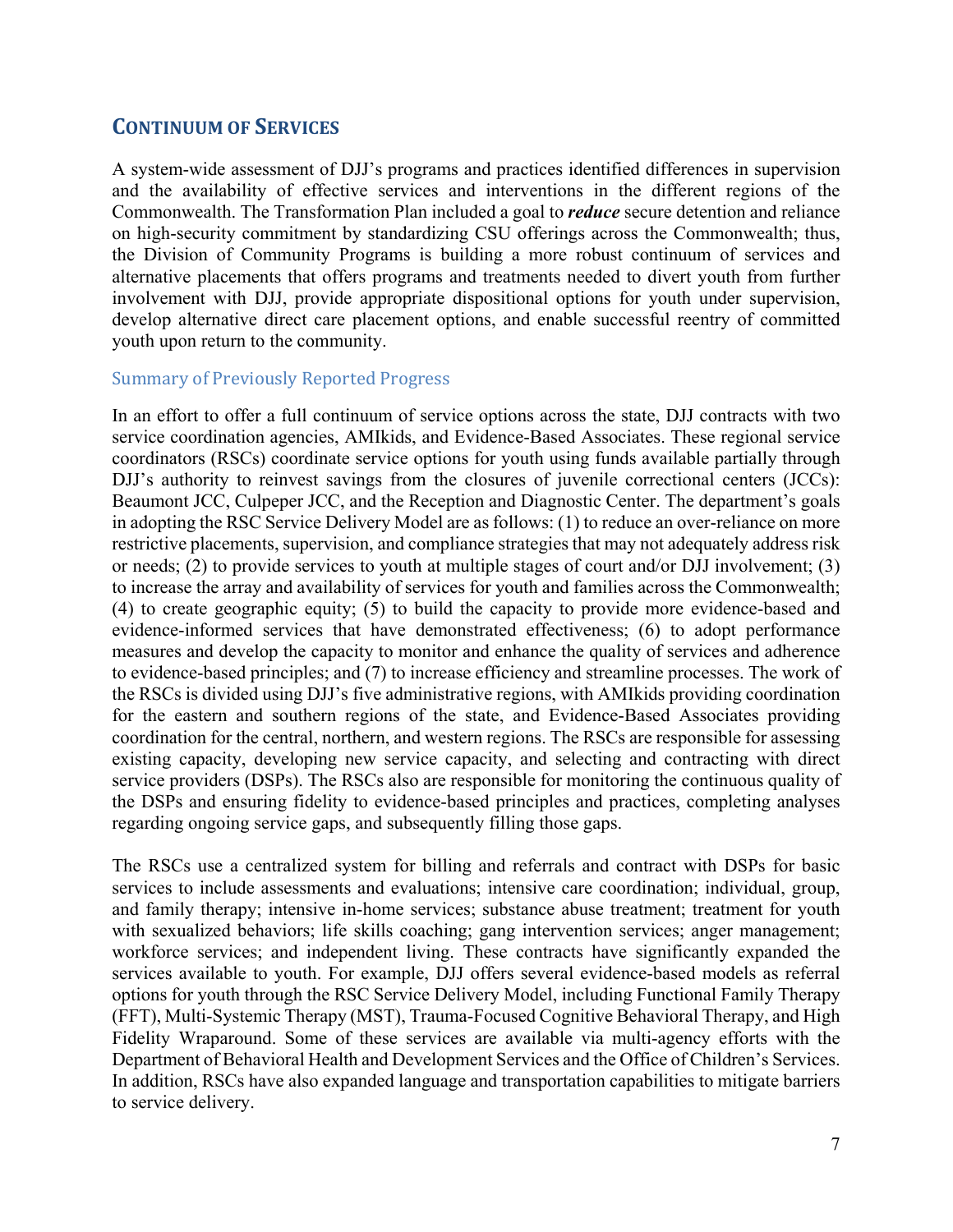The RSCs' sub-contracted programs continue to allow DJJ to *reduce* high-security confinement and *replace* JCCs with appropriate alternatives by adding less-restrictive residential placement options for committed youth. In addition to Bon Air JCC and programs at locally based juvenile detention centers, the continuum of direct care placement options also includes residential treatment centers and group homes contracted through the RSC model. In 2018, DJJ added a residential parole option for young men aged 18 and older, The Summit House, a contracted transitional living center.

#### Accomplishment Updates

In a continued effort to *reduce* secure confinement and improve access to programming across the Commonwealth, the continuum of direct care placements has expanded to the current options of Bon Air JCC, 10 community placement program sites, nine detention reentry programs, 11 residential treatment centers, and 17 group homes,<sup>[2](#page-15-0)</sup> for a total of 47 non-correctional center treatment placement options for youth.

Furthermore, the RSCs have contracts with more than 140 distinct DSPs, which allowed for 1,666 youth to be referred to the RSCs and 3,398 services to be approved and authorized during FY 2020. FFT and MST teams are expected to continue to grow in FY 2021 as several additional provider agencies have recently been trained the models as part of the Department of Social Services' implementation of the Family First Preventions Services Act (FFPSA). Finally, the RSCs continue to enhance existing contracted services and expand language and transportation capabilities to mitigate barriers to service delivery.

The following table reflects services billed during FY 2020 and therefore may include services referred, authorized, and/or delivered prior to FY 2020. Some services involve multiple components (e.g., electronic monitoring requires a set-up fee that is billed separately from the recurring cost); each billed component is counted. (Counts may not be comparable to previous reports due to improved methodology.)

<span id="page-15-0"></span><sup>&</sup>lt;sup>2</sup> Residential treatment centers and group homes were previously reported based on the parent company; one company may operate multiple facility locations. Each facility location is counted in the current report.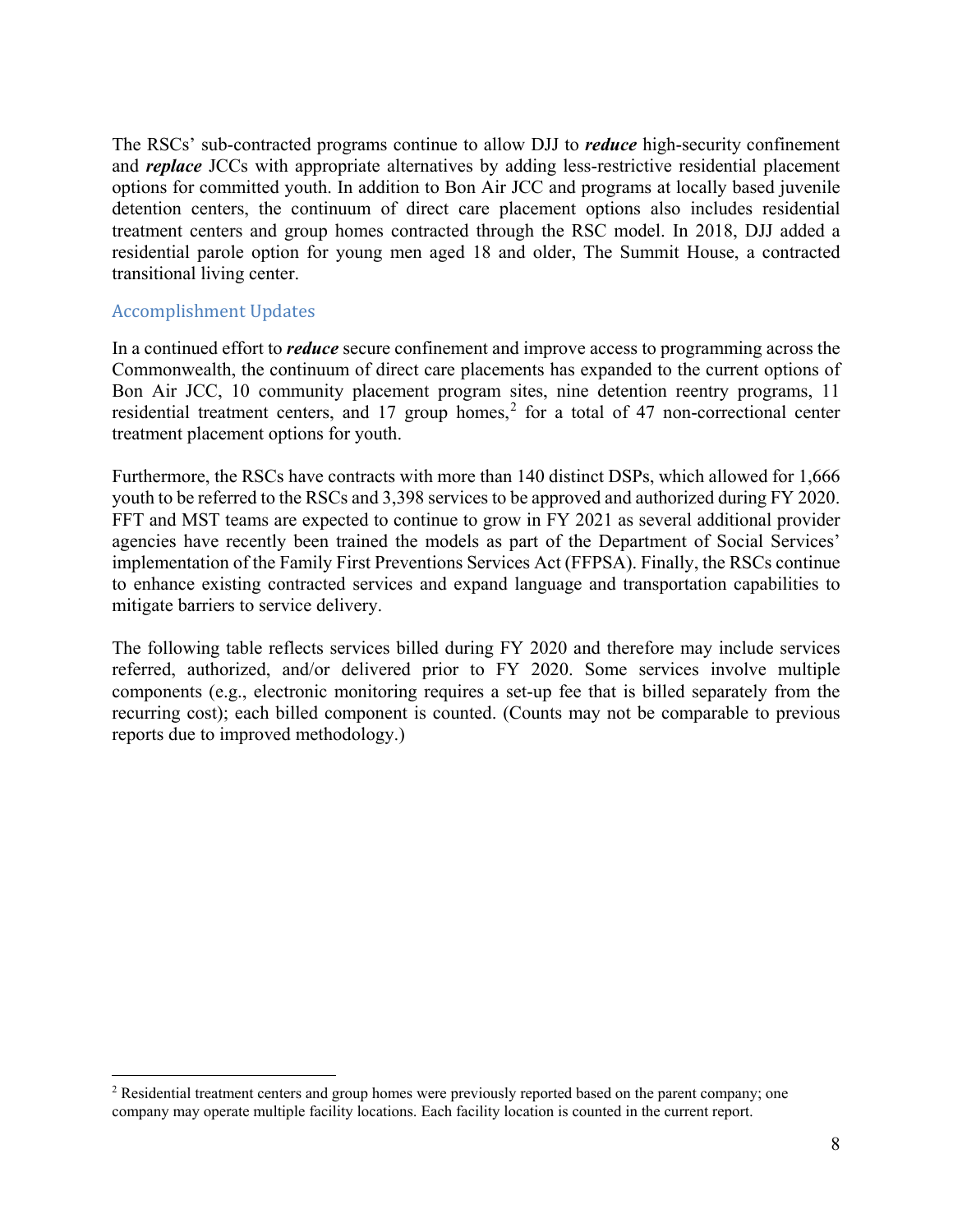| <b>RSC Billed Services</b>                            | <b>FY 2020</b> |
|-------------------------------------------------------|----------------|
| <b>Anger Management</b>                               | 29             |
| Conferencing / Mediation                              | 11             |
| <b>Electronic Monitoring</b>                          | 342            |
| Employment / Workforce Services                       | 101            |
| Family Therapy                                        | 69             |
| <b>Feedback Session</b>                               | 105            |
| FFT                                                   | 504            |
| Group Home                                            | 16             |
| <b>Intensive Care Coordination</b>                    | 24             |
| Language Services                                     | 19             |
| Mental Health Intake or Evaluation                    | 94             |
| <b>MST</b>                                            | 324            |
| Other Group Therapy                                   | 23             |
| Other Individual Therapy                              | 118            |
| Psychological Evaluation                              | 213            |
| Residential Independent Living                        | 68             |
| <b>Residential Treatment Center</b>                   | 45             |
| Skill Coaching - Individual                           | 433            |
| Substance Abuse Evaluation                            | 110            |
| <b>Substance Abuse Treatment</b>                      | 122            |
| <b>Transitional Living Program</b>                    | 19             |
| Transportation Service / Travel                       | 92             |
| Youth w/ Sexualized Behaviors Assessment / Evaluation | 171            |
| Youth w/ Sexualized Behaviors Treatment               | 397            |
| Other                                                 | 72             |
| Total                                                 | 3,521          |

\* MST and FFT are types of Family Therapy but are listed separately above.

In addition to the expansion of treatment services that *reduce* the need for JCCs by providing more effective evidence-based and community-based services to youth across the system and *replace* these types of facilities with treatment and service options in less restrictive environments, the RSCs also focus on the *sustain* principle through outreach to stakeholders. In an effort to increase stakeholder engagement and education, the RSCs hosted several fairs and training events to promote service matching and risk-based, assessment-driven tools. For example, the Division of Residential Services and the Division of Community Programs continue to partner with the RSCs in an effort to provide enhanced and collaborative training to provider agencies, including training on relapse prevention safety planning for youth with sexualized behaviors, the Prison Rape Elimination Act (PREA), and the agency's YASI risk assessment tool and companion case planning practices.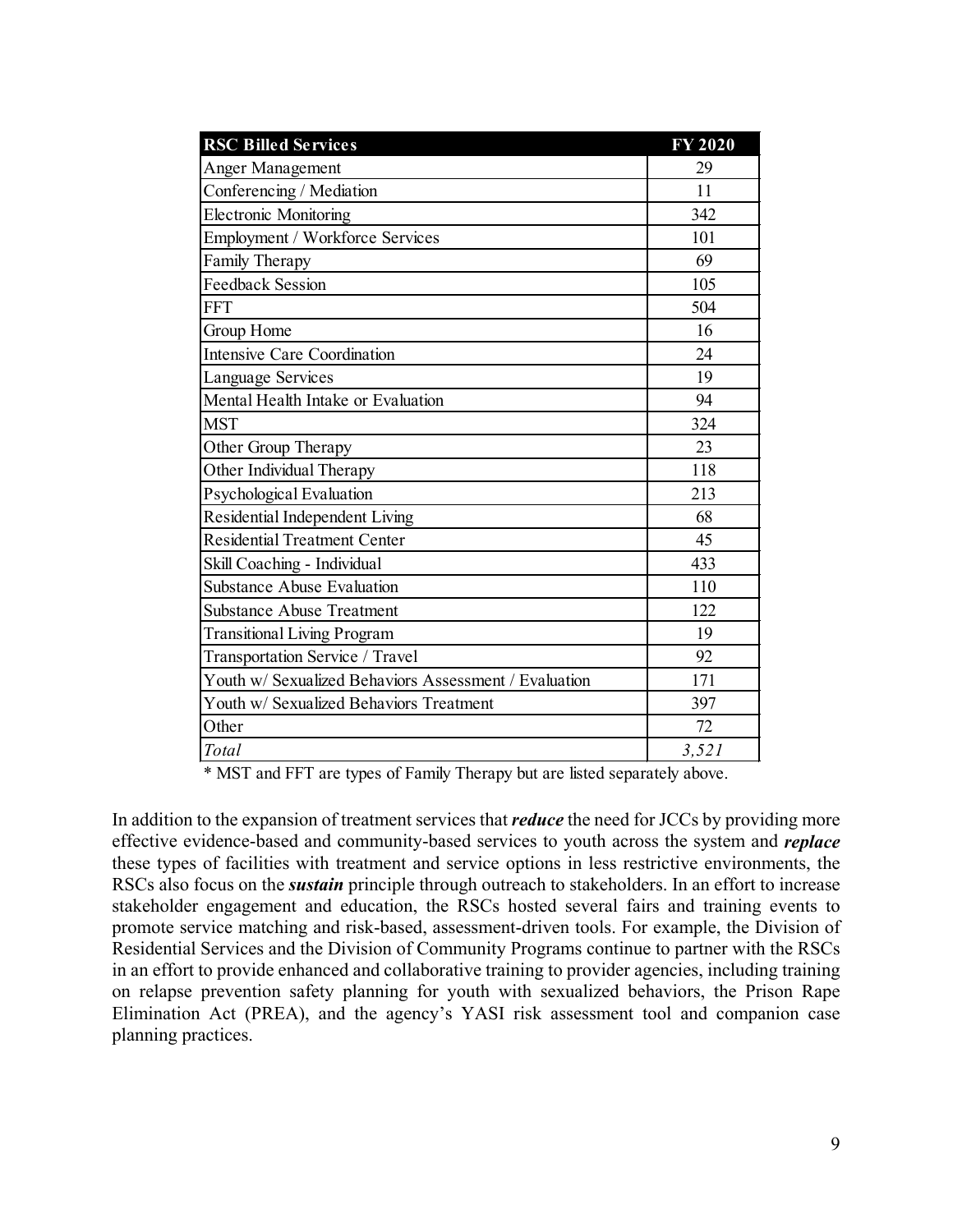# <span id="page-17-0"></span>**DIRECT CARE**

The Division of Residential Services provides specialized services to youth committed to DJJ and admitted to direct care. Currently, DJJ operates only one JCC at Bon Air, though youth may also serve their commitment in other placement options such as a community placement program (CPP), detention reentry program, or contracted treatment program. The Central Admission and Placement (CAP) Unit analyzes the offense and commitment information as well as the psychological, behavioral, educational, and sociological needs of incoming youth in order to determine the recommended length of stay (LOS) and most appropriate placement. Once placed, youth receive education, health, mental health, reentry, and other services as appropriate for their individualized needs. *Note: this section focuses on the CAP Unit, Bon Air JCC, Alternative Placements, and New Facilities. The Division of Education and the Reentry Unit are described in more detail in later sections.* 

#### **Central Admission and Placement Unit**

The CAP Unit was established upon the closure of the Reception and Diagnostic Center. The unit's core functions include the receipt and review of all commitment packets; the coordination of the admission, orientation, and assessment process; and the completion of referrals to non-JCC placements. For youth in non-JCC placements, the CAP Unit maintains case management responsibilities throughout their direct care stay and acts as a liaison between the CPPs, other alternative placements, and CSUs.

#### Summary of Previously Reported Progress

As DJJ prioritizes *reducing* the use of high-security confinement by keeping youth close to home in the least restrictive placement as is appropriate, the use of non-JCC alternative placements for both assessment and treatment expanded. Therefore, the CAP Unit's referral and case management responsibilities increased in scope and complexity from when the unit was created in 2015. In FY 2014, all youth were admitted for their assessment at the Reception and Diagnostic Center, and the treatment placement options were limited to JCCs or the first four CPPs. After the Reception and Diagnostic Center closed in 2015, youth were still admitted and assessed in a JCC before potential placement in a CPP. As of June 2016, committed youth could also undergo admission and assessment at a locally based detention center. In FY 2019, 87% (291 of 335) of direct care admissions and assessments were conducted across 18 detention centers rather than the JCC. Depending on youth needs and placement availability, youth may then be placed in a CPP, transferred to another alternative placement, or transferred to Bon Air JCC.

In order to *sustain* the work of the CAP Unit, a cross-divisional CAP Transformation workgroup was established to review and revise policy, procedure, and practice to reflect the new model and improve the efficiency, effectiveness, and fidelity of this process.

#### Accomplishment Updates

The efforts to complete assessments in a locally based juvenile detention center continue, with 80% (188 of 235) of direct care youth being admitted to detention centers in FY 2020. Additionally, a 19<sup>th</sup> detention center has been added to the available assessment sites for direct care youth.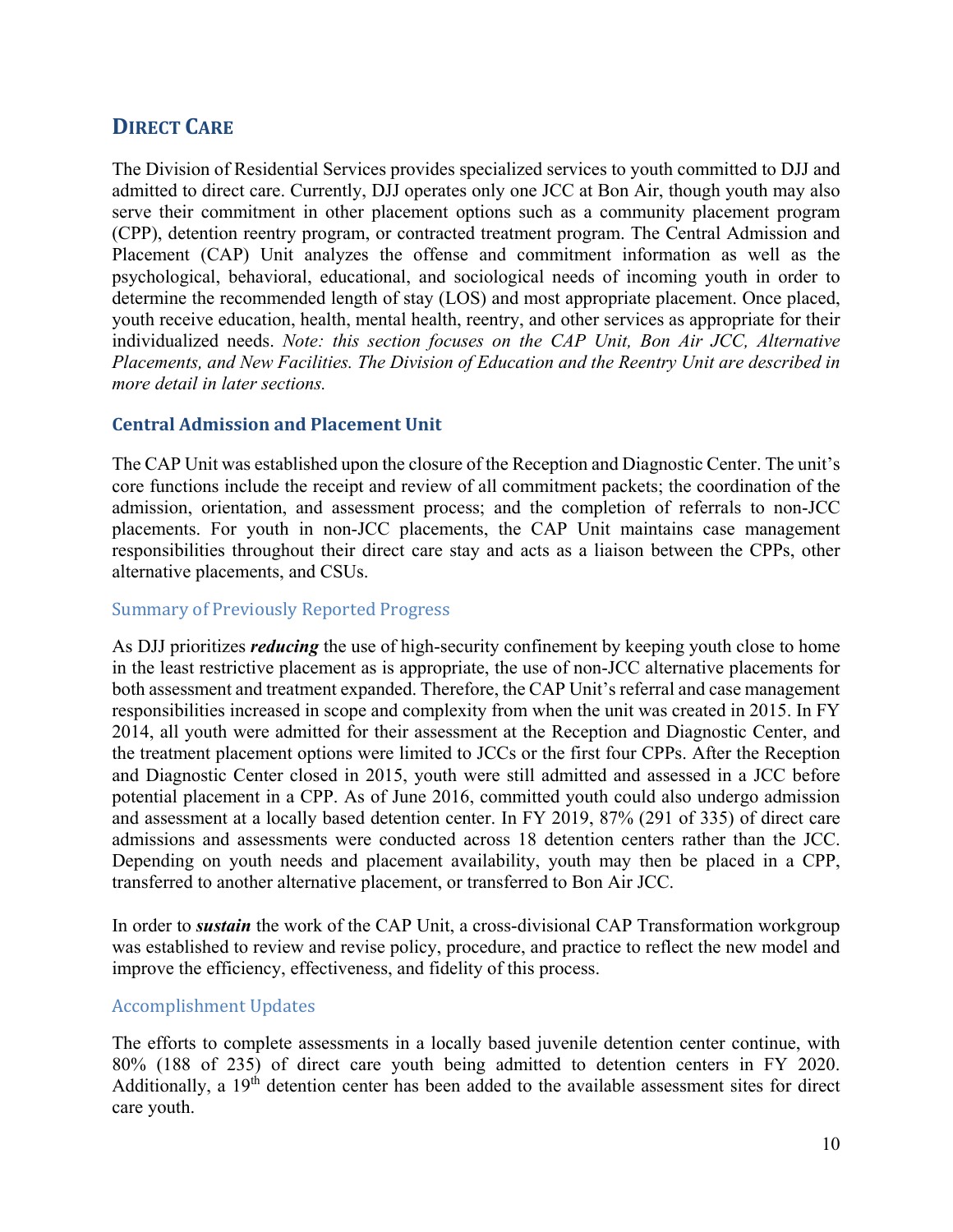After a hiatus due to COVID-19, the CAP Transformation workgroup has reconvened to develop detailed implementation plans to further improve the process overseen by the CAP Unit. To address immediate change in the interim, a CAP Efficiency Workgroup was also formed to identify areas that could be streamlined, thereby expediting the process of a juvenile's placement in treatment facilities. Preliminary data suggest a noticeable decrease in the amount of time between youth commitment and placement in a treatment facility. The Deputy Director of Residential Services will continue to monitor the effectiveness and implementation of the updated process. These actions will help *sustain* the improved processes of the CAP Unit and the agency as a whole.

#### **Bon Air Juvenile Correctional Center**

Bon Air JCC is the only remaining secure JCC operated by DJJ. With a capacity of 272, it serves as a treatment placement option for direct care youth, particularly those with longer determinate LOSs, blended sentences with adult time pending, or other risks or needs that are most appropriately served in the JCC setting. Youth at Bon Air JCC receive regular clinical treatment and mental health services through the Behavioral Services Unit (BSU). The primary services provided by BSU staff include treatment for mental health issues, aggression, substance abuse, and sex offenders, as well as psychological evaluations and pre-release risk assessments. These services are delivered individually and in group settings, as appropriate.

#### Summary of Previously Reported Progress

Due in part to the *reduce* initiative of modifying Virginia's Length of Stay Guidelines for Indeterminately Committed Juveniles (LOS Guidelines), the average daily population (ADP) of youth in direct care decreased from 599 in FY 2014 to 338 in FY 2019. The use of non-JCC alternative placements further *reduced* the number of those youth in a JCC: the ADP in non-JCC alternative placements increased from 8 in FY 2014 to 137 in FY 2019, and the JCC ADP decreased from 519 to 201.

An essential *reform* included the transition of the JCC from an adult correctional model to the Community Treatment Model (CTM), a program that focuses on highly structured, meaningful therapeutic activities, along with consistent staffing in each unit. Youth are able to progress through a phase system based on their behavior, by which they can earn additional responsibilities and privileges—even off-campus trips and furloughs (prior to COVID-19). By 2017, all housing units at Bon Air JCC had converted to CTM. To align treatment services with CTM, a BSU therapist is assigned to each housing unit. In recent years, data on serious incidents and workers' compensation claims suggest CTM's success in reducing violence and improving campus relationships. The rate of aggressive incidents (including resident assaults, resident on staff assaults, fights, and use of force) decreased 23.4% from FY 2014 to FY 2019, and use of force incidents, specifically, decreased 36.8%. An external study of the program also indicated high feelings of safety among youth and staff. It also included reports of increased family engagement and increased structured activities. In addition to this external study, DJJ tracks and monitors unitbased CTM data, with staff receiving feedback and reports on a monthly basis. Improvements in CTM have continued through additional training and support, including new family visitation practices. (See page 31 for more details on family engagement efforts.)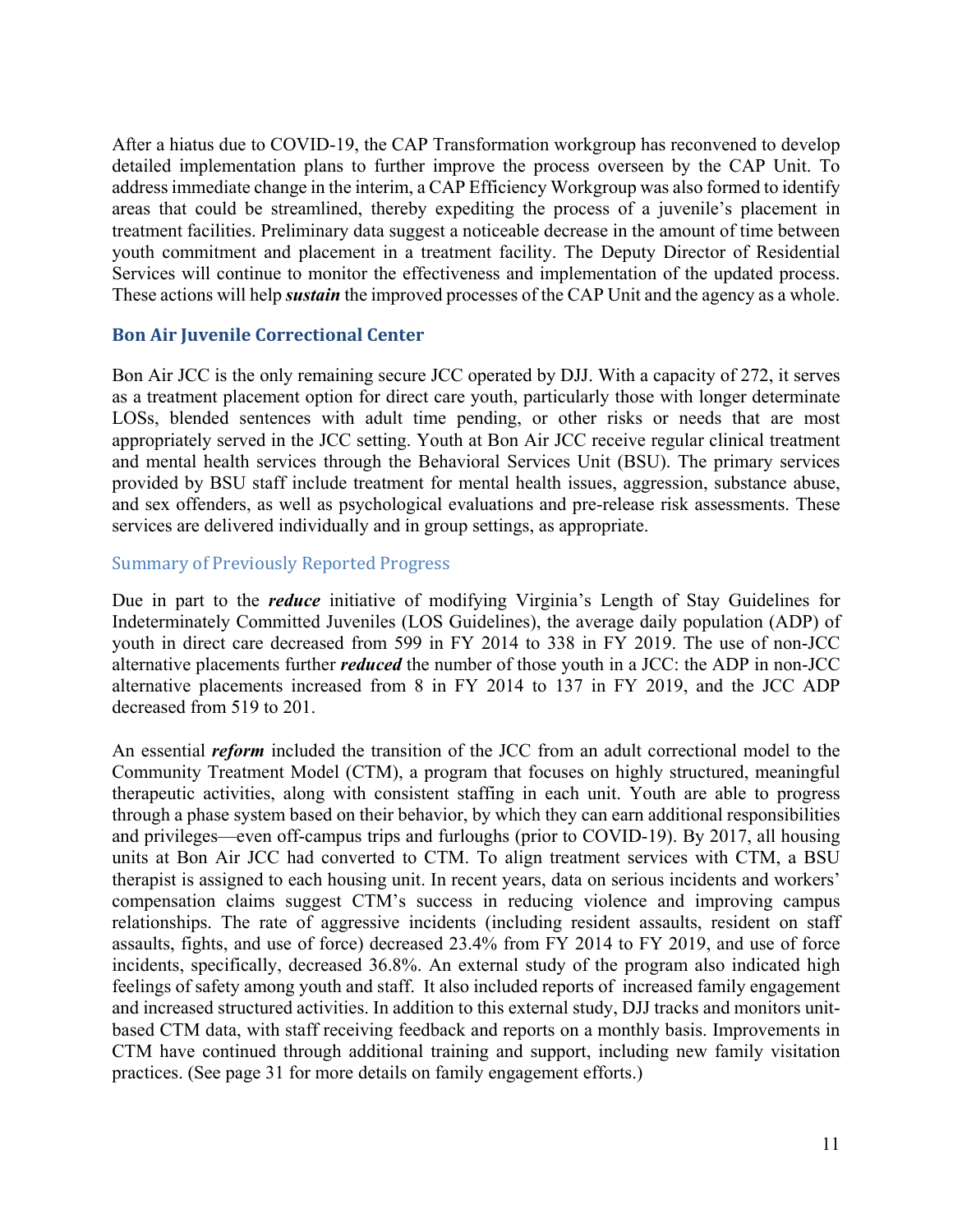Bon Air JCC also established a Student Government Association (SGA). Founded in 2017, the initial SGA consisted of staff-appointed youth representatives from each unit within the JCC. These students provide weekly feedback to the superintendent and have been involved in other policy initiatives, such as the plan to end punitive isolation. The SGA conducted its first democratic election in 2018, hosted events such as movie nights, youth feedback surveys, group tours, and worked with filmmakers on a documentary film. Additionally, DJJ developed the Athletic Therapeutic Program in 2017, a soccer program that helped decrease gang rivalries in the JCC and engage youth in healthy, prosocial activities. DJJ continues to encourage local volunteers to build healthy, caring relationships with committed youth by offering spaces for weekly programs. Some of the offerings have included bible studies, game nights, and other evening extracurricular classes.

Other programming at Bon Air JCC has also expanded in an effort to *reform* juvenile justice practices to improve outcomes and prepare youth for success:

**Medication-Assisted Treatment (MAT):** In response to the growing opiate epidemic across the nation, DJJ Health Services began implementation of MAT, designed to help alleviate withdrawal symptoms and psychological cravings by normalizing brain chemistry and body functions, with Naltrexone—specifically, Vivitrol—as the primary agent. In the program, the physician and primary therapist consult to create a plan for discussing MAT as a treatment component option with appropriate youth. Identified youth participate in the 12-week Cannabis Youth Treatment program during their direct care stay, and in most cases, MAT begins a month prior to release. Health Services and transition staff developed a list of community providers to continue care of MAT youth once released.

**Fatherhood Program:** Bon Air JCC collaborated with the Virginia Family and Fatherhood Initiative to provide mentoring services to young fathers because they often lack the skills, experience, and leadership necessary for fatherhood. The Virginia Family and Fatherhood Initiative has a significant and successful community presence and teaches from an evidencebased curriculum addressing a list of topics that men face daily. Bon Air JCC began the program in May 2019 with 13 youth enrolled. The initial program is 12-weeks, but the mentors continue services for youth upon reentry and offer assistance to their children and families.

**Experiential Learning:** Residential Services partners with Challenge Discovery to provide youth with experiential group learning opportunities based on a shared therapeutic approach to help youth build skills necessary for reentry. During each program, youth and staff have the opportunity to reflect on emotions, behaviors, and group norms to spur conversations, facilitating the youth in their journey to overcome personal struggles.

#### Accomplishment Updates

Programming at Bon Air JCC continues to expand in an effort to *reform* juvenile justice practices to improve outcomes and prepare youth for success, focusing on skill-building, improving behaviors, and increasing the likelihood of successful transitions to the community upon release. The following programs were initiated or expanded in FY 2020:

**MAT**: Since July 2019, six youth have been identified as appropriate for the MAT program. One youth has successfully completed treatment and is currently on parole, and the others are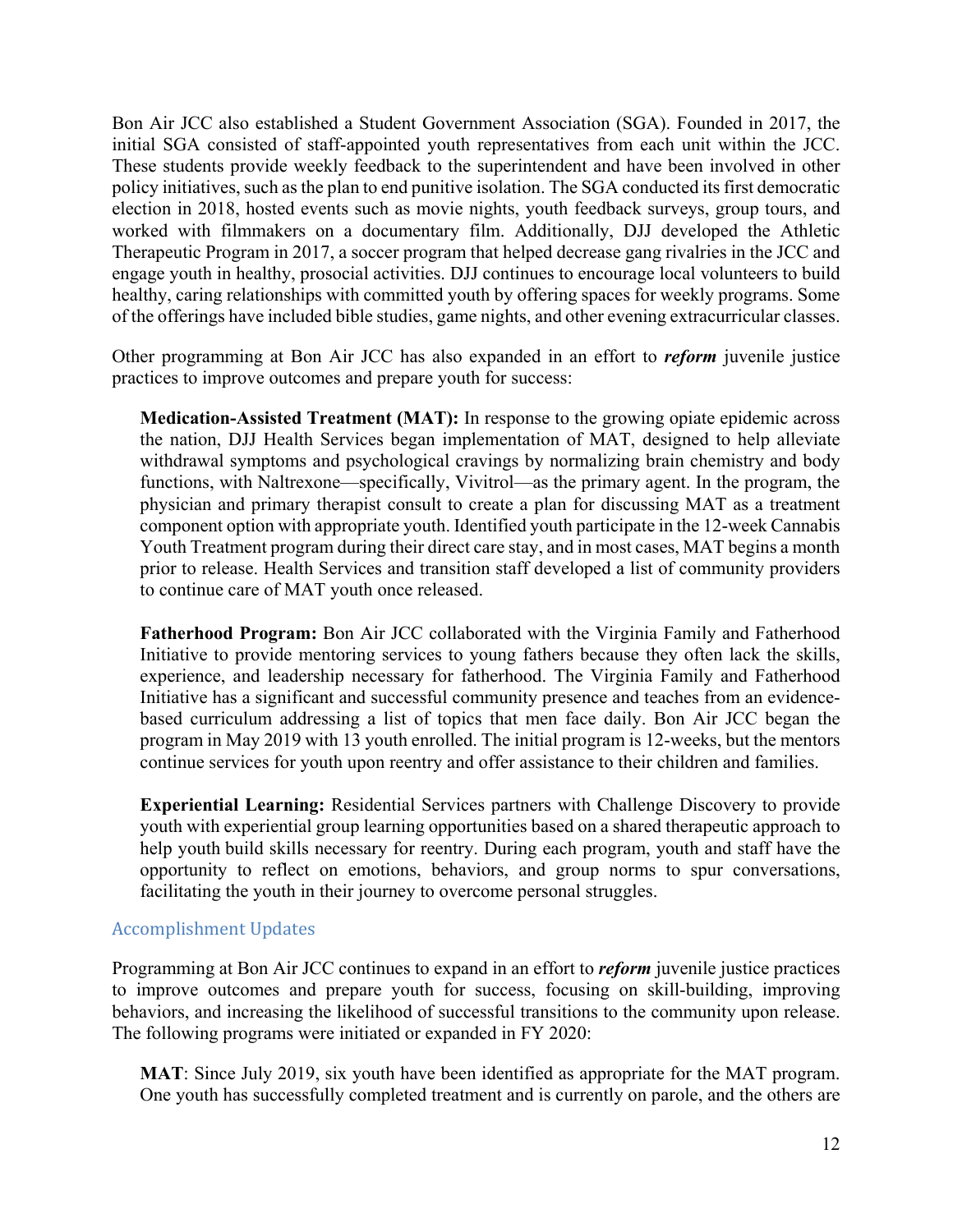in various stages of the program. To ensure low risk youth with high MAT needs are not automatically assigned to Bon Air JCC, these resources have been expanded to CPPs. The MAT provider has agreed to offer comprehensive substance abuse therapy, psychiatric care, and medication-assisted therapy to include Vivitrol injections. After completion of the first full treatment cycle, the services may be expanded to other interested CPPs through telemedicine.

**Fatherhood Program:** In FY 2020, eight youth graduated from the program, and Bon Air JCC hosted a graduation ceremony to celebrate the youth's accomplishment. Since then, one additional cohort of youth has begun the same journey, and additional cohorts are planned.

**Experiential Learning:** Due to the impacts of COVID-19, Challenge Discovery activities were temporarily postponed for FY 2020. Experiential learning has a positive impact on the youth and staff involved, and Bon Air JCC plans to continue the partnership with Challenge Discovery as soon as it becomes safe to do so. When the program resumes, Challenge Discovery will train Bon Air JCC staff in the methods of experiential learning so these learning experiences can be conducted on a more regular basis within the facility. Additionally, the recreation staff will work toward becoming trained in therapeutic recreation techniques to expand the agency's therapeutic efforts to all aspects of the youth's daily lives at Bon Air JCC.

**Reducing Isolation in Youth Facilities (RIYF):** DJJ received grant-funded technical assistance to develop a work plan to further reduce the use of isolation as a punitive measure. Bon Air JCC was already making strides in the reduction of punitive isolation, but a newly established workgroup helped focus the initiative to promote continued success. DJJ has limited the types of incidents and the duration along with requesting regulatory changes to eliminate punitive isolation. There was a 92% reduction in the use of punitive isolation from FY 2015 to FY 2019. In an effort to continue to educate staff, the RIYF committee worked to develop and present messaging in various media formats to staff at Bon Air JCC, including emails, posters, and digital messaging boards during FY 2020. Staff were educated regarding the importance of building rapport with youth, the negative impacts of punitive isolation, and the data indicating that safety can be maintained while engaging in isolation reduction efforts. Training was also provided to staff across DJJ. Additional efforts have been focused on developing alternative strategies for staff to use with youth.

**CTM**: Throughout FY 2020, Bon Air JCC focused training efforts on achieving fidelity of CTM. A new version of the CTM manual was disseminated to staff in fall 2019. A team of Residential Services subject matter experts led three all-day training sessions in August and September 2019 to ensure staff understanding of the CTM manual components, and Bon Air JCC has implemented an additional week of CTM training for newly hired Resident Specialists I. A one-day CTM training session, led by residential staff, was also added to the annual inservice training requirement.

To accompany the updated CTM manual and ensure youth were aware of all changes that directly affected them, a new resident handbook was published in both English and Spanish in fall 2019 to coincide with the CTM manual revisions. Both versions of the handbook were sent to parents, as well as posted on the DJJ website for reference.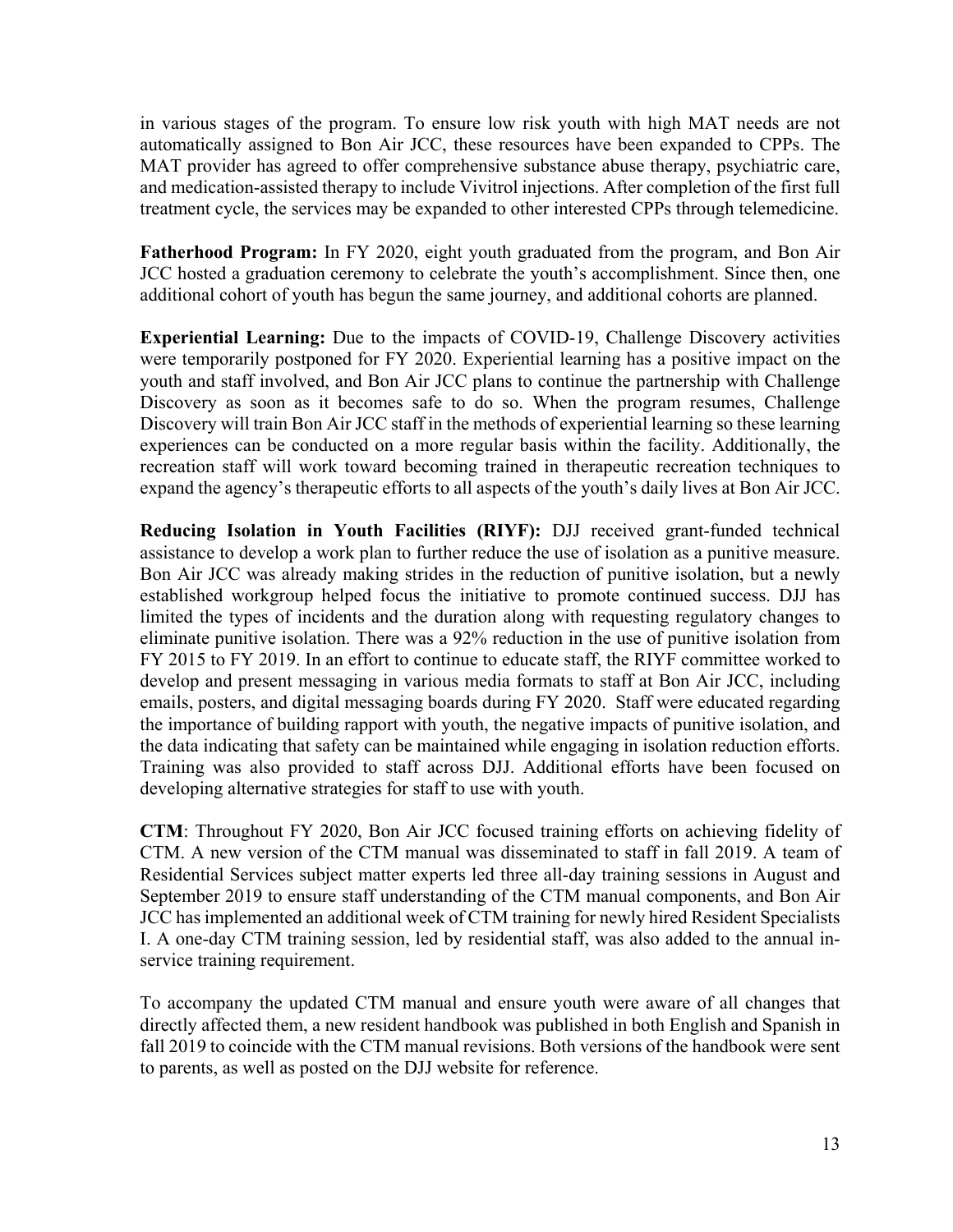To further bolster the therapeutic treatment efforts of CTM at Bon Air JCC, several additional programs and resources have been implemented for staff and youth. For example, youth in several units were able to grow a garden. Youth not only learn effective methods for growing fruits and vegetables, they also learn how to take their crops and turn them into balanced and nutritious meals. Further improvements to family engagement have also continued to be a focus. (See page 31 for more details on these efforts.)

As a part of CTM, youth learn new skills through Mutual Help Groups. The purpose of a Mutual Help Group is to provide a safe space for youth to discuss a variety of interpersonal and social issues that affect day-to-day living (e.g., conflict resolution, emotion management, positive peer culture, communication skills, healthy relationships) through group facilitation, sharing, and support. By staff encouraging youth to share feelings and ideas, Mutual Help Groups can also improve trust and bonding within the unit. During Mutual Help Groups, youth and staff come together to discuss issues that help the group develop new skills and make better decisions in the future.

Additionally, leadership at Bon Air JCC is continuously working to coach and provide staff with the best resources to improve youth's lives. Two toolkits were completed in FY 2020 with a compilation of lesson plans to implement during Mutual Help Groups. The lesson plans target skills that youth may need for successful reentry into the community; some of these areas include problem solving skills, recognizing and building healthy relationships, anger management skills, and others. Mental health professionals at Bon Air JCC developed the toolkits, which take into account varying knowledge and ability levels. A training module is currently under construction, and all staff should be effectively trained in the use of the Toolkits in FY 2021.

Another coaching method for staff at Bon Air JCC is the Resident Specialist I mentoring program. A staff member who has been progressively promoted from a Resident Specialist I to a Community Manager developed this mentoring program. The intention of the mentoring program is to foster growth and understanding for new hires to ensure they are comfortable and competent in their job duties. Mentoring also creates a sense of support and connection among peers in the workplace. Each Resident Specialist I is assigned a senior direct care staff as a mentor. Ideally, shift assignments for the mentor and mentee coincide to allow maximum, effective communication and implementation of the program. New hires receive the benefit of support in their current roles, and are also encouraged to grow within the agency and work toward additional opportunities after achieving mastery as a Resident Specialist I.

In an effort to *sustain* and improve current best practices within CTM, Residential Leadership is establishing two positions for Residential Practice Improvement Coaches to be filled in FY 2021. The Residential Practice Improvement Coaches will serve as subject matter experts and assist with planning, implementing, managing, and ensuring consistency of the statewide CTM. These positions will assist in the implementation and monitoring of work plans and conduct quality assurance activities; conduct monitoring visits within living units observing practices and processes; and provide coaching to ensure compliance with CTM guidelines and expectations. The Practice Improvement Coaches will represent Residential Services on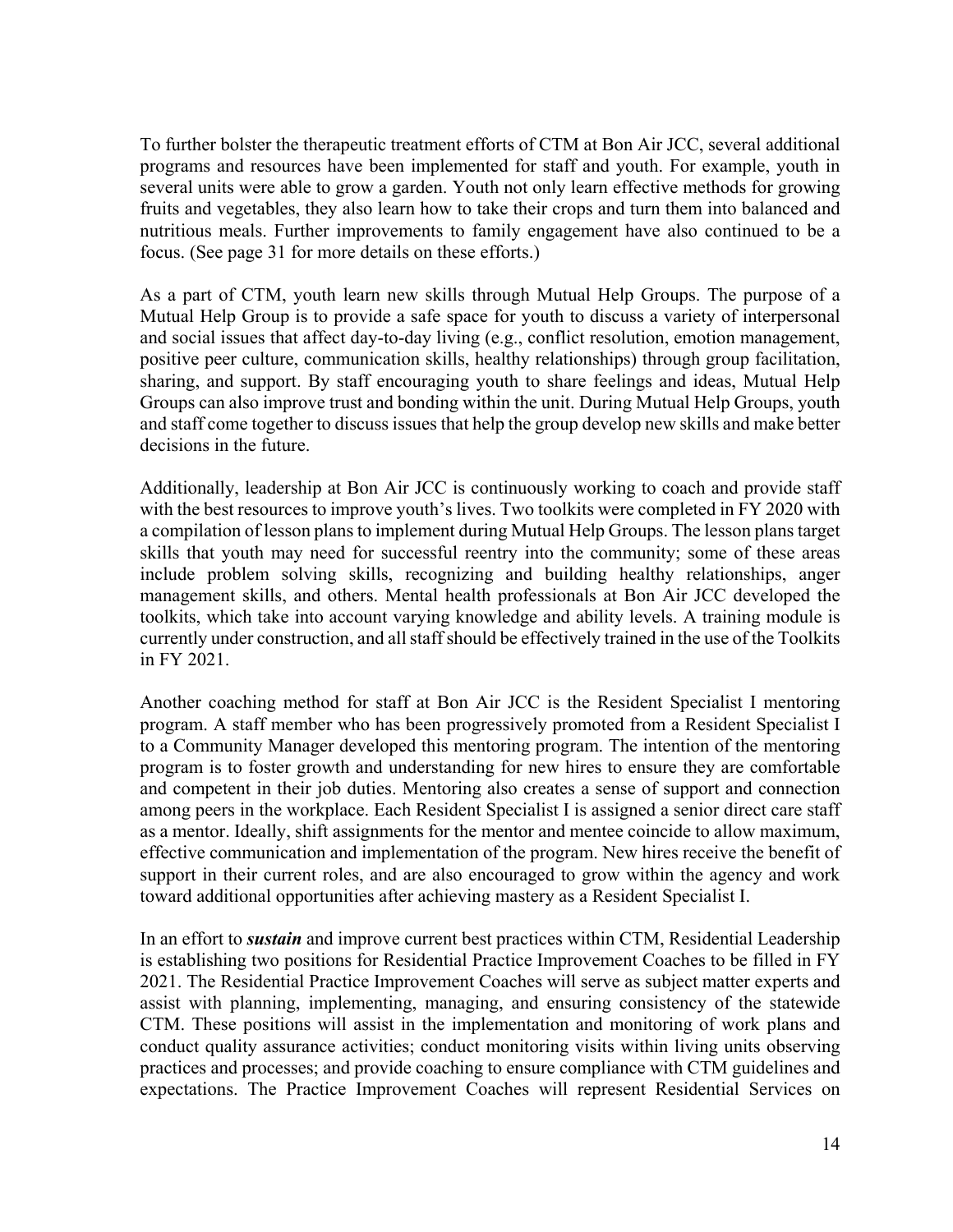committees, task forces, and ad hoc inter- or intra-agency planning groups related to CTM and/or behavioral modification programming.

In addition, the Quality Monitoring and Implementation Team (QMIT) reviews monthly data regarding CTM. During FY 2020, QMIT implemented strategies to target units with consistent challenges. These units were invited to attend QMIT meetings and required to develop a quality improvement plan to address areas of concern. As a part of the quality improvement process, QMIT provides support to ensure the success of the improvement plan and determine what additional resources or adjustment may be necessary for the unit's overall success.

In addition to the specific programs listed above, BSU, medical, case management, and other residential staff continually update trainings and certifications in order to maintain and improve service delivery to benefit youth. These trainings include such topics as specific treatment service delivery, improving the therapeutic and trauma-informed environment, and collaborating with non-JCC placement options. For example, BSU enhances their own skills while also assisting in integrating therapeutic skills with other staff at Bon Air JCC by conducting and/or receiving training in safety and relapse prevention planning, trauma informed care, reducing isolation, and substance abuse and sex offender treatment. Additionally, medical staff receive regular training from a local emergency medical services department, they have participated in crucial conversation training, and they have facilitated trainings for juvenile detention center staff. Finally, in recent years, CTM and case management staff have been trained in aggression replacement training, trauma-informed writing and treatment planning, YASI, and direct care treatment placement options.

As these transformation efforts aim to improve safety of both youth and staff through the *reform* of programming and training, incident reports and workers' compensation claims provide objective measures for evaluating those efforts.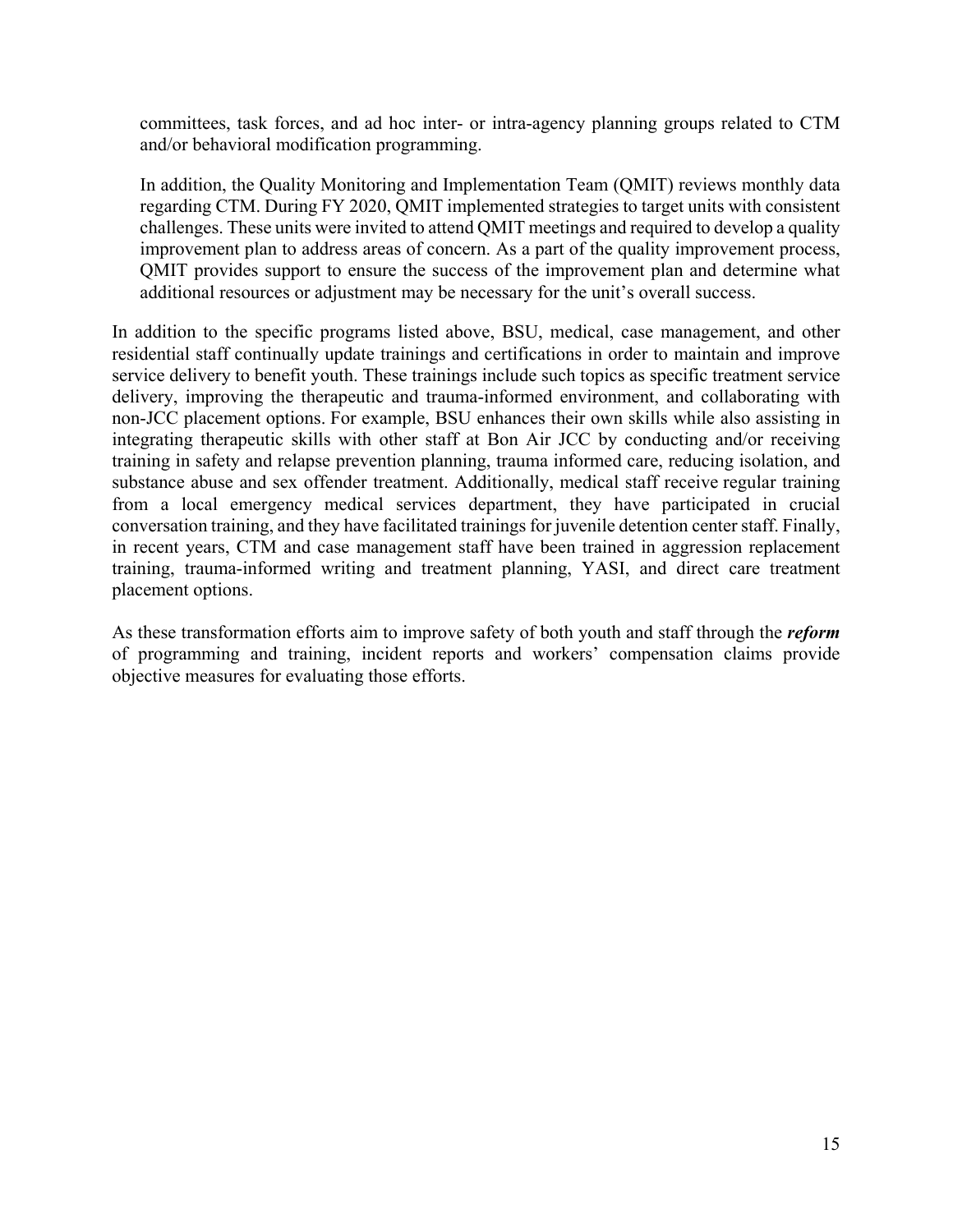Rates of aggressive incidents (includes resident on resident assaults, resident on staff assaults, resident fights, and use of force by staff) at Bon Air JCC decreased 60.4% between FY 2016 and FY 2020, with an initial decrease from FY 2016 to FY 2019 and relatively stable rates in recent years. Use of force incidents followed a similar pattern, indicating that the initial decrease during the beginning years of transformation has been *sustained.* (See graph below.)



Rate of Incident Reports at Bon Air JCC, FY 2016-2020

Overall, DJJ also significantly reduced the number of workers' compensation claims since FY 2016. The total number of claims filed decreased from 273 in FY 2016 to 127 in FY 2020, a decrease of 53.5%. Claims from Bon Air JCC have decreased from 238 in FY 2016 to 110 in FY 2020, a decrease of 53.8%. (See graph below.)



Workers' Compensation Claims, FY 2016-2020

*Note.* Workers' compensation claims for Bon Air JCC for FYs 2016, 2017, and 2018 include Beaumont JCC, which closed in 2017.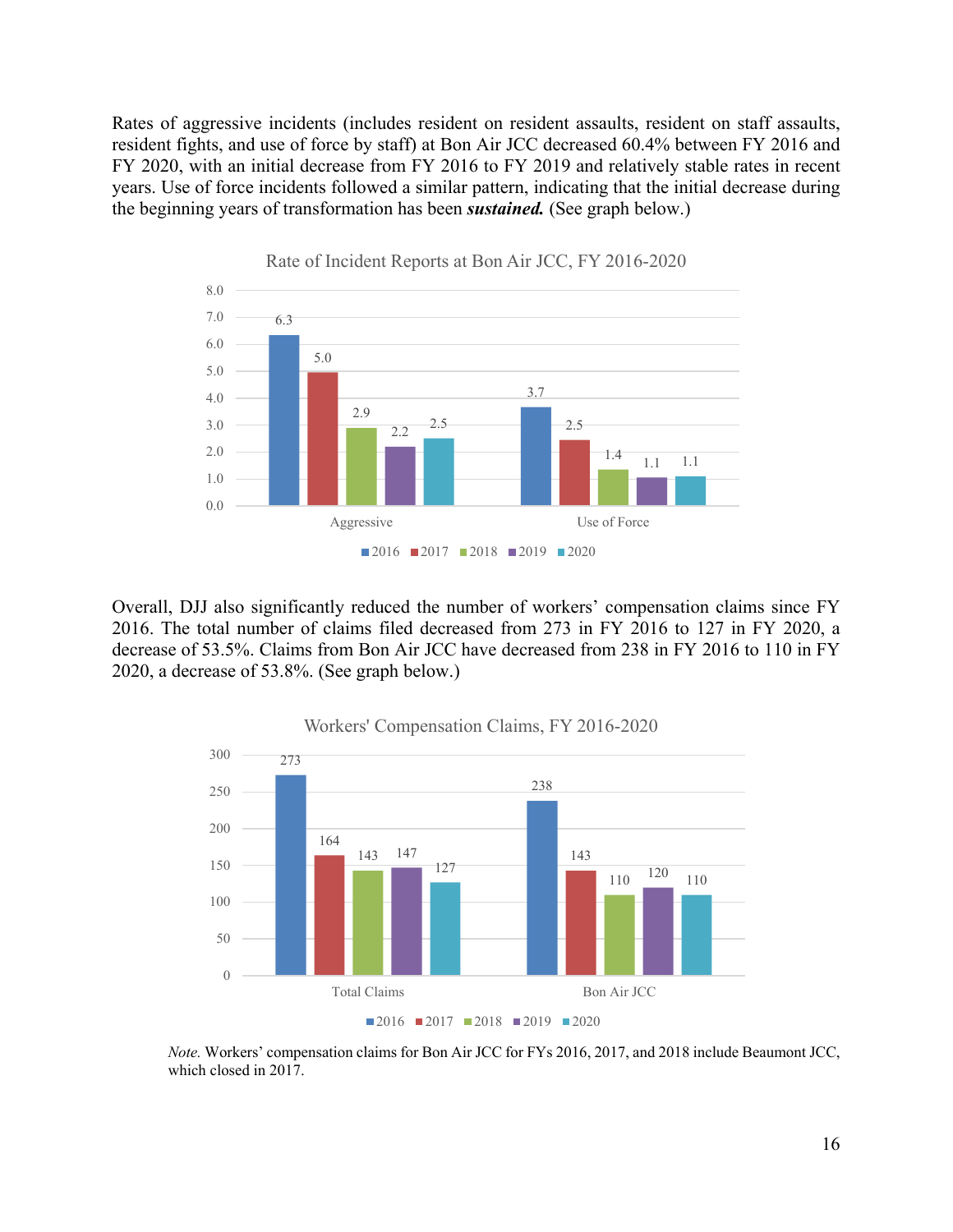Similarly, the costs associated with workers' compensation claims decreased 39.8%, from \$1,189,912 in FY 2016 to \$716,841 in FY 2020, with a majority of costs for FY 2020 being associated with Bon Air JCC  $(\$676,387).$  $(\$676,387).$  $(\$676,387).$ <sup>3</sup> (See graph below.) DJJ continues to improve employment training and retention practices in the hopes of further reducing workers' compensation claims and costs.



**COVID-19 Impact**: The pandemic has had a significant impact on direct care. As a result of the increasing severity of the pandemic, Residential Services established a COVID-19 response team, which included leadership and administrative support. This team began response efforts on March 10, 2020, and took immediate action to assess the situation at Bon Air JCC and implement numerous protocols to protect youth and staff. These protocols include campus-wide cleaning and sanitizing, social distancing, use of personal protective equipment (PPE), and continuity of services for both youth and staff. Additionally, upon entrance each day, a COVID screening is required for every staff, including a temperature check. Any staff with an elevated temperature or any COVID symptoms is not allowed into the facility until they receive guidance from a medical provider. In these protocols, DJJ addresses the best methods and practices for protecting youth and staff while maintaining security standards and therapeutic treatment efforts. The medical team at Bon Air JCC also provided COVID-19 education to all youth; this education included best practices for hand hygiene, the importance of wearing a mask, and discussions on how the virus was affecting the world outside the facility. Residential leadership has maintained ongoing collaboration with the Virginia Department of Health to adjust protocols and practices at Bon Air JCC as necessary based on new information and guidance about the virus. Additionally, Residential Services serves as a resource for the Virginia Juvenile Detention Association as they address the pandemic.

In conjunction with the protocols, several other areas of operation were severely impacted. All direct care transfers within the agency were suspended beginning March 23, 2020. Alternative placements did not begin transfers again until May 14, 2020, and Bon Air JCC resumed transfers

<span id="page-24-0"></span> <sup>3</sup> Compensation claims may be paid over consecutive years after the claim is originally made.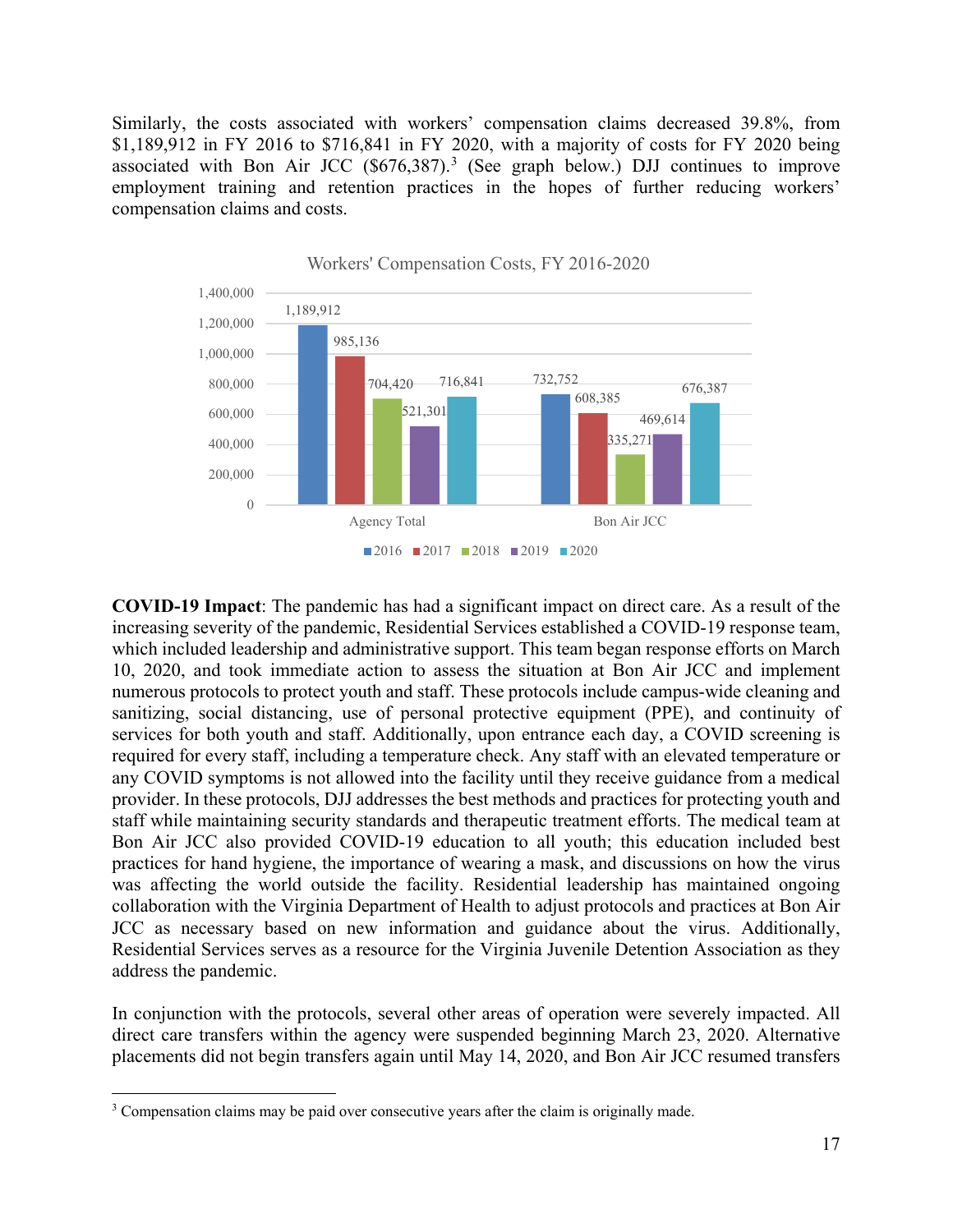on August 17, 2020. Residential Services assessed the entire indeterminate population to determine if any were eligible for expedited release. Between March and June 2020, 121 youth were released and the population at Bon Air JCC reached an all-time low. Although the number of releases was 16.3% higher than the same timeframe in FY 2019, the majority were still released within their projected LOS range based on their risk level and committing offenses. This smaller population allowed staff to increase opportunities for social distancing among youth and provide an even greater level of individualized care throughout such unprecedented times.

To protect youth from additional outside exposure to the virus, Bon Air JCC suspended all inperson visitation indefinitely, beginning March 13, 2020. In response to this difficult change, staff made every effort to increase other methods of communication between youth and their families and natural supports. Bon Air JCC collaborated with Global Tel-Link and negotiated free calls for each youth. Initially, residents received two free calls per week and were later provided ten free calls per week. Additionally, video visitations were increased over time as equipment became available. Bon Air JCC is continuing to work toward expanding consistent video visitation opportunities campus-wide until such time as it is safe to resume in-person visitation.

Despite these efforts and precautions, the virus affected both youth and staff. The first positive cases within DJJ occurred on April 2, 2020, and the first youth case at Bon Air JCC occurred on April 5, 2020, at which time the facility began a two-week period of campus-wide quarantine and employed aggressive testing measures. Throughout the next several months, the facility experienced a total of 34 youth cases and 25 staff cases. The majority of youth cases were extremely mild and many may have gone undetected if not for Bon Air JCC's vigilant testing efforts. During the quarantine, some therapeutic and clinical services were impacted, but mental health clinicians continued to conduct mental health checks and provide treatment for youth using non-traditional methods. The campus-wide quarantine was fully lifted on April 23, 2020, following a complete sanitization of all occupied living units. Services resumed while maintaining COVID-19 health and safety practices and protocols. For example, group treatment and unit CTM activities resumed with smaller groups, and outdoor non-contact recreation resumed with social distancing. Treatment team, other unit-based meetings, and SGA activities also began taking place again once the quarantine was lifted.

Throughout the pandemic, leadership staff has made a concerted effort to keep families, staff, and the community informed about the COVID-19 impact at Bon Air JCC. Contact was made via letters to families, employee email updates, and through the DJJ website. Additionally, the agency hosted a Town Hall meeting for parents to provide updates and answer questions. The Town Hall was conducted on May 14, 2020, with approximately 30 parents and natural supports in attendance. Bon Air JCC will continue to provide updates to and request input from families.

#### **Alternative Placements**

In addition to Bon Air JCC, youth in direct care may be placed in a variety of alternative placement options, including CPPs, detention reentry, residential treatment centers, and group homes. CPPs are residential programs operated for committed youth within juvenile detention centers, which are often closer to home for many youth than Bon Air JCC. CPPs focus on positive youth development and increasing competency in areas of education; vocational preparation; life, social, and cognitive skills; employability; and anger management.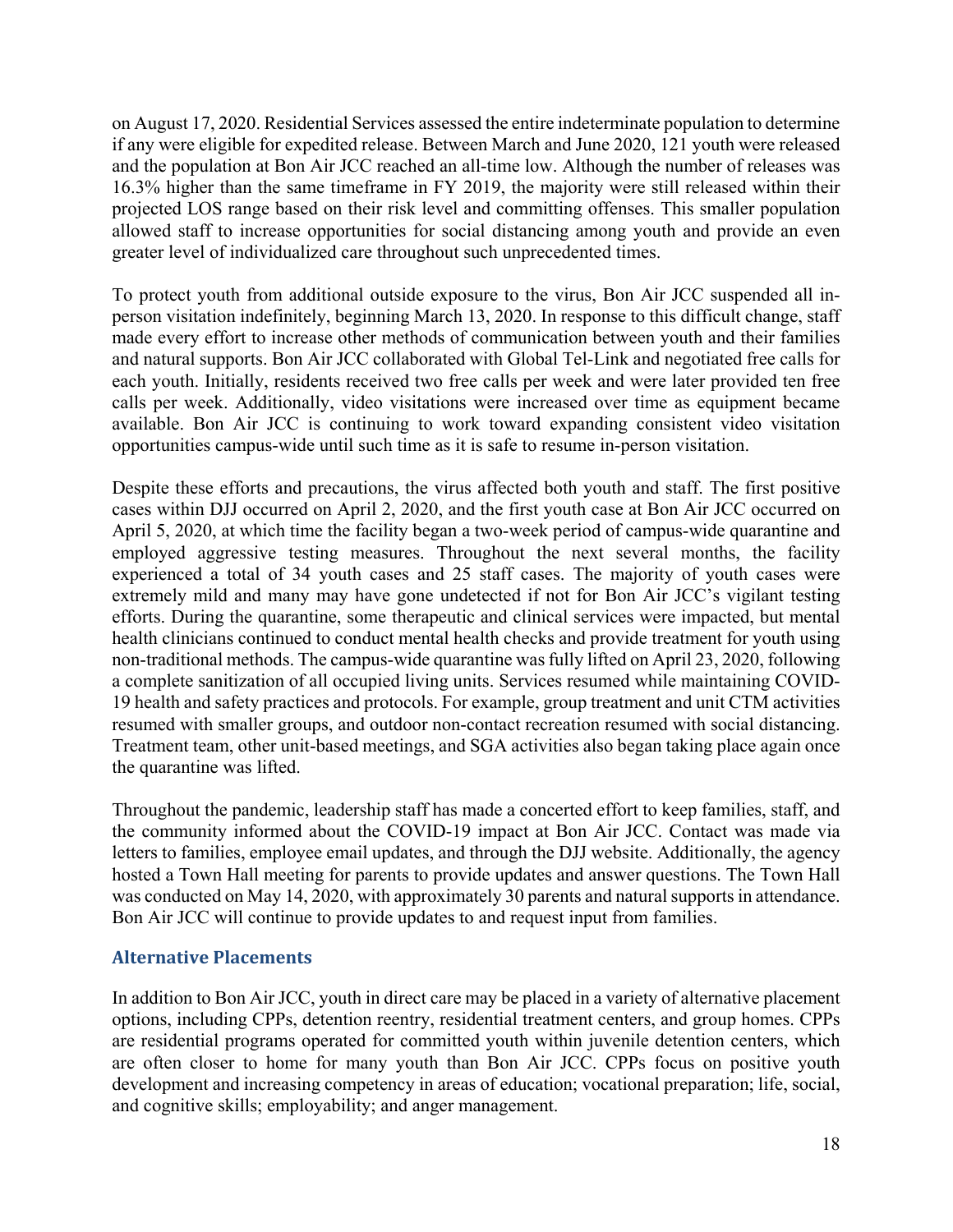Detention reentry programs allow youth to transition back to their community 30 to 120 days prior to release. The objectives of the program are to prepare youth for progressively increased responsibility and freedom, bridge services between direct care placement and the community, facilitate increased family engagement, and establish relationships with targeted community support systems. DJJ reimburses the detention centers for these services.

Finally, private alternative placements contracted through the RSCs provide another residential option for committed youth. These residential options include secured and staff-secured residential treatment centers and staff-secured group homes. Housing a youth at a CPP or other alternative program prevents unnecessary disruption in their education, services, and community supports, and makes more efficient use of the resources available.

#### Summary of Previously Reported Progress

Establishing non-JCC treatment placements for committed youth helps to *reduce* the use of highsecurity confinement settings by *replacing* them with appropriate alternatives that may be smaller, and more treatment-oriented or more appropriately geographically located throughout the state. Beginning in 2014, DJJ partnered with locally- and commission-operated juvenile detention centers to establish CPPs. As of August 2019, all committed females are housed at Northern Virginia CPP, Merrimac CPP, or another alternative placement. Northern Virginia Juvenile Detention Center agreed to have no right of refusal and will house any direct care female regardless of committing offense, LOS, or treatment need. Between FY 2014 and FY 2019, the direct care ADP decreased from 599 to 338, and the percentage of those youth in non-JCC alternative placements increased from 1.2% to 41.3%.

In addition, several direct care initiatives focus on ensuring the programs and services provided to committed youth in the alternative placements are evidence-based and effective. In FY 2019, DJJ worked on revisions to the statement of needs and memoranda of agreement (MOAs) with the CPPs to ensure programs and services align with DJJ's transformation and incorporate evidencebased practices. CPPs also expanded postsecondary opportunities in order to better serve youth with longer LOSs and increased family engagement activities. (See page 31 for more details on family engagement.)

Several training opportunities helped to *sustain* the CPPs efforts to provide enhanced programming, including YASI risk assessment and case planning, Aggression Replacement Training, CTM, and Girls' Circle. Additionally, all CPPs have embraced quality assurance, participating in monitoring visits and building continuous quality improvement (CQI) plans to enhance and sustain their programs.

#### Accomplishment Updates

Through continued efforts to *reduce* the number of youth in JCCs by *replacing* the JCCs with appropriate alternatives, availability and utilization of alternative placements has increased. For example, James River Detention Center was added as a ninth detention reentry site during the past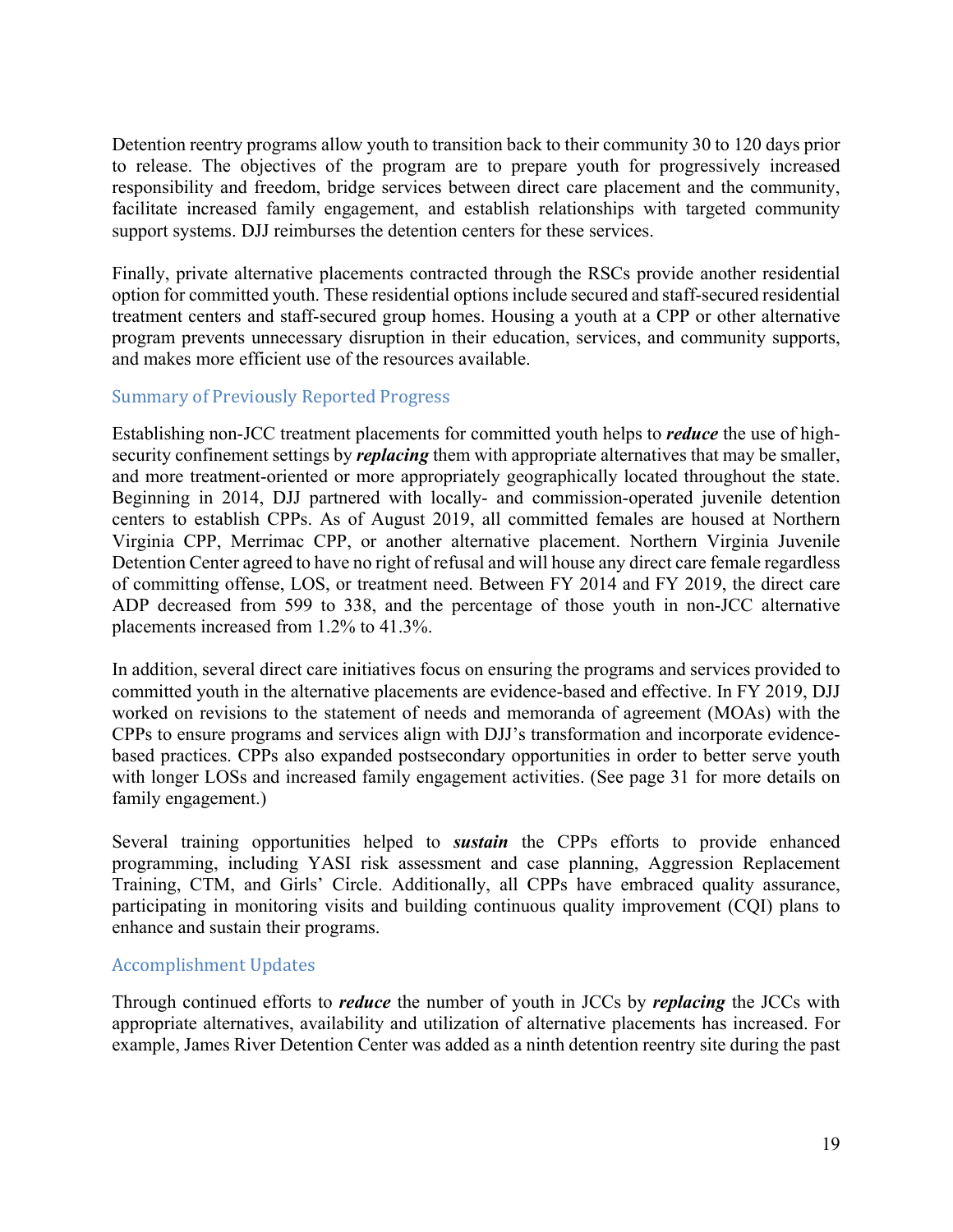year. Currently, there are [4](#page-27-0)7 non-JCC options for direct care youth, including 10 CPP sites,<sup>4</sup> nine detention reentry programs, 11 residential treatment centers, and 17 group homes.<sup>[5](#page-27-1)</sup> As of July 1, 2020, the operating capacity at CPPs was 105 dedicated beds. In order to continue focusing on transformation, DJJ will continue to establish additional alternative placements across the state in high-need localities. The table below displays the capacities of the direct care placement options.

| <b>Direct Care Placement Options and Capacities</b> |                          |  |  |
|-----------------------------------------------------|--------------------------|--|--|
| <b>Placements</b>                                   | Capacity as of<br>7/1/20 |  |  |
| Bon Air JCC                                         | 272                      |  |  |
| CPPs                                                | $105+$                   |  |  |
| <b>Blue Ridge</b>                                   | 8                        |  |  |
| Chesapeake                                          | 8                        |  |  |
| Chesterfield                                        | 8                        |  |  |
| Lynchburg                                           | 8                        |  |  |
| Merrimac – Females                                  | 5                        |  |  |
| Merrimac – Males                                    | 8                        |  |  |
| Northern Virginia - Females                         | 8                        |  |  |
| Prince William                                      | 8                        |  |  |
| Rappahannock                                        | 16                       |  |  |
| Shenandoah Valley                                   | 8                        |  |  |
| Virginia Beach                                      | 20                       |  |  |
| Contracted Alt. Placements (28)                     | N/A                      |  |  |
| Detention Reentry (9)                               | N/A                      |  |  |
| Adm./Eval. in Detention Centers (19)                | N/A                      |  |  |
| <b>Direct Care Total</b><br>$377+$                  |                          |  |  |

*Note.* CPPs have the ability to provide additional "floating" beds based on demand. Some placement options do not have set capacities and are listed as N/A.

The number of youth in alternative placements continues to rise as DJJ expands detention-based placement options and other alternatives. The average number of youth in non-JCC alternative placements increased from 36 (6.6% of total population) in July 2014 to 139 in January 2020, representing 40.9% of the total direct care population. Youth in a JCC *reduced* by 60.6% in the same timeframe.<sup>[6](#page-27-2)</sup> (COVID-19 influenced a more dramatic decrease in the direct care population, particularly the JCC population, by July 2020.) Of the 321 youth released from direct care in FY 2020, 170 (53.0%) did not enter a JCC. (See graph below.)

<span id="page-27-1"></span><sup>5</sup> Residential treatment centers and group homes were previously reported based on the parent company; one company may operate multiple facility locations. Each facility location is counted in the current report.

<span id="page-27-0"></span> <sup>4</sup> Merrimac Juvenile Detention Center is counted as one of the 10 CPP sites; however, it operates separate programs for males and females.

<span id="page-27-2"></span><sup>6</sup> While Bon Air JCC typically only houses male youth, DJJ experienced challenges with the placement of a committed female during this reporting period following an unsuitable residential placement. Ultimately, DJJ had to open a temporary unit for her at Bon Air JCC for stabilization purposes.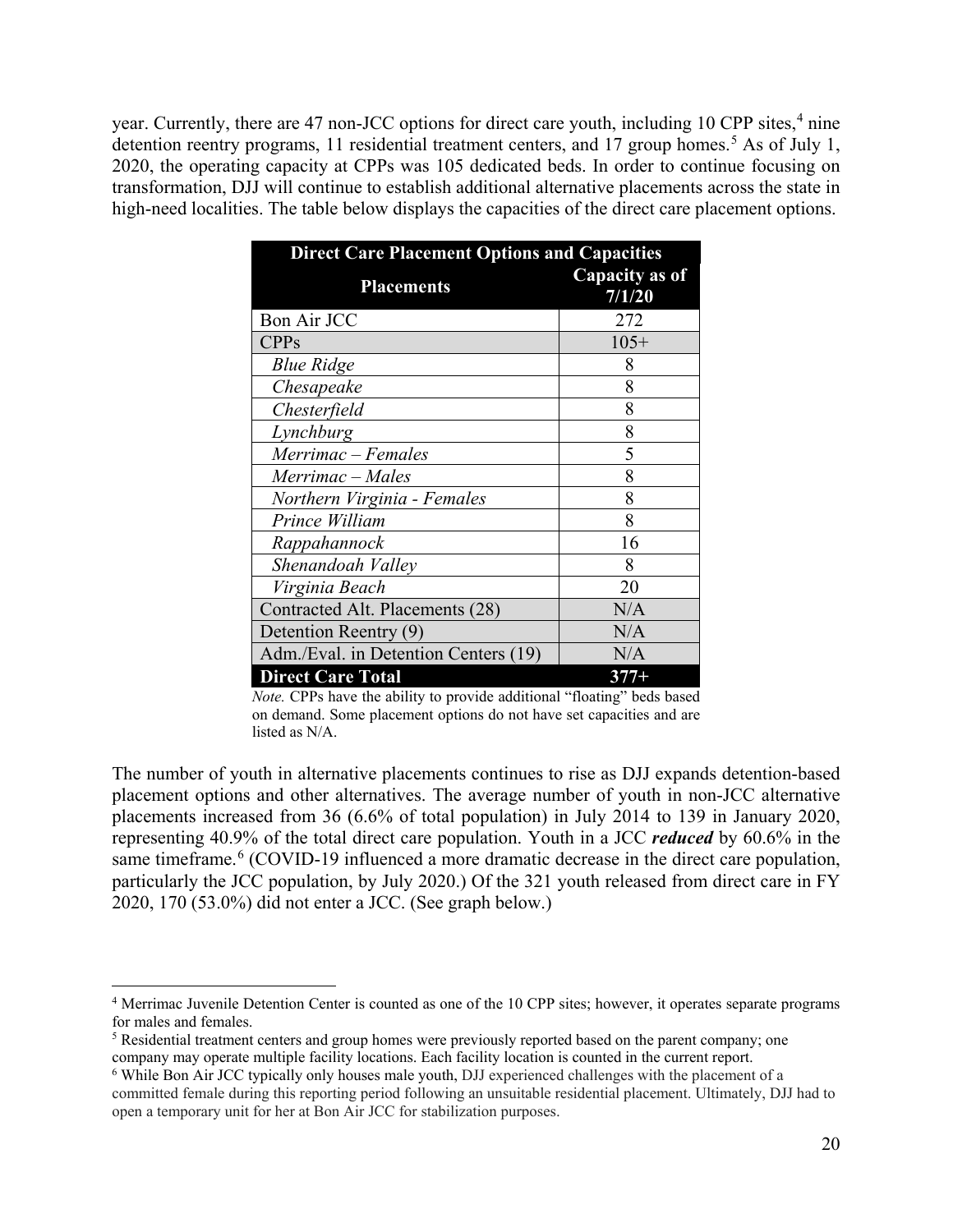

Direct Care Youth in Alternative Placements and JCCs

*Note.* Alternative placements include CPPs, detention reentry, and other placements in the continuum of services.

Several direct care initiatives also focus on the *reform* principle of the Transformation Plan by ensuring the programs and services provided to committed youth in the alternative placements are evidence-based and effective. In FY 2020, DJJ worked on developing and implementing CQI plans with the CPPs to ensure programs and services align with DJJ's transformation and incorporate evidence-based practices. In collaboration with the CPPs, performance measures for these programs were also developed.

DJJ also continues to provide several training opportunities to *sustain* the CPPs efforts to provide enhanced programming, including YASI risk assessment and case planning, Aggression Replacement Training, positive youth development, training and ongoing coaching by Missouri Youth Services Institute (MYSI). CPPs also develop and facilitate additional training as part of their programming such as Girls' and Boys' Circle, trauma-informed care, and Moral Reconation Therapy (MRT). Additionally, all CPPs continue to participate in quality assurance monitoring visits and building CQI plans to enhance and sustain their programs. DJJ also partnered with Vanderbilt University to launch a validated, evidence-based quality assurance tool, the Standardized Program Evaluation Protocol or SPEP™. The goal of this tool is to drive sustainable performance improvement for programs that serve the juvenile justice population to impact recidivism. (See page 44 for more information about the SPEP™ initiative.)

**COVID-19 Impact:** Similar to Bon Air JCC, cleaning protocols were enhanced in the CPPs, and in-person visitation was ceased due to COVID-19. Phone and video visitation was established or increased at most CPPs. Some services were adapted to virtual delivery, depending on the programmatic structure of services within the CPP (e.g., whether the provider was external to the detention center).

#### **New Facilities**

DJJ's Transformation Plan includes a vision of *replacing* the JCCs with smaller, treatmentoriented facilities, closer to the communities where youth live. Challenges remain with finding an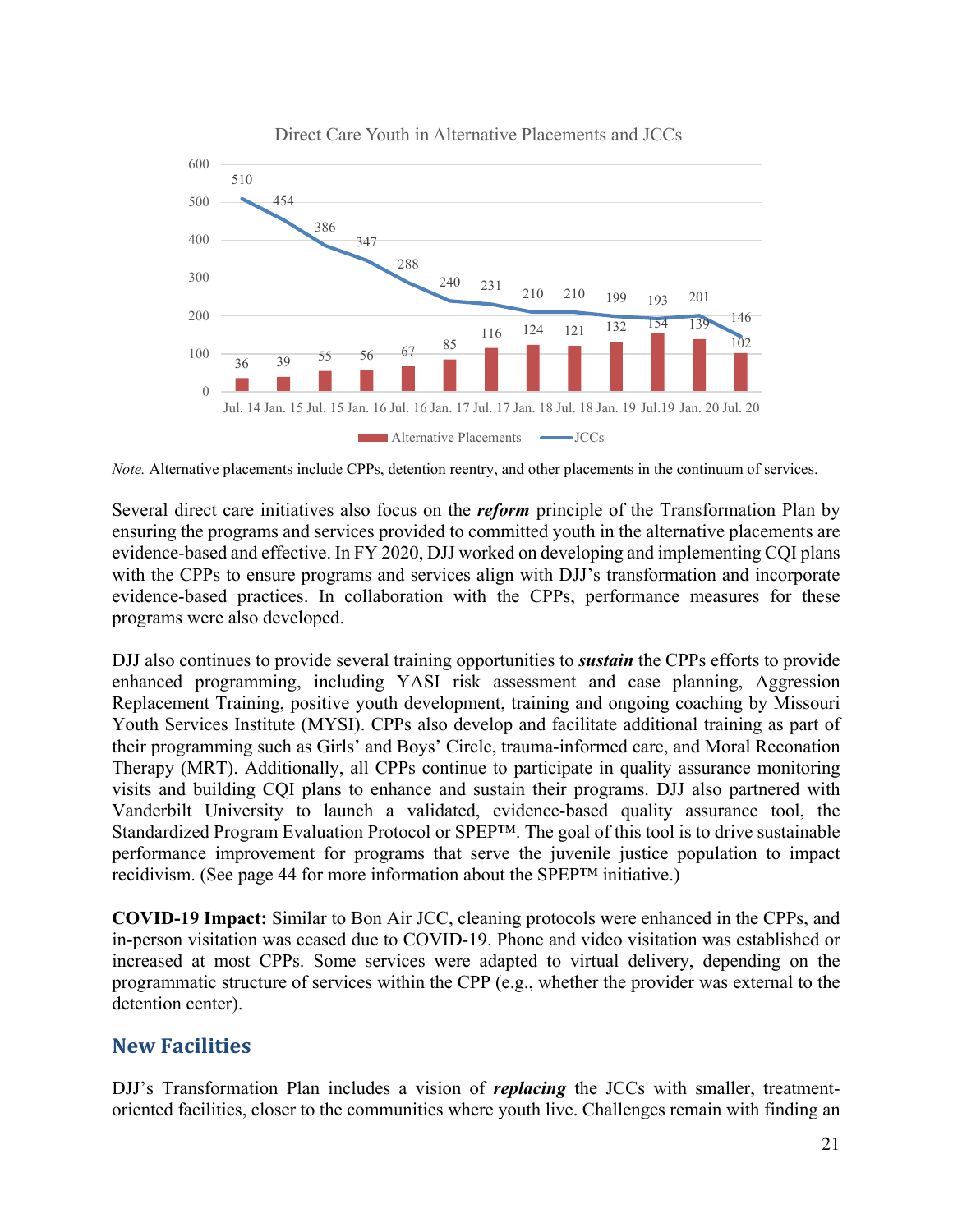ideal location in the desired eastern and central regions of Virginia. As a result, the administration introduced new language to the 2020 General Assembly, resulting in approved language that allows the Commonwealth to locate the DJJ facility on state-owned property that is both cost effective to develop and best suited to achieve DJJ's operational needs. DJJ is working collaboratively with the Department of General Services to explore options given the amended language.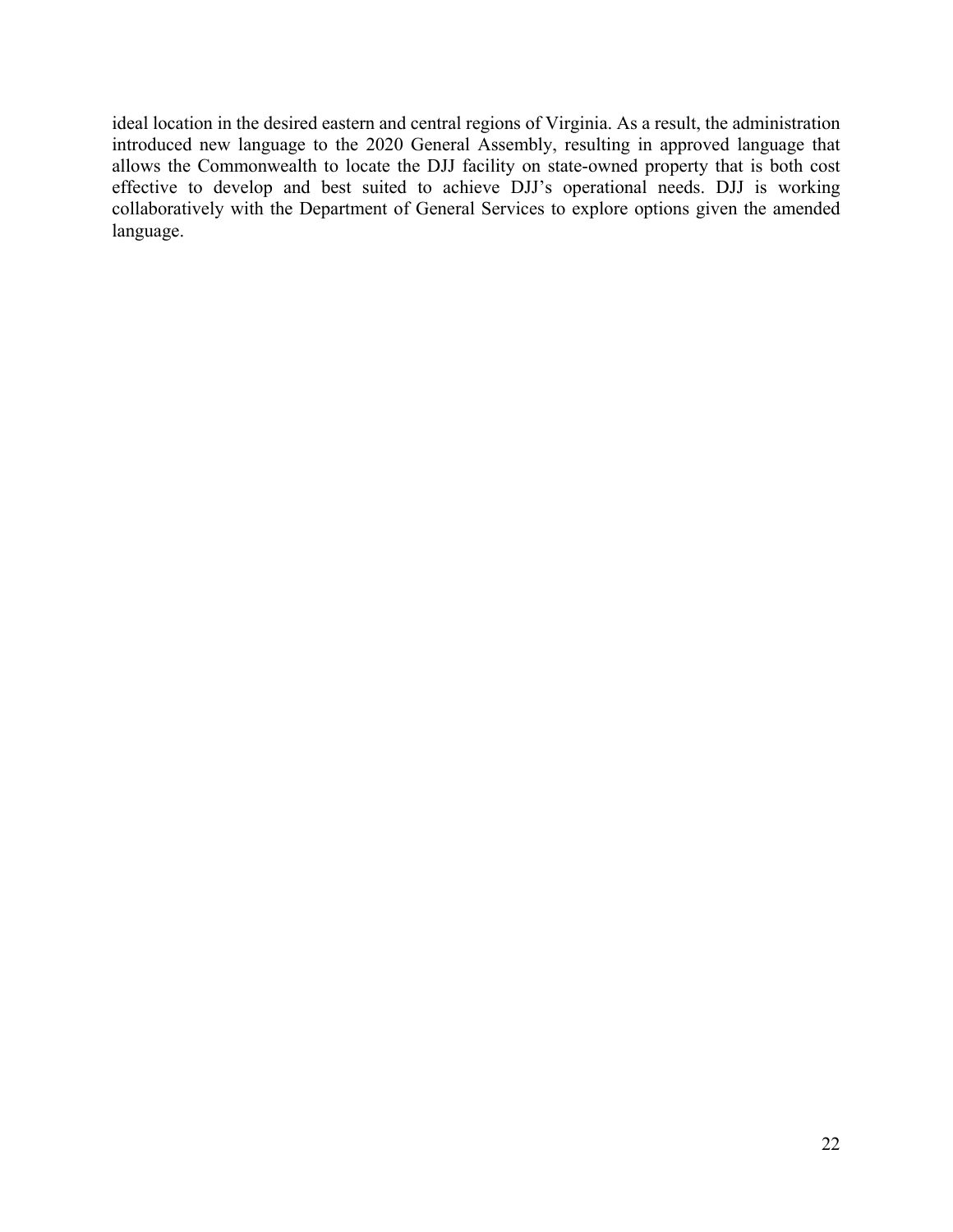## <span id="page-30-0"></span>**EDUCATION**

The Division of Education operates the Yvonne B. Miller High School and postsecondary programs, providing education for middle school, high school, and postsecondary students. Education administrators, teachers, and staff are licensed by the Virginia Department of Education, with additional support staff licensed by the Virginia Board of Medicine.

#### Summary of Previously Reported Progress

Since the implementation of the Transformation Plan, the Division of Education has *reformed* its delivery of educational services and its behavioral approach, which has improved student outcomes. The Division of Education worked to train staff in Responsibility Centered Discipline in 2016, followed by the Virginia Tiered Systems of Support model in the 2017-2018 school year (SY) to address both academic and behavior needs of youth for improved student outcomes. By the end of 2018, the Division of Education implemented Tier 1 of Positive Behavioral Interventions and Supports (PBIS), which provides universal supports for students and consistent behavioral management strategies. This program includes a staffed reflection room to provide proactive breaks for students, as well as support for referrals out of class due to disruptive behavior. The fidelity of Tier 1 implementation and use of proactive breaks had a noticeable impact on the number of student removals from the classroom as well as the amount of time out of class, both of which decreased since 2017.

Between SYs 2016 and 2017, the Division of Education trained staff and piloted use of the Measures of Academic Progress assessment to collect data to support a personalized, effective educational approach. The assessment is used to determine initial placement, track student progress, and measure teacher effectiveness. In 2017, the Division of Education used this data to shift to a Personalized Learning Model in which a student's educational path, curriculum, and instruction are tailored to their unique entry point and learning pace. This instruction can be delivered and tracked via digital curriculum. Furthermore, the master schedule was revised to match best practices for content and elective delivery, with youth staying together and moving as a unit for content courses, and as much as possible for electives based on diploma needs. As a result of the implementation of personalized learning and PBIS, even with declining enrollment, there was an increase in graduation/high school completion results and increased Standards of Learning (SOL) scores.

Since 2015, the Division of Education has expanded its options for postsecondary students. This expansion included a new community college course enrollment option at J. Sargeant Reynolds Community College, offering classes in the areas of business and entrepreneurship. Industry certification courses, paid apprenticeships, and numerous enrichment courses are offered. The Division of Education also coordinated postsecondary programming options at all ten CPPs by establishing and strengthening partnerships with community businesses and schools to provide programming based on opportunities across the locality. Support provided to CPPs has included tuition to local community colleges, increased course offerings, and necessary equipment.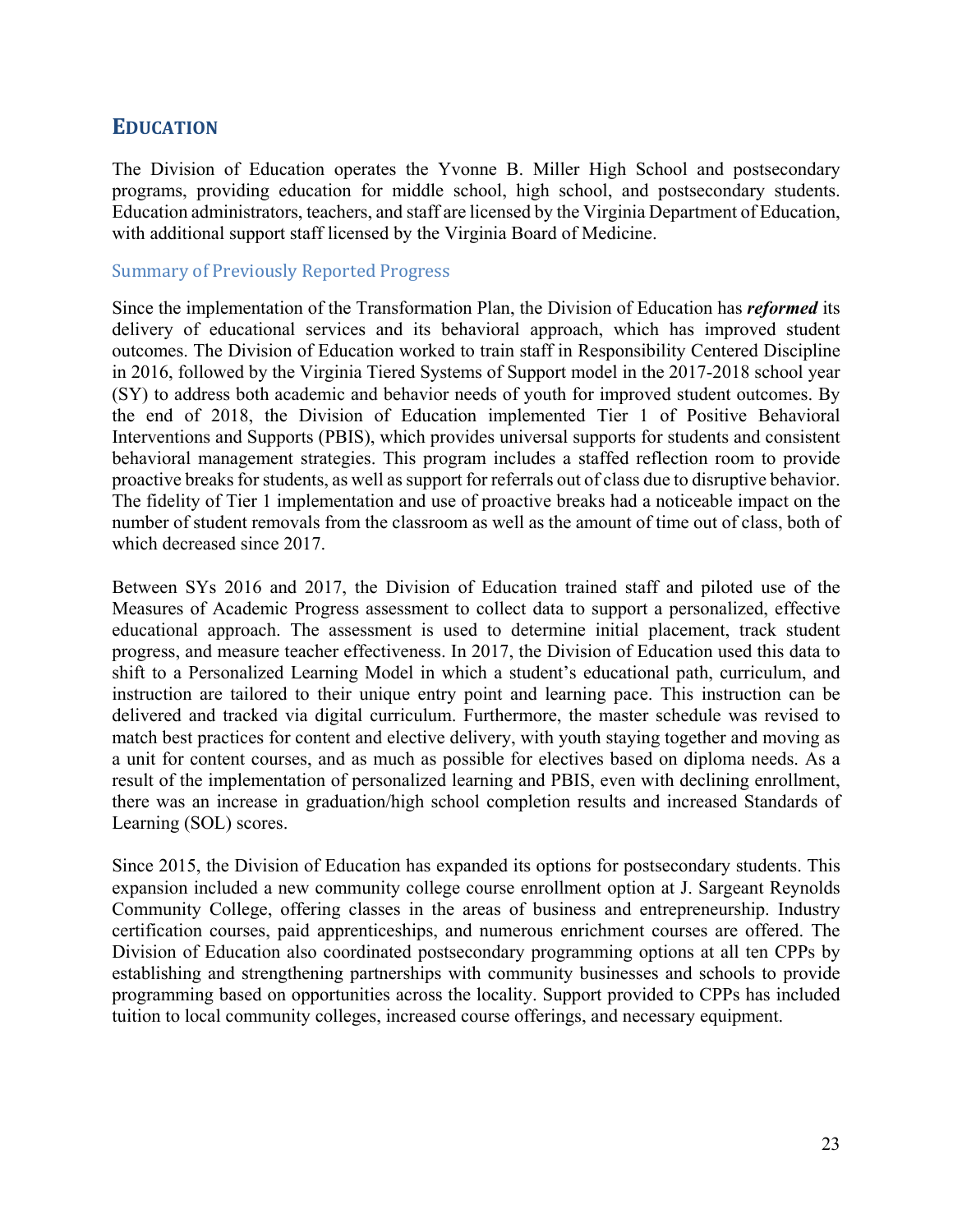The Yvonne B. Miller High School offers several assessments for students in order to increase their skills in the workplace:

- **W!SE (Working in Support of Education) Financial Literacy Certification Test:** Provides high school students with access to financial education and the opportunity to obtain financial literacy certification.
- **Workplace Readiness Skills**: Prepares students for entry into the workforce using the 21 essential workplace readiness skills identified by the Commonwealth of Virginia.
- **ServSafe<sup>®</sup> Food Manager Exam:** Prepares students to work in the food industry through a food and beverage safety training and certificate program administered by the National Restaurant Association.

In addition to educational services at Bon Air JCC, the Division of Education supports the CPPs by providing resources and opportunities to the postsecondary students for the purpose of continuing education after receiving a high school diploma or GED® certificate. Through partnerships with community businesses and schools, as well as collaboration with CPP staff, DJJ is able to assess the needs of students, research jobs and college programs in each locality, and explore the appropriate program options for postsecondary students.

#### Accomplishment Updates

Continuing the *reform* of educational programming, the Division of Education began using digital curriculum delivery, providing access to more course offerings across a wider range of disciplines for students. New programs on self-advocacy, disability awareness, and self-determination are used to create a more inclusive and effective environment for students with special needs. Parent participation during meetings for students with disabilities increased from 29% in FY 2019 to 50% in FY 2020.

The Yvonne B. Miller High School staff and students updated the PBIS classroom behavioral expectations for the 2019-2020 SY (the Cougar Classroom). Additionally, the Yvonne B. Miller High School and postsecondary staff increased their average score from 73% to 79% on the PBIS Tier 1 classroom fidelity tool. In an effort to fully engage and support youth in education, the Yvonne B. Miller High School provides a safe space for youth to take proactive breaks from class. During the abbreviated 2019-2020 SY, reflection room staff provided 378 proactive breaks from class to students. A slight increase occurred for referrals out of class during the abbreviated 2019- 2020 SY, but did not return to initial and pre-implementation rates (see graph below). The Division of Education is also in early implementation stages of Tier 1 of Response to Intervention (RTI), a multi-tier approach to the early identification and support of students with learning or behavior needs. The RTI process begins with high-quality instruction and universal screening of all students in the general education classroom.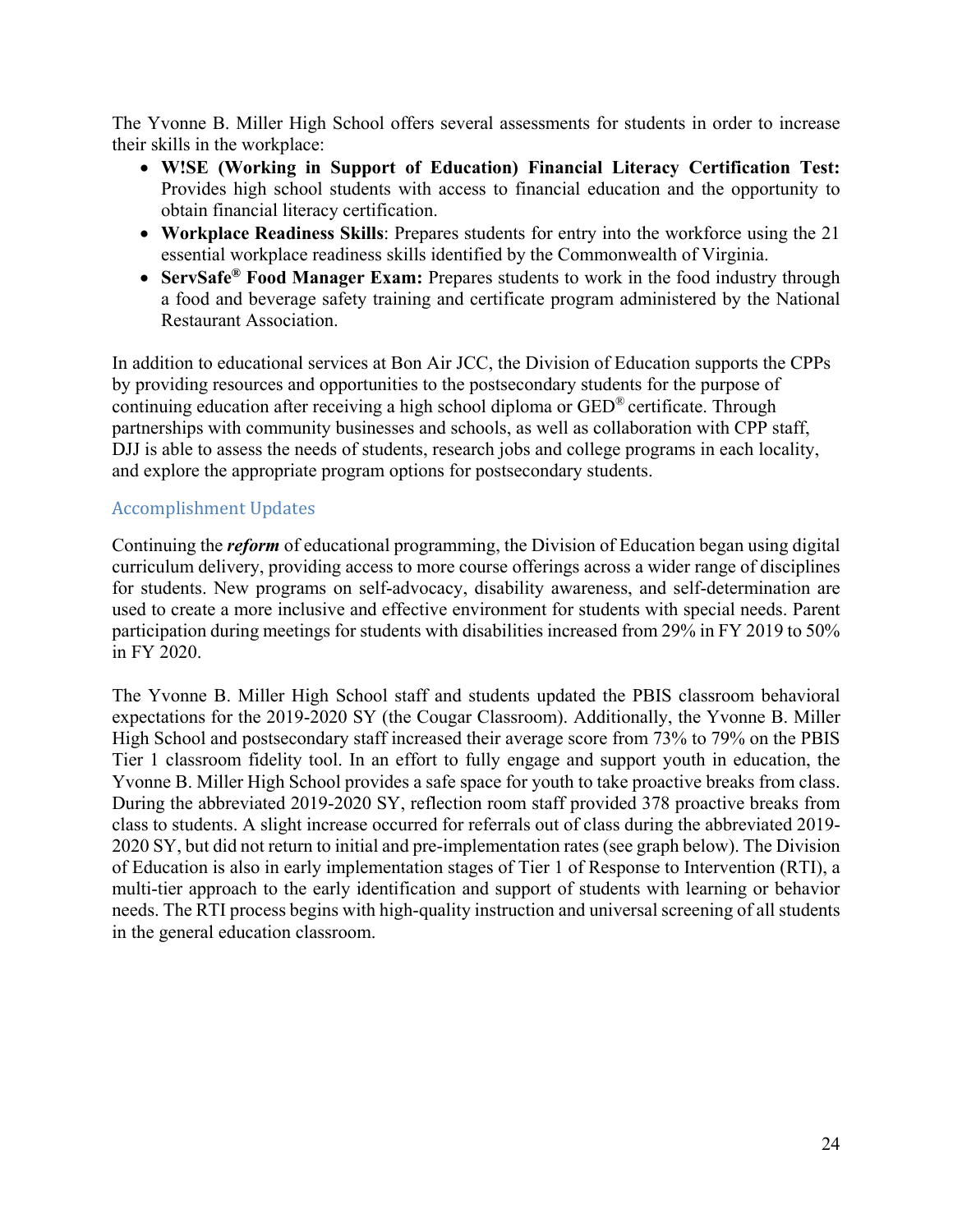

Rate per Hour of Student Removals from an Educational Setting

*Note.* Fall 2017 depicts rates of student removals from the classroom, prior to PBIS implementation. During this time, at least one student per hour was being referred out of class. Following PBIS implementation, a decrease in referrals out of class occurred across all days of the week through the end of the 2018-2019 SY. A slight increase occurred for removals from class during the abbreviated 2019-2020 SY, but did not return to initial and pre-implementation rates. The population census on the first day of school was 195, and on the last day of on-site classes it was 202.

Through the partnership with the Community College Workforce Alliance, the Division of Education is able to creatively present new learning opportunities to postsecondary students that will better equip students to be fully prepared in acquiring and maintaining employment. The Division of Education offers 13 industry certification courses.

During the 2019-2020 SY, the Division of Education offered two new simulation-training programs, Welding and Heavy Machine Operator (bulldozer, backhoe, and forklift). Both programs provide job training and/or lead to industry certifications. J. Sargeant Reynolds Community College is the issuing agent for the forklift certification.

The Division of Education established a new partnership with the Virginia Department of Labor to provide a structured work environment where students gained specific work skills through onthe-job training while earning pay. Through apprenticeship programs, students will receive a nationally recognized credential, which consists of a completion certificate and Journey Worker card. DJJ implemented four registered apprenticeship programs at Bon Air JCC: Barbering, Graphic Design & Sign Writer, Upholster and Industrial Sewing Machine Operator.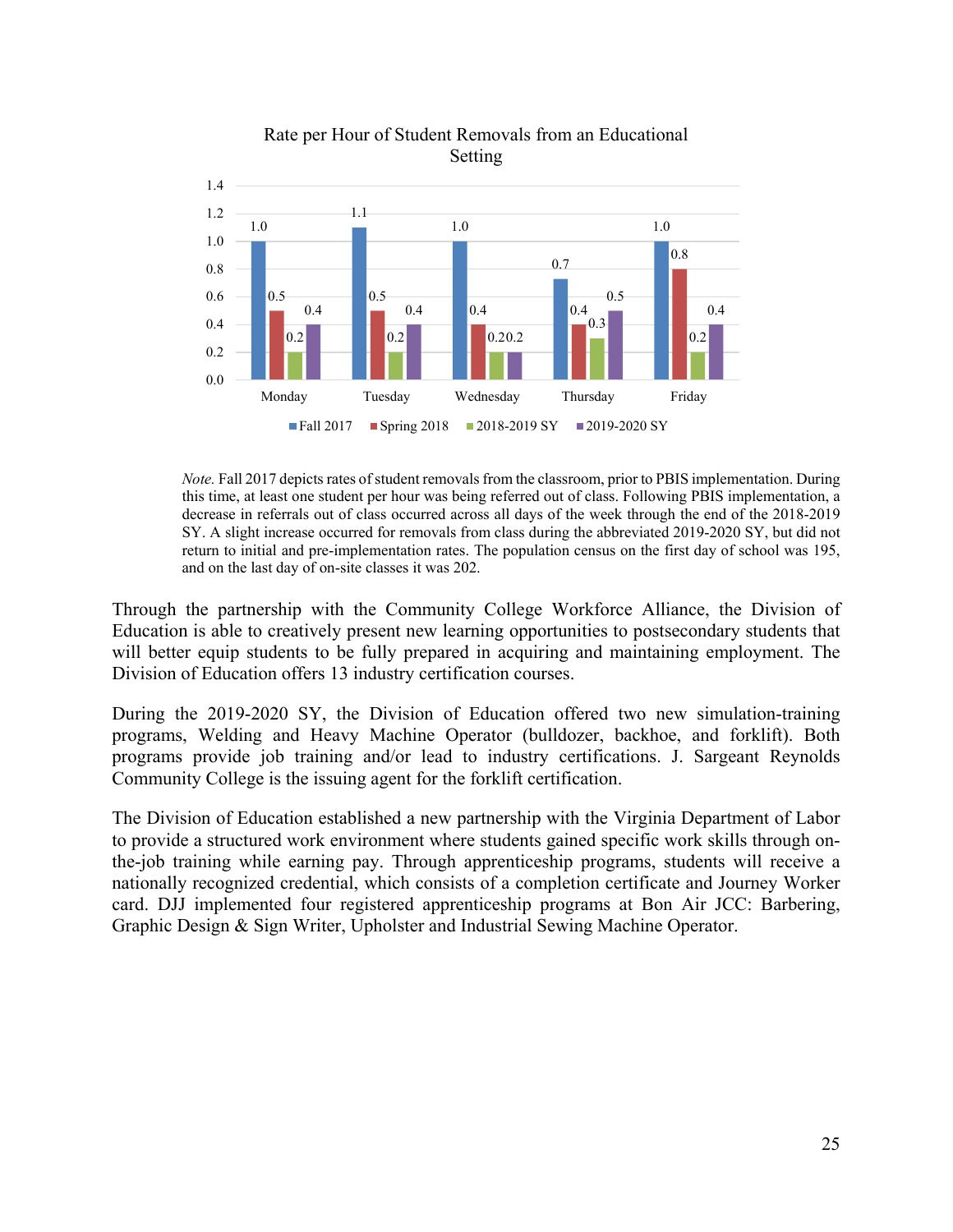The table below displays the number of credentials or certifications earned for SY 2019-2020.

| <b>Student Credentials/Certifications Earned</b> |              |  |  |
|--------------------------------------------------|--------------|--|--|
| <b>Credential/Certifications</b>                 | SY 2019-2020 |  |  |
| Barbering                                        | 10           |  |  |
| Graphic Design/Sign Writer                       |              |  |  |
| Upholstery                                       | 15           |  |  |
| <b>Industrial Sewing Machine Operator</b>        | 22           |  |  |
| Culinary Arts (ServSafe®)                        | 20           |  |  |
| Fitness (CPR/First Aid)                          | 16           |  |  |
| OSHA w/ Flagger                                  | 41           |  |  |
| Microsoft Office                                 | 8            |  |  |
| Comptia A+                                       | 12           |  |  |
| <b>NCCER Core</b>                                | 8            |  |  |
| Certified Logistics Associate                    | 14           |  |  |
| Manufacturing Tech I                             | 11           |  |  |
| <b>Medical Terminology</b>                       | 4            |  |  |
| Heavy Machine Operator                           | 47           |  |  |
| Welding                                          | 31           |  |  |
| <b>Total</b>                                     | 266          |  |  |

The Division of Education offers students an opportunity to increase their earning potential and gain job security by taking college classes and working toward obtaining a degree. Through a partnership with J. Sargeant Reynolds Community College, the Division of Education offers a total of six classes in the areas of business and entrepreneurship. Student enrollment for J. Sargeant Reynolds classes increased 82.9% for the 2019-2020 SY.

During the 2019-2020 SY, the Division of Education partnered with the University of Virginia (UVA) to implement a newly revamped Russian Literature class called "Connecting Lives through Literature." In this course, Bon Air JCC students were partnered with UVA students to explore and have in-depth discussion on great works of literature. Students who successfully completed this course were awarded college credit. The tables below display enrollment numbers in postsecondary courses for SY 2019-2020.

| <b>Enrollment in J. Sargeant Reynolds Community College Courses</b> |              |  |  |
|---------------------------------------------------------------------|--------------|--|--|
| <b>College Courses</b>                                              | SY 2019-2020 |  |  |
| Principles of Supervision                                           |              |  |  |
| <b>Introduction to Business</b>                                     | 44           |  |  |
| Introduction to Marketing                                           |              |  |  |
| Sales & Marketing                                                   |              |  |  |
| Entrepreneurship                                                    |              |  |  |
| Human Resource Management                                           | 10           |  |  |
| Total                                                               |              |  |  |

| <b>Enrollment in University of Virginia Course</b> |                     |  |  |  |
|----------------------------------------------------|---------------------|--|--|--|
| <b>College Courses</b>                             | <b>SY 2019-2020</b> |  |  |  |
| Connecting Lives through Literature                | 16                  |  |  |  |
| Total                                              | 16                  |  |  |  |

.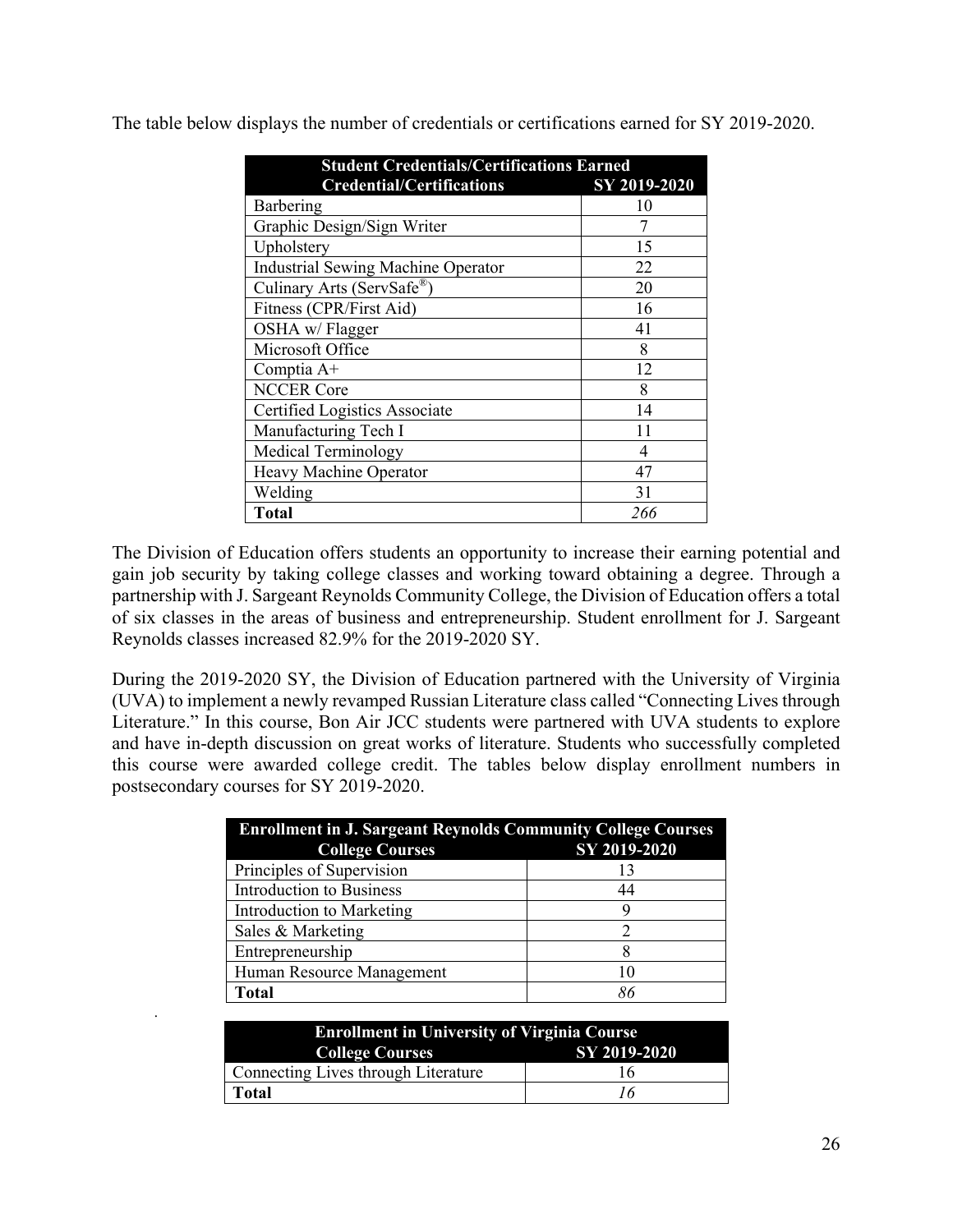The Division of Education offers students the opportunity to enroll in enrichment classes. These classes are designed to extend beyond the classroom experiences, providing a deeper connection between the classroom and life skills. DJJ added fun and creative programs that intrigued student interests in the areas of video and music production. The table below displays student participation for SY 2019-2020.

| <b>Student Participation in Postsecondary Enrichment Courses</b> |              |  |  |  |
|------------------------------------------------------------------|--------------|--|--|--|
| <b>Courses</b>                                                   | SY 2019-2020 |  |  |  |
| Music Production                                                 | 34           |  |  |  |
| Music (Instruments)                                              | 17           |  |  |  |
| Video Production                                                 | 34           |  |  |  |
| Photography                                                      | 34           |  |  |  |
| <b>Art Foundations</b>                                           | 13           |  |  |  |
| Sculpture                                                        | 5            |  |  |  |
| Cadet Corps                                                      | 16           |  |  |  |
| <b>Blue Print Reading</b>                                        | 31           |  |  |  |
| <b>Total</b>                                                     | 174          |  |  |  |

The Division of Education continues to support the CPPs by providing resources and opportunities to the postsecondary students for the purpose of continuing education after receiving a high school diploma or GED® certificate. DJJ has established and implemented a clearly defined process to ensure equitable distribution of educational resources. The table below describes the individualized partnerships with each CPP.

|                   | <b>Postsecondary Program Partnerships with CPPs</b>                                  |
|-------------------|--------------------------------------------------------------------------------------|
| <b>Blue Ridge</b> | Tuition for Piedmont Valley Community College; Laptops; OSHA; Mental Health          |
|                   | Class; Drivers Education                                                             |
| Chesapeake        | Tuition for Tidewater Community College                                              |
| Chesterfield      | Tuition for John Tyler Community College; Laptops                                    |
| Merrimac          | Life Skills Curriculum; Cosmetology Kits; Food Handlers Certification; OSHA;         |
|                   | Laptops; Tuition for Thomas Nelson Community College                                 |
| Northern Virginia | Courses for Northern Virginia Community College                                      |
| Prince William    | Tuition for Northern Virginia Community College; Laptops                             |
| Shenandoah        | Hydroponics; Food Skills; Laptops                                                    |
| Virginia Beach    | Hospitality/Tourism Program; Vocational Training Videos; Laptops; Driver             |
|                   | Simulator; Online Fitness Trainer; Barbering Program; Business and                   |
|                   | Entrepreneurship Program; Job Training Skills Program                                |
| Lynchburg         | Welding Simulator; Virtual Job Shadow; Laptops; Tuition for University of            |
|                   | Phoenix; Wellness and Nutrition; Drivers Education                                   |
| Rappahannock      | ServSafe <sup>®</sup> ; Tuition for Germanna Community College; Tuition for Northern |
|                   | Virginia Community College; Tablets; Laptops; CPR/First Aid; Electric Wiring;        |
|                   | Food Handler; OSHA                                                                   |

In the past year, the Division of Education worked toward *sustain* initiatives by focusing on staff leadership, hiring, training, and support practices. The Division of Education has worked to purposefully hire staff and teachers to develop a culture that supports staff, students, and teachers. The percentage of courses taught by licensed and properly endorsed instructional personnel increased from 93.4% in SY 2018-2019 to 97.9% in the 2019-2020 SY.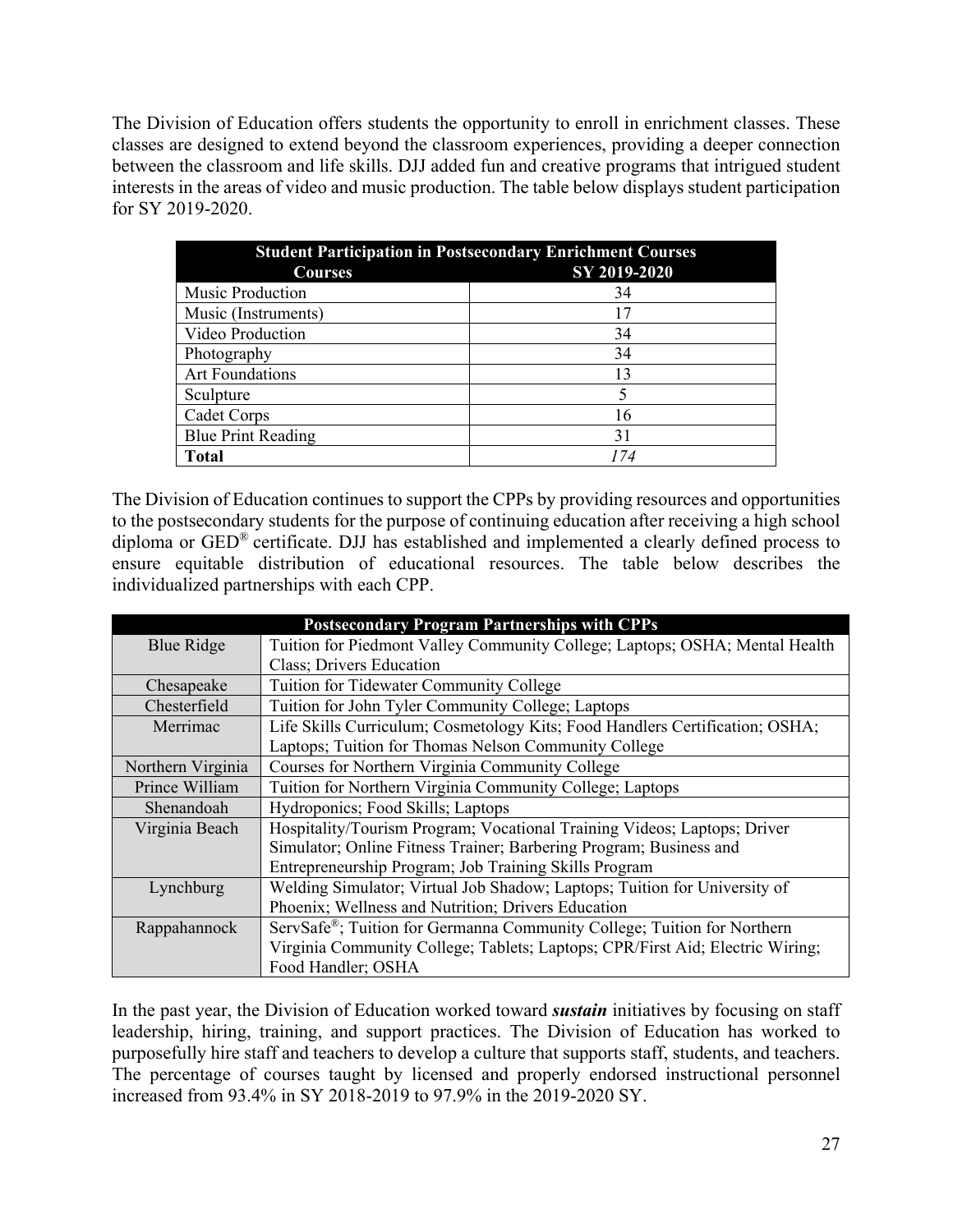As transformation work continues, the Division of Education monitors outcomes such as SOL pass rates, workplace assessment pass rates, high school graduation rates, and career and technical education (CTE) completion rates. At Yvonne B. Miller High School, students utilize personalized learning allowing students to complete courses at various intervals. Because students complete courses at different times of the year, more students were eligible to test in spring 2020 than in fall 2019. Unfortunately, due to the COVID-19 pandemic and the closures of schools by Executive Order 53, students who were eligible to test in spring 2020 were not tested. Seniors who met requirements under the emergency closure guidelines received a waiver for SOL testing and CTE credential testing. The Board of Education's *Emergency Guidelines: Locally-Awarded Verified Credits*, adopted on April 2, 2020, also allowed non-graduating students to earn verified credits for eligible courses through a revised locally awarded verified credit process. The table below displays pass rates for CTE credentials.<sup>[7](#page-35-0)</sup>

| <b>Overall Pass Rates for CTE Credentials</b> |                            |                               |                                      |  |  |
|-----------------------------------------------|----------------------------|-------------------------------|--------------------------------------|--|--|
| Course<br><b>Assessment</b>                   |                            | 2018-2019<br><b>Pass Rate</b> | <b>Fall 2019</b><br><b>Pass Rate</b> |  |  |
| <b>Economics and Personal Finance</b>         | W!SE                       | 59%                           | 68%                                  |  |  |
| Principles of Business and Marketing          |                            |                               |                                      |  |  |
| Introduction to Marketing                     |                            |                               |                                      |  |  |
| Advertising Design I                          | <b>Workplace Readiness</b> | 50%                           | 56%                                  |  |  |
| <b>Advertising Design II</b>                  | <b>Skills</b>              |                               |                                      |  |  |

With regard to high school completion rates, for SY 2019-2020, 100% of eligible high school seniors graduated. This is higher than graduation rates for SY 2018-2019, when 87.2% of eligible seniors graduated, as well as SY 2017-2018 when 91.7% of eligible seniors graduated. The table below displays the number of youth completing high school credentials during the last three SYs.

| <b>Division of Education High School Completions</b>        |     |    |  |  |  |  |  |
|-------------------------------------------------------------|-----|----|--|--|--|--|--|
| SY 2017-2018 SY 2018-2019 SY 2019-2020<br><b>Credential</b> |     |    |  |  |  |  |  |
| <b>Advanced Studies Diploma</b>                             |     |    |  |  |  |  |  |
| <b>Standard Diploma</b>                                     |     | 35 |  |  |  |  |  |
| <b>Applied Studies Diploma</b>                              |     |    |  |  |  |  |  |
| Penn Foster High School Diploma                             | ' რ | I۶ |  |  |  |  |  |
| GED <sup>®</sup> Certificate                                |     |    |  |  |  |  |  |
| <b>Total</b>                                                |     |    |  |  |  |  |  |

**COVID-19 Impact:** On March 13<sup>th</sup>, the Governor made an announcement to close schools for two weeks across the State of Virginia due to a nationwide pandemic. Prior to the expiration of that initial closure, the Governor closed schools for the remainder of the 2019-2020 school year. As a result, the DJJ educational team began planning for a new learning experience. Teachers started putting together a variety of common learning activities for students to engage in so that the continuity of education would continue on the units. The activities focused primarily on

<span id="page-35-0"></span> <sup>7</sup> Due to the school closures and waivers, SOL testing information is not available for SY 2019-2020.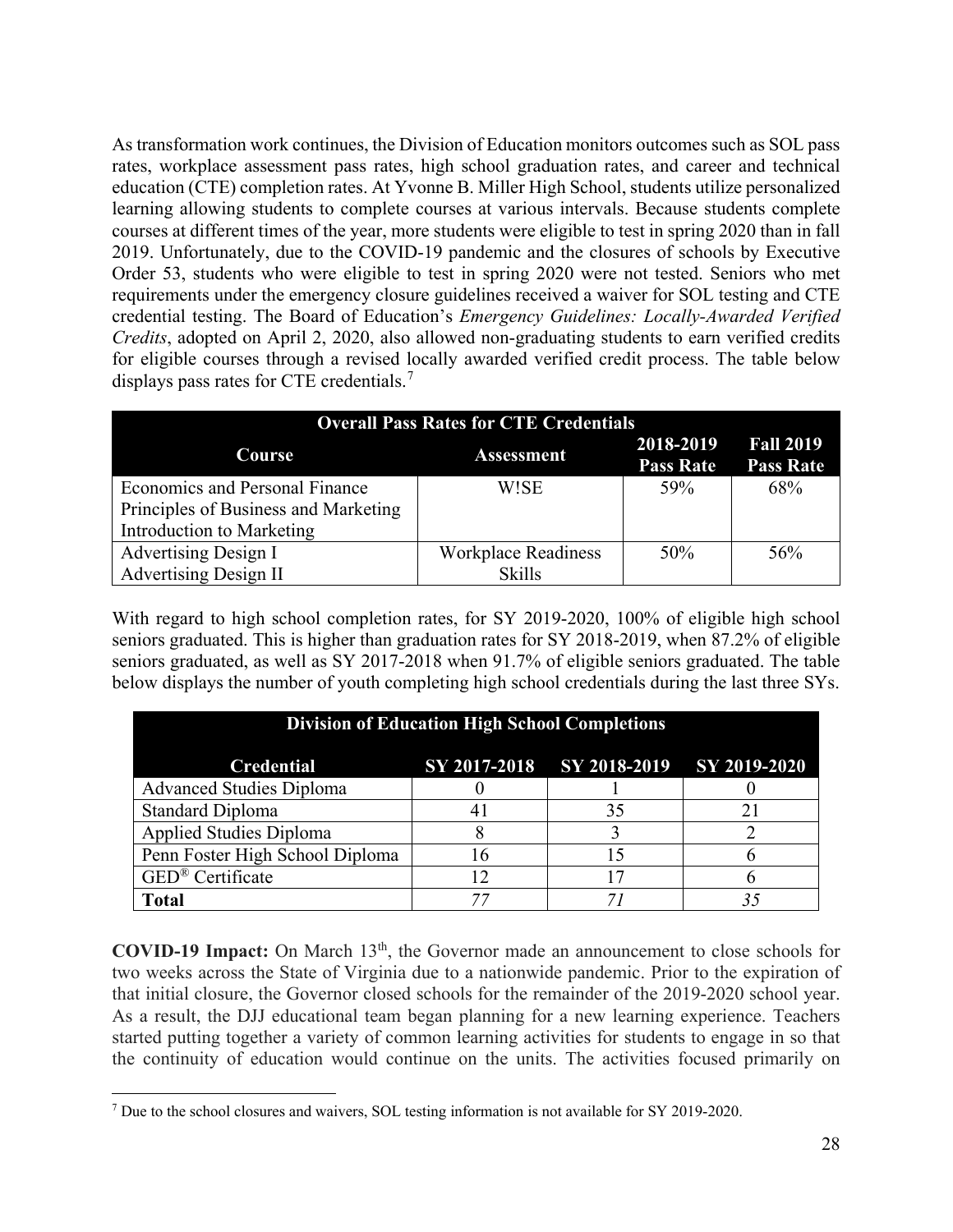opportunities to enhance skill gaps and provide enrichment experiences. Like many public school divisions, these initial activities were not graded.

Within a few weeks, teachers had prepared content-based lessons and materials in a variety of formats and platforms and students began to continue and complete coursework. PBIS points were earned by students for completion of work assigned to them, and were able to order and receive incentive items. School counselors reviewed transcripts for every student to determine the remaining coursework needed for each student to graduate or advance to the next grade level. Additional library books were ordered and mobile libraries were created for each unit, allowing students access to a variety of reading materials.

Communication between education leaders, instructional technology resource teachers, and the Department's information technology (IT) professionals occurred frequently to determine the best way to get the computer-based online curriculum up and running in the units.

The IT unit initially expanded the existing education platforms to enable teachers to chat with students, as well as remotely monitor what was occurring on their computers. In addition, new laptops and charging carts were deployed to all housing units at Bon Air JCC to enable students to continue their education. Since this did not provide a fully functioning e-learning and communication platform, the IT Unit also researched and tested solutions which could work in a secure environment, as standard video conferencing platforms would not suffice. Given the nature of the environment and the constraints surrounding security, DJJ had to be particularly cautious of the platforms used to communicate electronically.

By August DJJ had tested, purchased, and started training education on a full e-learning platform called Canvas. Canvas is a platform that provides both secure video conferencing as well as fully customizable courses, so it was an immediate and long-term benefit for educational instruction. The IT Unit continues to refine training on Canvas and assist teachers. Furthermore, guidelines were developed to support residential staff in arranging a learning environment on the unit when classes resumed virtually. The Cougar Classroom was also converted to the Virtual Cougar Classroom to encourage behavioral expectations for students while working on the unit.

Posters were designed to tell and show students how to wear masks and socially distance featuring famous actors, athletes, and musicians and were printed and posted around Bon Air JCC. PBIS incentive items were given to residential staff to support students during facility-wide cleaning. Students were able to enjoy snacks and a movie while their units underwent extended cleaning times. Daily phone calls were made by Reflection Room staff to each unit on campus. Available students were able to speak to staff and receive encouragement, ask questions, and hear a familiar voice. Unit staff could also check-in and receive support and encouragement.

The Virginia Department of Education (VDOE) continued to provide school divisions with updates and a number of waivers were passed, including suspending SOLs and other state assessments. Special education teachers reviewed each Individual Education Plan (IEP) and held amendment meetings to address the continuum of services in a remote/virtual environment. The building principal communicated frequently with residential leaders to ensure that there was structured time and a place on the unit for students to do this work without distractions.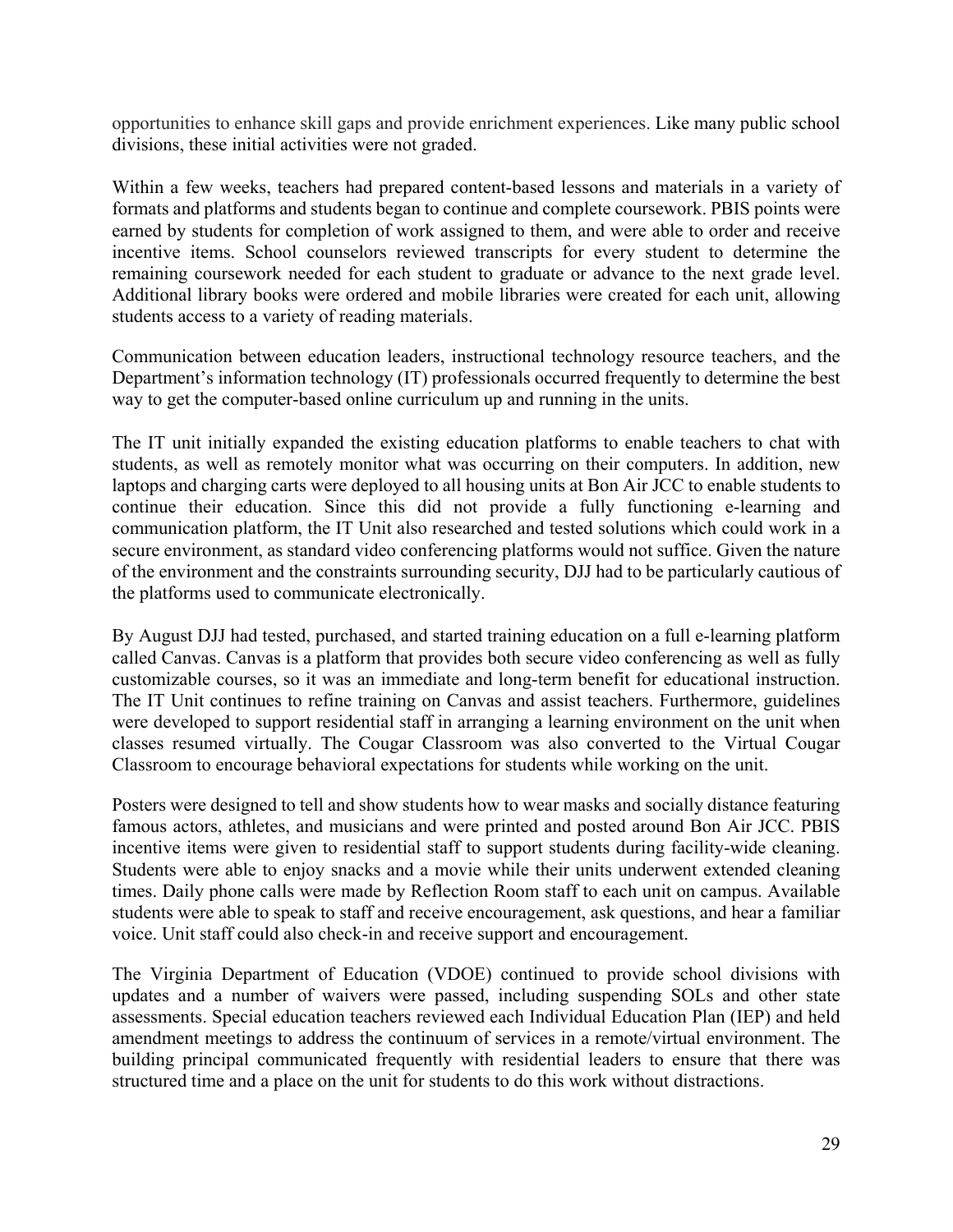The school closure and challenges of restarting education in the units had a tremendous impact on the students and educational staff. Six seniors were able to graduate, with the strong support of their teachers and educational staff members. In the era of COVID-19, an outdoor, socially distanced graduation ceremony was held for those students. Two family members for each graduate were invited to attend. Each graduate received a memory box with the program and Class of 2020 cloth facemask. In addition, ten more seniors completed requirements for graduation during the summer 2020 session.

In June 2020, the Governor announced a phased reopening of K-12 schools. The phases gradually permitted in-person instruction to resume while prioritizing the health and safety of students and staff. This approach addressed the needs of students who were most impacted by school building closures, and for whom in-person instruction was most beneficial. During the summer, the Division of Education followed the parameters of the phase guidance and provided this opportunity for students with disabilities who were identified through the IEP process, English Language (EL) students, and a small, targeted group of students who were working specifically on graduation requirements.

By early July 2020, VDOE had released "Recover, Redesign, Restart, 2020," a guiding document for Virginia school divisions developed in response to the COVID-19 pandemic and in preparation for schools reopening. All schools were required to develop a school re-entry plan with a focus on new instruction to include strategies addressing learning lost due to the March 2020 school closures. This document also includes a plan for fully remote instruction if a school closure is mandated due to ongoing public health conditions.

The Division of Education/Yvonne B Miller High School instructional plan *"Return 2 Learn"* was designed to support educational services in both a traditional classroom model and virtual/remote learning. The requirements of providing new content instruction and focusing on learning gaps that developed as a result of the school closure were paramount in the plan. Building the infrastructure for virtual/remote learning required collaborative thinking, planning and execution by the Division of Education, IT, and Residential Services. Through this collaboration, interactive teaching and learning was accomplished via a videoconferencing system that allowed real time access during classes. Professional development for teachers was a critical component to complement the infrastructure of virtual/remote learning. Now, the Yvonne B Miller High School is able to switch quickly and deftly between in-person instruction and virtual/remote learning as needed.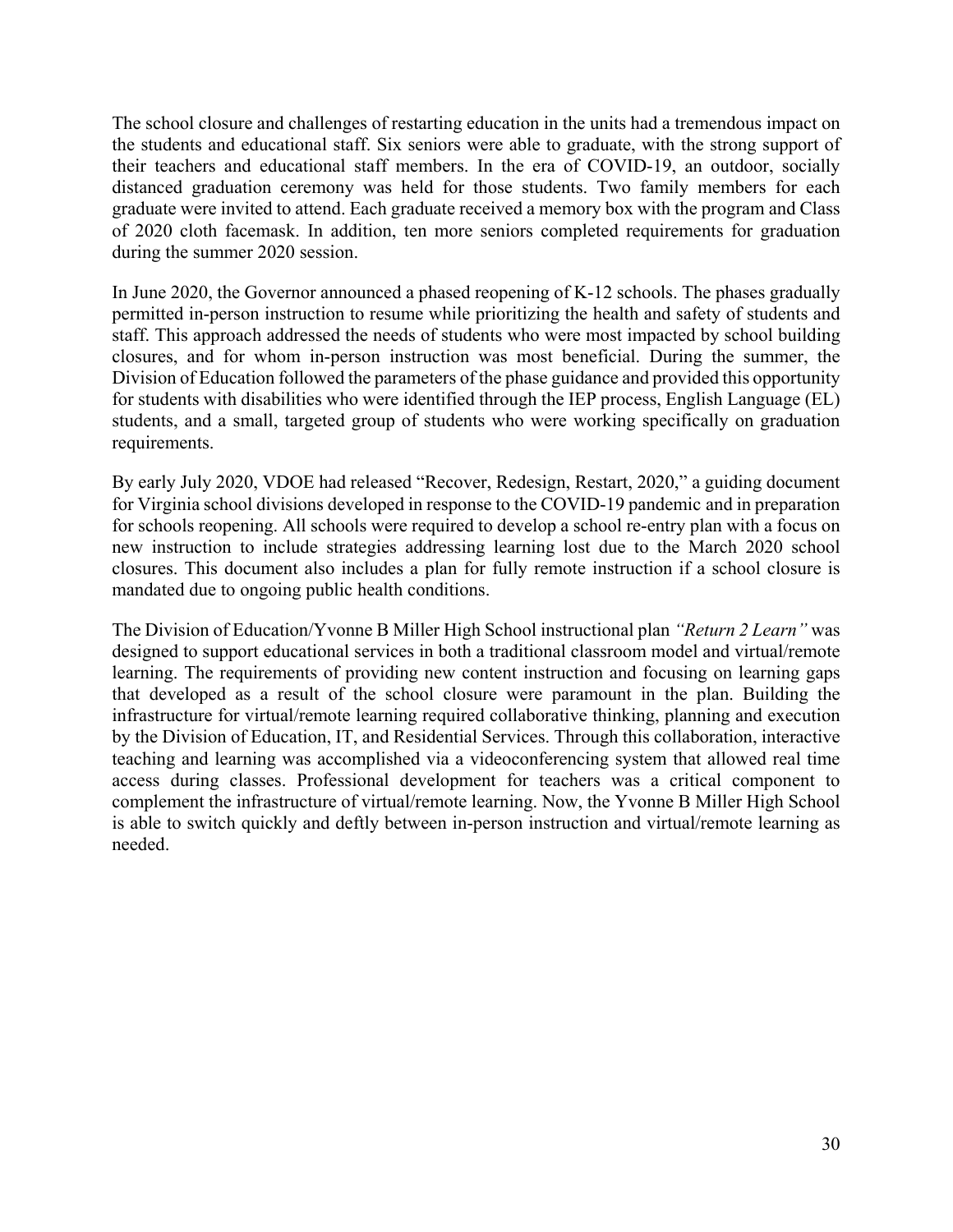# <span id="page-38-0"></span>**FAMILY ENGAGEMENT**

DJJ views family engagement as an important component for youth's success. Involvement in youth probation case planning, visits during commitment, and family inclusion in treatment and reentry services are some of the stages important for families to be engaged with their youth and DJJ.

#### Summary of Previously Reported Progress

In 2015, DJJ partnered with the Annie E. Casey Foundation, Justice for Families, and the Vera Institute of Justice to analyze DJJ's family engagement needs. The analysis found that, prior to transformation, many of DJJ's practices were not aligned with existing research that shows family engagement as critical for the ongoing success of youth during their commitment and transition back into the community. For example, 73% of DJJ's committed youth lived more than one hour from their placement. In addition, visitations were routinely denied as a disciplinary sanction, and visitation was only available to legal family members, separating youth from other caring adults and mentors who could assist in the youth's transition back to the community.

In addition to the Transformation Plan's emphasis on keeping youth close to home and providing programming and residential options within their own communities, DJJ responded to these problems with several new *reform* initiatives to enhance family engagement. In 2016, DJJ partnered with Assisting Families of Inmates to establish a free transportation initiative with pickup sites throughout the Commonwealth. This program has resulted in a significant increase of family members visiting committed youth. In 2016, DJJ's procedures on family visitation at Bon Air JCC were revised to (1) allow natural supports to visit, encouraging mentors and other nonfamily community representatives to stay engaged with a committed youth, and (2) prohibit the loss of visitation as a disciplinary sanction.

Across CPPs, there has also been an increase in family engagement activities to include visitation with multiple family members and natural supports. CPPs have also sponsored family days, events/crafts around holidays, family reunification efforts through skill development/counseling, and graduation ceremonies.

In order to *sustain* these family engagement efforts, DJJ hired a Family Engagement Coordinator and a Family Advocate. The Family Advocate's role is to be a voice and support for families of youth in DJJ's care. The Family Advocate draws from experience with the system to help others navigate the system and provide DJJ with family perspectives in policy and procedure updates. DJJ also built a Family Support Network.

#### Accomplishment Updates

In FY 2020, 980 individuals took advantage of the transportation program to visit youth committed to DJJ. Transportation was provided to Bon Air JCC and other alternative placements. Pickup sites have included Charlottesville, Chesterfield, Danville, Franconia/Springfield, Hampton, Henrico, Lunenburg, Lynchburg, Manassas, Newport News, Norfolk, Nottoway, Petersburg, Portsmouth, Prince George, Richmond, Roanoke, Springfield, Virginia Beach, Winchester, and Woodbridge, and are adjusted based on need.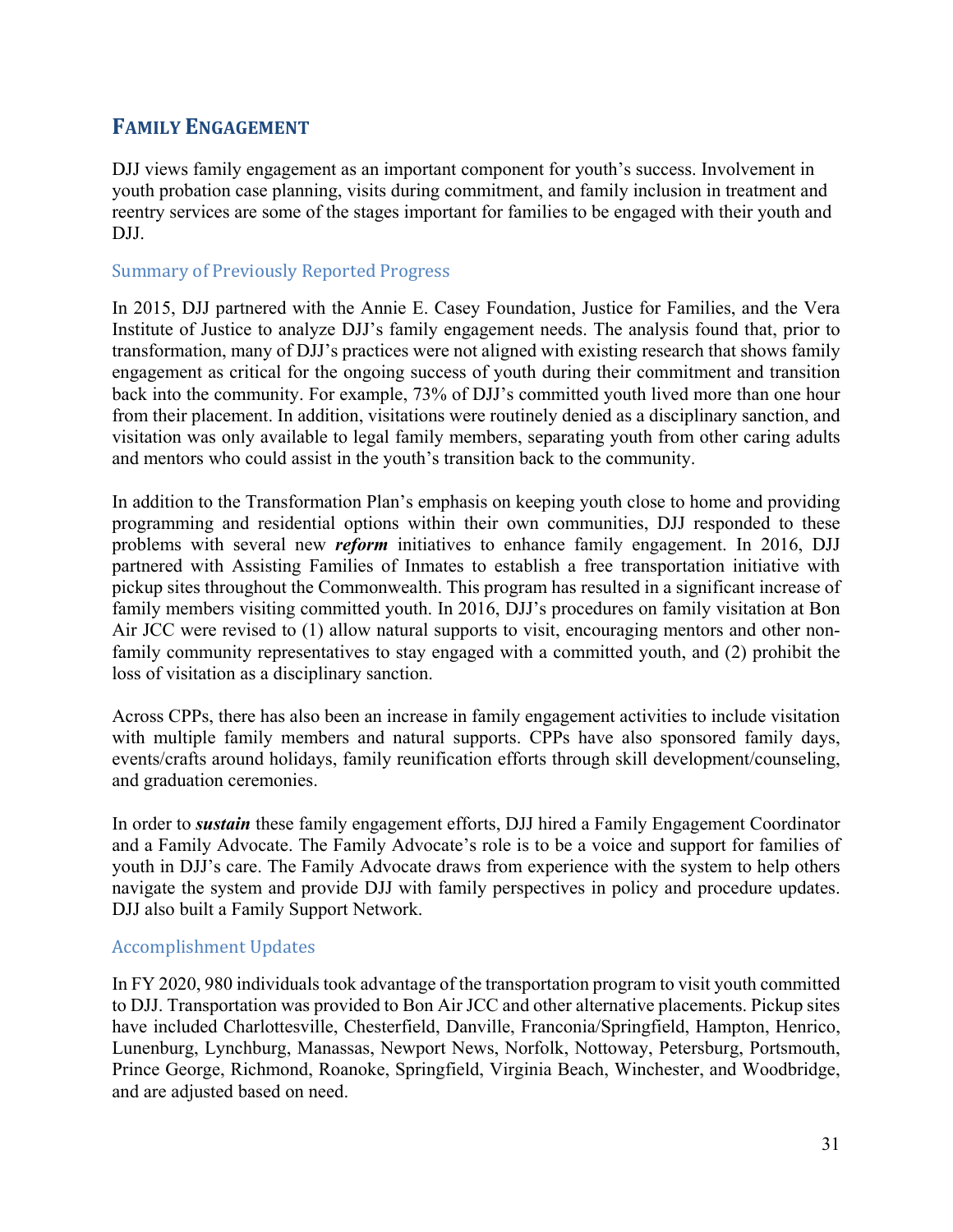Further fostering family connections and engagement, Bon Air JCC was able to host two family day events prior to the pandemic. One event was hosted on September 15, 2019, as a partnership between the Division of Residential Services and Division of Education to kick off the 2019 school year with 351 visitors in attendance. Parents were able to learn about educational programs provided to their youth, sign up for the PowerSchool Parent Portal, and enjoy lunch. Another event was hosted on December 15, 2019, with a theme of "A Holiday Storybook Celebration" and hosted 402 visitors.

During the first eight months of FY 2020, the number of total visits for direct care youth overall increased from FY 2019. (In March 2020, all in-person visitation was suspended at Bon Air JCC and most juvenile detention centers due to COVID-19; therefore, March to June of each FY were excluded for comparison purposes.) DJJ continues to work to determine which types of events and strategies optimize family engagement. The graph below displays the number of visits, and the table below displays the number and rate of visits and visitors (rates are not comparable to previous reports due to the shortened timeframe presented).



*Note.* Counts for JCCs and CPPs do not add to the overall because visits in other placement options are not displayed separately but are included in the total.

| <b>Visits in Direct Care, FY 2020 (July-February)</b> |            |               |                 |                                 |                                   |  |
|-------------------------------------------------------|------------|---------------|-----------------|---------------------------------|-----------------------------------|--|
| <b>Facility</b>                                       | <b>ADP</b> | <b>Visits</b> | <b>Visitors</b> | <b>Rate of</b><br><b>Visits</b> | <b>Rate of</b><br><b>Visitors</b> |  |
| Bon Air JCC                                           | 200        | 2,039         | 4,294           | 10.2                            | 21.5                              |  |
| Adm./Eval. in Detention Centers                       | 31         | 388           | 624             | 12.6                            | 20.3                              |  |
| <b>CPP</b>                                            | 96         | 2,272         | 3,668           | 23.7                            | 38.3                              |  |
| <b>Contracted Placement</b>                           | 16         | 0             | 0               | N/A                             | N/A                               |  |
| <b>Detention Reentry</b>                              | 4          | 47            | 73              | 11.4                            | 17.7                              |  |
| <b>Total</b>                                          | 347        | 5.351         | 9,844           | 15.4                            | 28.4                              |  |

*Note.* One visit may involve multiple visitors. Visits by phone were included. Rates were calculated by dividing the visits/visitors by the ADP. The ADP may not sum to the total due to rounding.

In an effort to be more inclusive with families, a Family Engagement Committee was established, which convenes monthly, and is composed of parents of committed youth as well as members of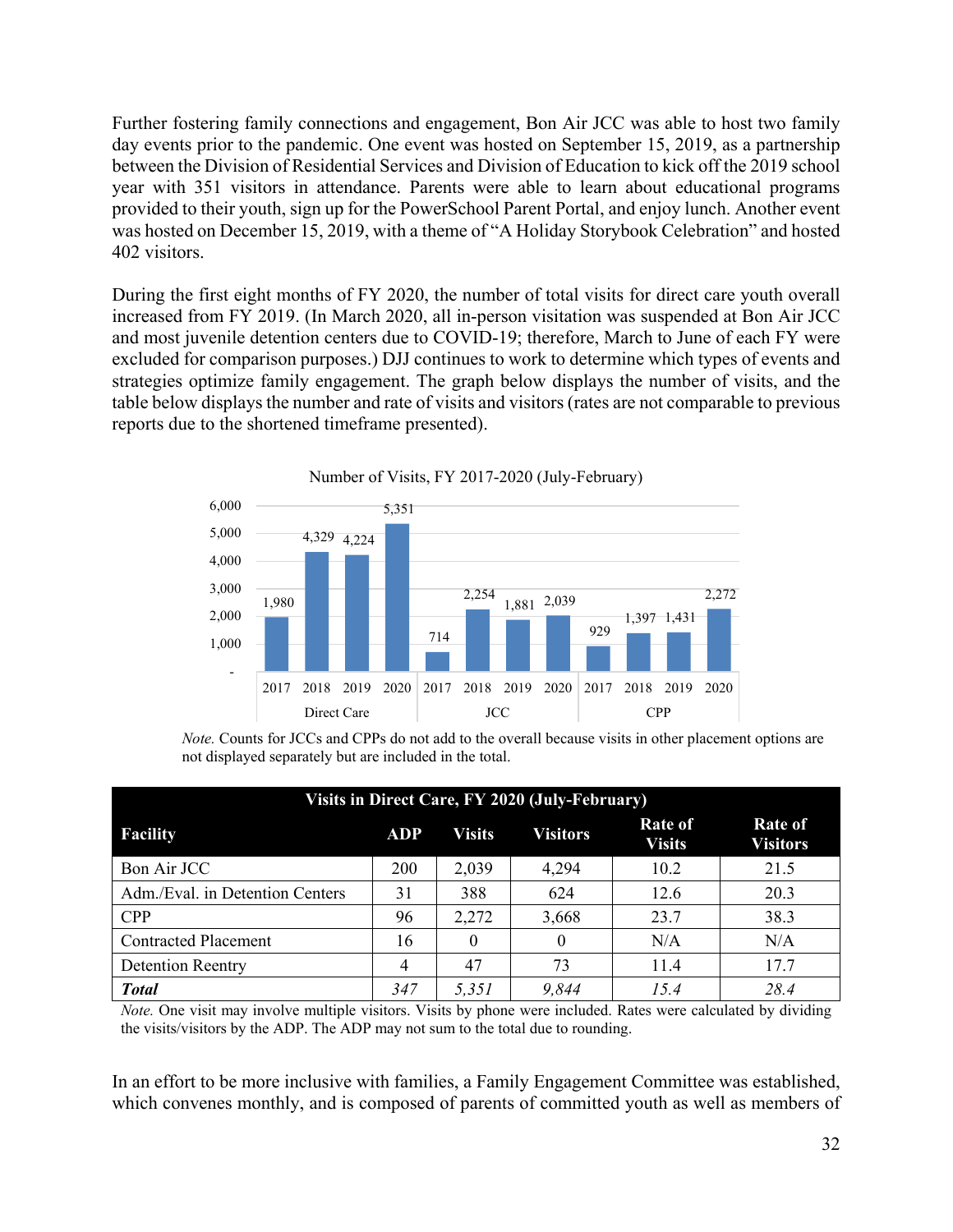the reentry and residential staff; youth representatives often attend meetings. Through this group, a Family Orientation packet was created and the draft is in the final stages. The packet contains information to guide families through each step of their child's commitment and includes components of CTM in which their children will participate while at Bon Air JCC. Progress on the packet is stalled due to COVID-19 but is estimated to be published for families by the end of FY 2021.

The Family Advocate and the Family Engagement Coordinator launched the first communitybased Family Support Network meeting in Staunton, Virginia. The community-based meetings provide families an opportunity to network with other families within their community and provide a platform for families with transportation challenges. The Family Advocate greeted families and answered questions and concerns. Due to the impact of COVID-19, Family Engagement meetings will reconvene as virtual meetings in FY 2021.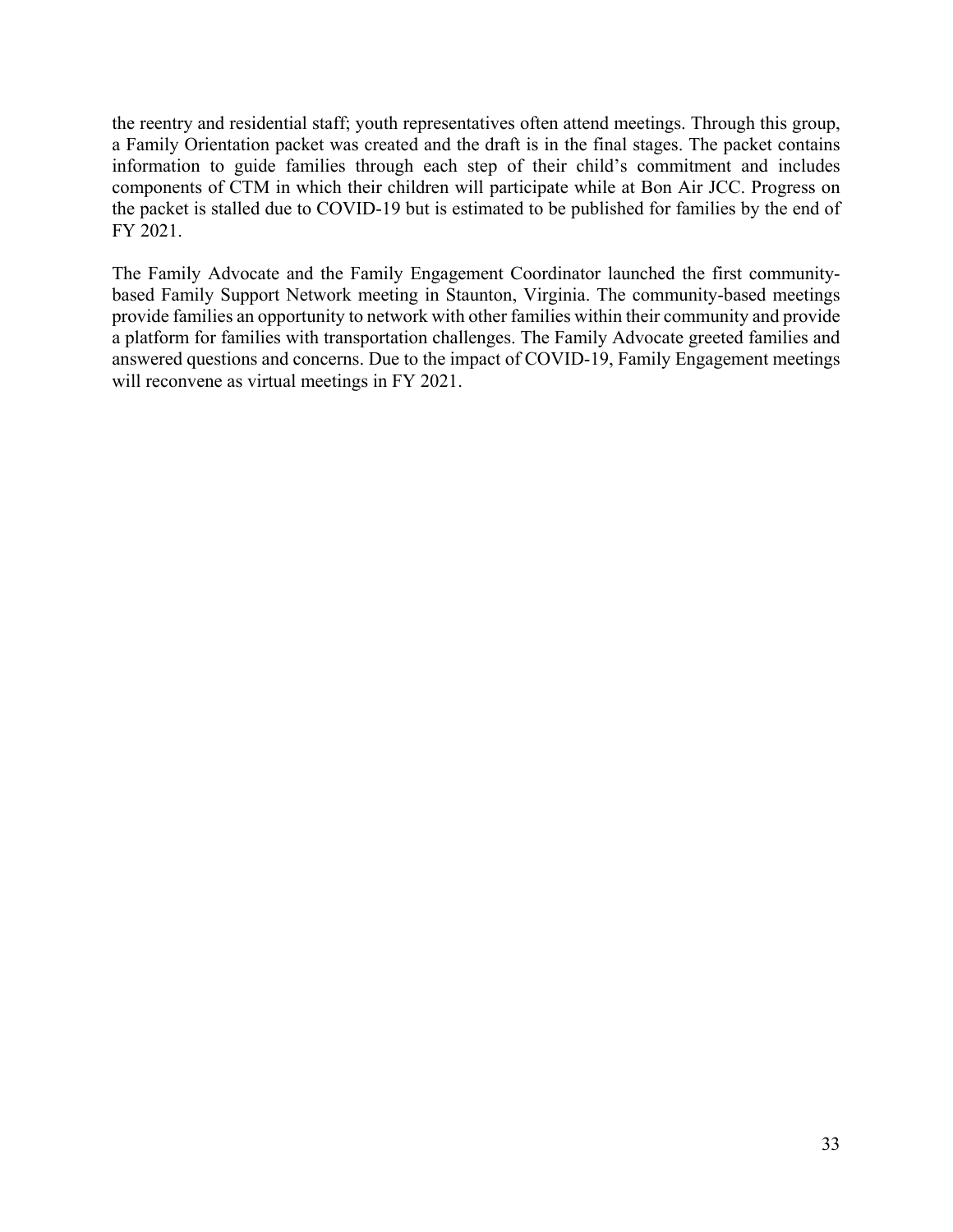# <span id="page-41-0"></span>**REENTRY**

Planning for a youth to transition from a secure direct setting back to their home communities after release is an essential element of the commitment process. In order to maximize youth's likelihood for success, DJJ follows the principle that "reentry begins on the first day of commitment."

#### Summary of Previously Reported Progress

A major element of DJJ's transformation has focused on *reforming* the reentry of committed youth back to their communities. With shorter LOSs, it is important to coordinate the reentry process for youth more efficiently and effectively. After receiving an initial Second Chance Act Reentry Planning Grant from the federal government in 2014, DJJ analyzed existing practices and developed a plan to *reform* its reentry program. In 2015, Virginia was one of only three states to receive a federal implementation award of over \$700,000 to put its integrated reentry system into practice.

A team of DJJ staff worked together to overhaul the Reentry Manual in 2016, which now includes joint procedures for staff in assessment, treatment, transition, and reentry of committed youth. In 2016, DJJ held its first annual Reentry Summit with staff from all related divisions. Some of DJJ's most innovative reentry practices are achieved through agency partnerships that streamline the transition process for youth:

- **Virginia Department of Social Services** worked with DJJ to develop specialized plans for youth who come to DJJ from foster care. In 2017, the MOA between departments was revised to include the *Fostering Futures* program, which provides financial, housing, and educational assistance to young adults (ages 14-25) aging out of official foster care.
- The **Department of Medical Assistance Services** supported DJJ in helping youth apply for Medicaid health insurance prior to their release, including acting as a liaison for local departments of social services and eligible youth on their applications.
- The **Department of Motor Vehicles** allows the learner's permit test to be administered to committed youth at Bon Air JCC. Non-driving photo IDs are available for youth and are processed through DMV2Go.
- In 2018, DJJ entered into an MOA with the **Virginia Department of Corrections (VADOC)** to provide instruction and guidance on how each department can best support the transition of youth with blended sentences and/or VADOC placements who will go directly from DJJ care to VADOC supervision.

Continuing the *reform* of reentry practices, the Cover Virginia Incarcerated Unit was established in response to a 2017 report to the General Assembly recommending streamlining of the Medicaid application/enrollment process for incarcerated individuals. DJJ's reentry advocates submit applications for eligible youth to the Cover Virginia Incarcerated Unit prior to release. The process has resulted in applications being processed in a timelier manner to prevent a gap in coverage at release.

Successful reentry depends on a youth's ability to remain in the community safe and productive. DJJ is working with its community partners to help reduce violence in communities and to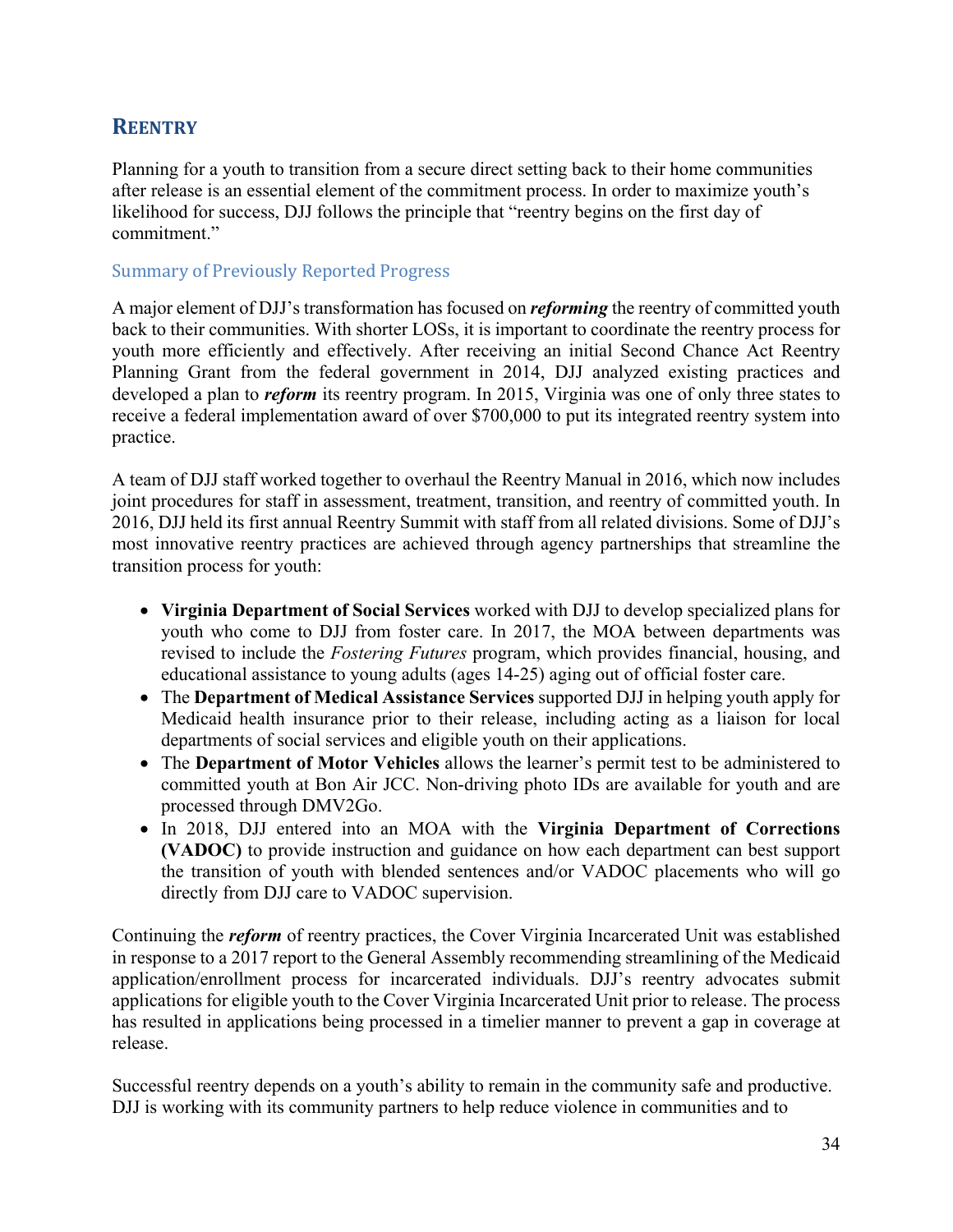provide resources for families and youth involved in DJJ's system. The city of Richmond's police department and the Attorney General's office continues to collaborate with Bon Air JCC to provide the LIFE program curriculum to youth who are committed on firearm related charges and are returning to the Richmond metropolitan area upon reentry. The goal is to continue to support the reduction of firearms in the community through building healthy, trusting relationships.

#### Accomplishment Updates

Despite transformation efforts and decreasing recidivism rates for many populations served by DJJ, recidivism rates for direct care youth have not decreased as desired (see page 46). In response, a Successful Transitions Workgroup was convened with members from divisions across the agency. Recommendations regarding the programming and services delivered for these youth were provided to the Director, and plans are underway to proceed to implementation. In particular, the workgroup focused on increasing step-down opportunities to practice skills, improving family services and connections, improving the individualization of case planning and reentry services, improving the fidelity and effectiveness of service delivery, and improving inter-divisional communication within the agency.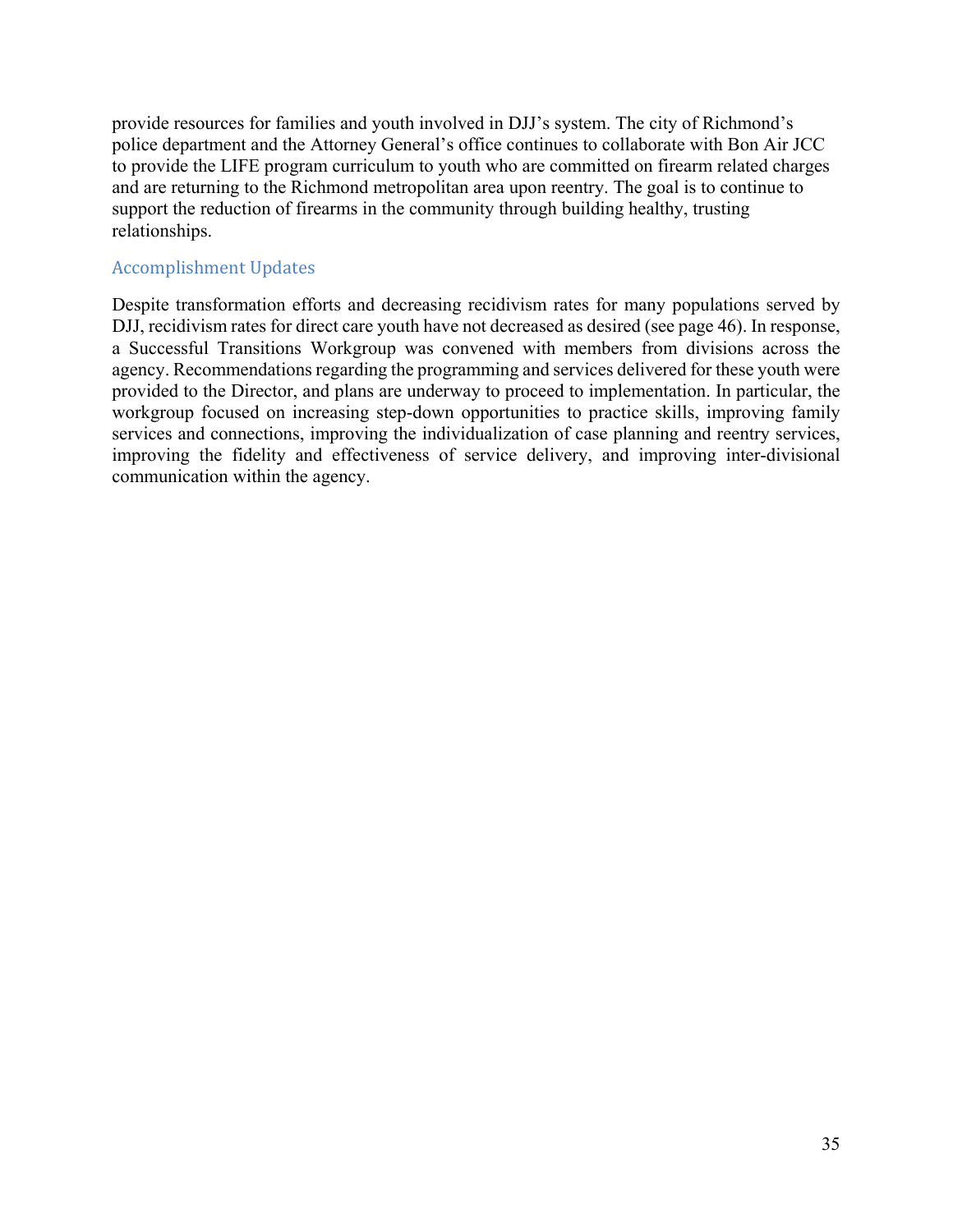# **SUPPORT SERVICES**

<span id="page-43-0"></span>Once transformation was underway, DJJ recognized the need to prioritize *sustaining* the new initiatives and progress. DJJ is committed to maintaining safe, healthy, inclusive workplaces; continuing to recruit, retain, and develop a team of highly skilled and motivated staff; and aligning procedures, policies, and resources to support the team in meeting the goals of transformation. In addition, DJJ recognizes the importance of tracking data comprehensively and accurately in order to effectively assess the implementation and outcomes of these transformed practices.

#### <span id="page-43-1"></span>**STAFF, TRAINING, AND COMMUNICATIONS**

Supporting staff through training, communication, and effective Human Resources (HR) practices helps to *sustain* DJJ's transformation work. Since 2016, the Division of Human Resources has undergone its own transformation, with a focus on two primary areas. First, HR developed a new salary administration plan and realigned the compensation of hundreds of employees, which had an immediate impact on improving the retention of probation officers. Alongside these adjustments, leaders in both HR and Residential Services worked together to create a formal retention plan for positions with high turnover. Second, HR automated and streamlined certain elements of the recruitment process, resulting in reduced time required to fill each position and an overall lower vacancy rate.

In addition, the DJJ Training Unit moved from a generalized training plan to specializing all coursework into three main focus areas: Organizational Development, which focuses on leadership; Community Programs, which utilizes an entirely new comprehensive *Basic Skills for Caseworkers* program focused on CSU staff; and Residential Services, which implemented a new curriculum for JCC workers and added a new Safety Officer trainer position effective in 2017. In addition to these internal changes, DJJ launched the Justice Transformation Institute (JTI) in early 2016 with the help of Justice System Partners, a consulting entity originally introduced to DJJ via the Annie E. Casey Foundation. JTI training includes four months of coursework for DJJ supervisors on management and leadership, cultural competence, and data-driven decisionmaking. By the end of 2018, a total of 117 DJJ leaders had completed this coursework.

Finally, the Public Information Officer (PIO) serves as the agency's lead communications liaison. The PIO ensures that the public and the agency's own employees stay well informed about the important work DJJ employees do every day. The PIO creates employee newsletters, maintains and posts relevant news and images to DJJ's Facebook and website, encourages positive media coverage of agency programs and successes, and responds to media requests. The PIO worked with various managers to develop several internal staff newsletters since 2016 to keep staff informed of DJJ's mission and accomplishments, including *EduTopics* focusing on the Division of Education, *Circle-Up* highlighting positive news from the Division of Residential Services, and *CSUnity* covering updates from the Division of Community Programs. These newsletters help unite employees across DJJ in the mission and vision of DJJ's work and provide an extra avenue to refresh staff on important practices.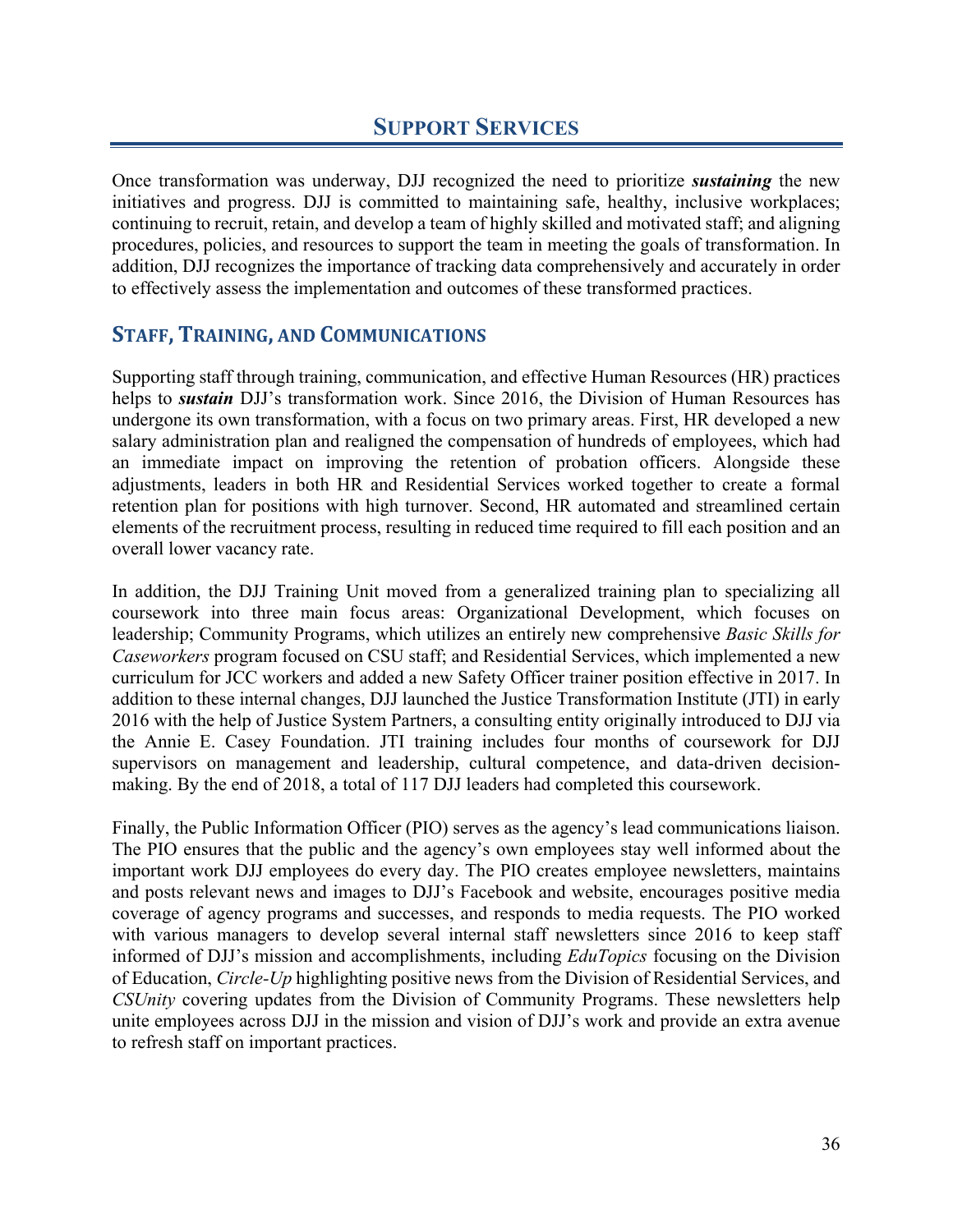#### Accomplishment Updates

#### **Human Resources and Retention**

During FY 2020, HR continued its efforts to **sustain** transformation at DJJ, despite challenges presented by the COVID-19 pandemic.

Most notably, HR announced changes to its organizational structure in February, with a goal of providing a higher level of customer service. The new structure centralizes key HR functions (recruiting, benefits administration, employee relations, compensation and classification, and consulting services) and will ultimately provide more consistency in its service delivery, improved communication with other work units, better role clarity, process improvement, and a higher degree of accountability. The need to respond to the COVID-19 pandemic has slowed some of the progress in this area, but efforts continue.

HR has strengthened and improved its collaboration with other DJJ divisions, including the Training Center, Risk Management, Policy & Planning, and Accounting. Moreover, HR is improving customer service efforts at both Bon Air JCC and in the CSUs to better understand and meet agency needs. HR has increased coaching and training efforts, particularly with respect to the Commonwealth's "Civility in the Workplace" policy and on how to handle disciplinary and workplace grievance issues. The recruiting team is actively engaged with Bon Air JCC to ensure that its recruiting efforts are meeting staffing needs and are aligned with overall agency strategy. All of these efforts have allowed HR to better serve DJJ employees and to support the agency's transformation efforts.

HR has also filled some key vacancies in FY 2020, including the Classification and Compensation Manager. This role, which is the subject matter expert on compensation matters, is vital to ensuring that the agency is able to retain staff. HR continues to implement new compensation and classification practices, established in FY 2019, which reflect the changing compensation policies of the Commonwealth. The Classification and Compensation team continue to work with the Community Programs Division to implement the Career Ladder for Probation Officers. In addition, through the Virginia Department of Human Resource Management, the agency will be adopting a new compensation management tool in FY 2021, The Mercer Benchmark Database, to allow better establishment of salaries based on market data.

HR's biggest challenge in FY 2020 has been to quickly mobilize and respond to the urgent needs of DJJ staff during the COVID-19 pandemic. HR quickly became subject-matter experts in an area that is unknown and evolving, requiring the HR staff to be both resourceful and flexible. HR has had to help DJJ operate with a newly-mobile workforce, providing guidance on telework, Public Health Emergency Leave, essential personnel, emergency closings, use of sick leave, Virginia Sickness & Disability Program (VSDP), the newly created Families First Coronavirus Response Act, and other related policies. HR has also responded to the stress DJJ staff experience as a result of this public health crisis. Despite the challenges presented by the pandemic, day-to-day work has continued, with many staff across the agency working remotely while maintaining productivity and utilizing remote communication tools to facilitate meetings.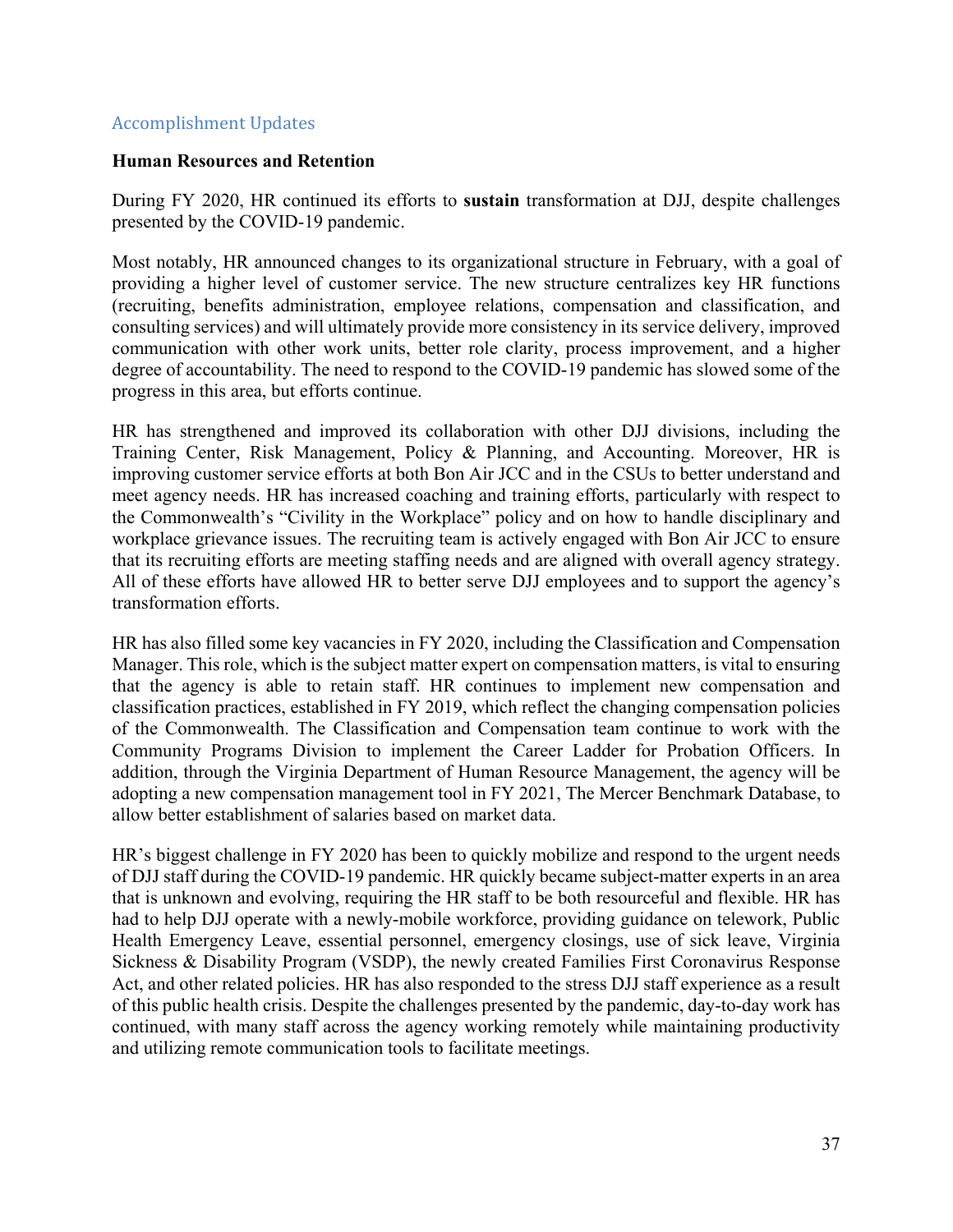#### **Information Technology (IT) Unit**

The changing landscape and work environment due to the COVID-19 pandemic presented new challenges and shifting priorities for DJJ's IT unit. The main issues resulting from the pandemic were how to shift DJJ personnel to a fully work from home (WFH) environment, and how DJJ's unique education environment could be transitioned into a fully virtual platform. These issues required significant investments of time and resources by IT staff, who diligently worked weekends, holidays, and long hours in order to ensure DJJ's mission was not impacted.

Transitioning an entire workforce to WFH was not easy for any agency or company, and DJJ was no exception. There were hundreds of users who had never worked from home or had not worked from home for an extended period. This challenge initially required deployment of hundreds of new laptops, portable Wifi units, cell phones, virtual private networks (VPNs), and webcams. Since equipment supplies were limited, DJJ diverted devices already in stock for regularly scheduled equipment refreshes to DJJ users identified as most needing a laptop to continue their mission critical positions from home. Over 100 laptops were distributed within one month. Since this WFH transition was immediate, there was also a significant amount of one-on-one assistance between DJJ IT staff and personnel to address wide-ranging issues when starting and continuing remote operations.

#### **Training**

DJJ Training & Organizational Development (TOD) entered FY 2020 with the goal of building on the progress made in FY 2019, as well as introducing new programs and expanding learning opportunities for administrative professionals and other underserved segments of the workforce.

In Organizational Development and Technology, distance learning was expanded, and conflict resolution and mediation services continued to grow. TOD held five in-person sessions of its Leadership programs, including two *HR Essentials* offerings, along with the usual *Frontline* and *Emerging Leaders* classes. TOD provided a total of 22 conflict coaching sessions, both in-person and by phone, with individual work units from throughout the agency. TOD also facilitated three mediation sessions to assist HR in finding alternatives to traditional performance management of personnel issues.

In 2019, Justice System Partners and the DJJ Organizational Development Training Unit developed a Justice Transformation Institute (JTI) spin-off leadership curriculum that will be offered in the future by the DJJ Training Unit. The transition of the former JTI, a leadership development course, to an agency-led program progressed, with curriculum completed in February. In the fall of 2019, JTI Cohort VII was offered to 31 participants. In the spring of 2020, JTI Cohort VIII convened, but the course was interrupted due to the COVID-19 shut down. The elimination of discretionary spending due to the public health crisis in March suspended the Justice Systems Partners contract, and the remaining sessions of JTI were postponed The last cohort of training and training of the trainers in the new curriculum will resume when funds are available and it is safe to resume live training operations. The JTI curriculum will be embedded into DJJ's organizational development training course offerings, and the course will be offered on an ongoing basis.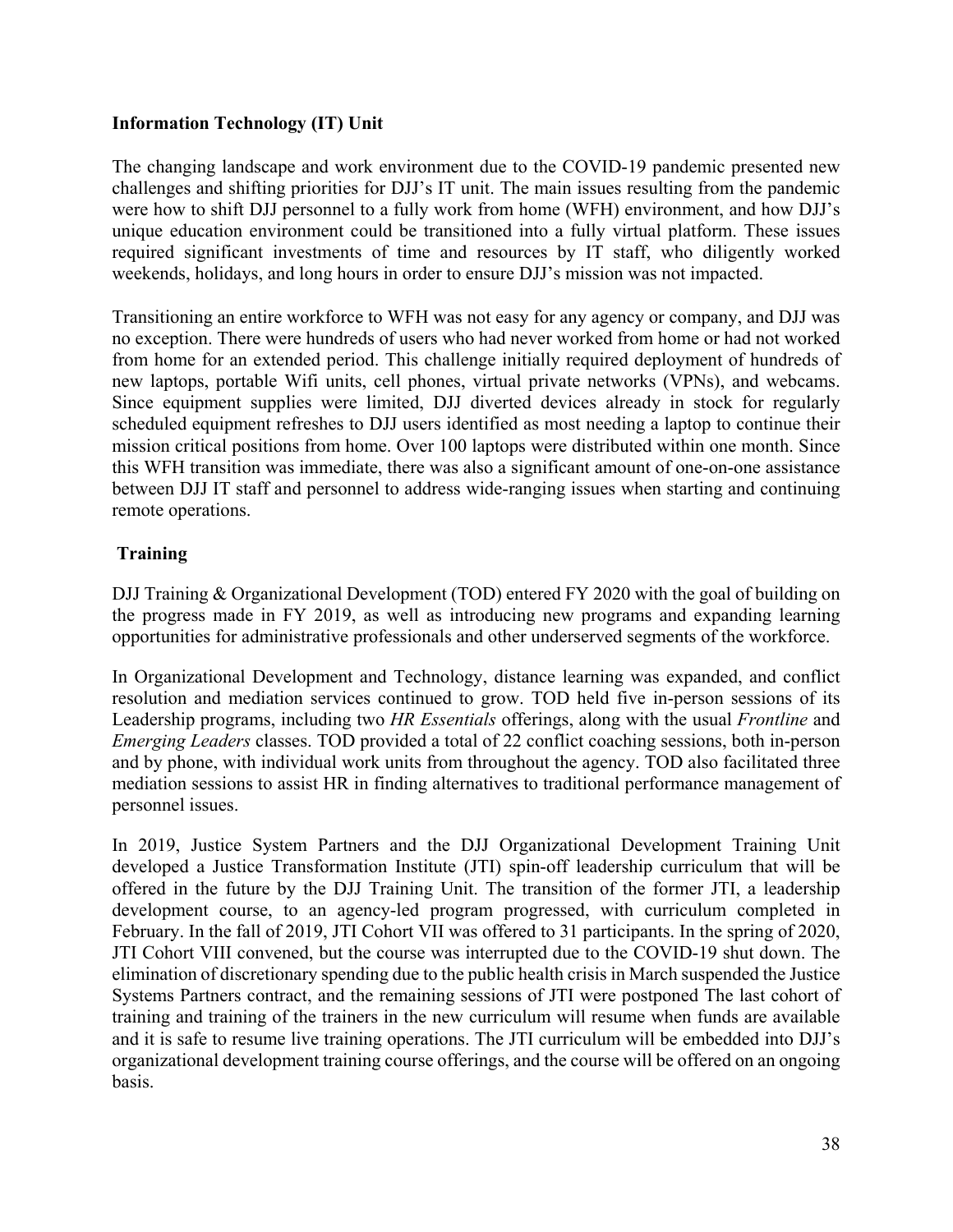In the Community Programs section, the team continued to make improvements to the highly successful *Basic Skills for Caseworkers* program, offering four sessions in FY 2020 (prior to the pandemic) to approximately 100 individual CSU and Bon Air JCC staff. The team pursued additional professional certifications to better support the transformation and DJJ's ability to follow trends and be at the forefront of employing evidence-based practices and new ideas in juvenile justice. The CSU Training Advisory group remains active, with representation from all regions of the state, continuing to guide the development of future training efforts.

The Residential Services section continued its own transformation with the addition of more specialized positions, adding a specialist for casework and for advanced skills training for direct care staff. The team completed four sessions of *Basic Skills for Direct Care* in FY 2020 (prepandemic), training a total of 77 new Resident Specialists. TOD also provided annually required retraining for 262 direct care and other facility staff.

**COVID-19 Impact:** In March, with the onset of the COVID-19 pandemic, all in-person training was suspended by DJJ. The one exception was the continuation of *Basic Skills for Direct Care,*  which was deemed vital to the continuity of safe operations for Bon Air JCC. TOD converted nearly every existing program to a web-based format and resumed agency-wide training by the end of April.

The Community Programs training section converted the entire Basic Skills Curriculum to an online format in order to continue providing this crucial training to staff.

In Organizational Development, the team has developed and provided a total of 59 webinars with 2,433 participants throughout the Commonwealth. Additionally, the *Emerging Leaders* and *Frontline Leaders* programs have fully converted to an online format, reaching a larger audience than previous sessions.

The Residential Services section has continued with two complete sessions of in-person basic skills sessions for 27 new Resident Specialists since the onset of the pandemic. It is anticipated that availability of an online version of the annual retraining requirements will be available in September 2020, as well as a web-based version of *Basic Skills for Direct Care.* With the addition of those final two programs, all of DJJ TOD's pre-pandemic curricula, as well as several new additions, will be available to all staff, and training for the agency will continue at the same high standard.

Of note, the Training & Organizational Development Unit developed and facilitated a series of leadership webinars between August and October, first focusing on combating the spread of COVID-19 and the implementation of state workplace regulations related to the pandemic, then moving on to skill building for the agency's strategic leaders. Additionally, the unit began hosting a highly attended webinar series called *DJJ Today* meant to keep the agency informed on the work of various units and groups while in-person collaboration is suspended.

#### **Communications**

The PIO continued to issue several distinct publications meant to keep both employees and stakeholders informed about DJJ's ongoing transformation and the programs being introduced to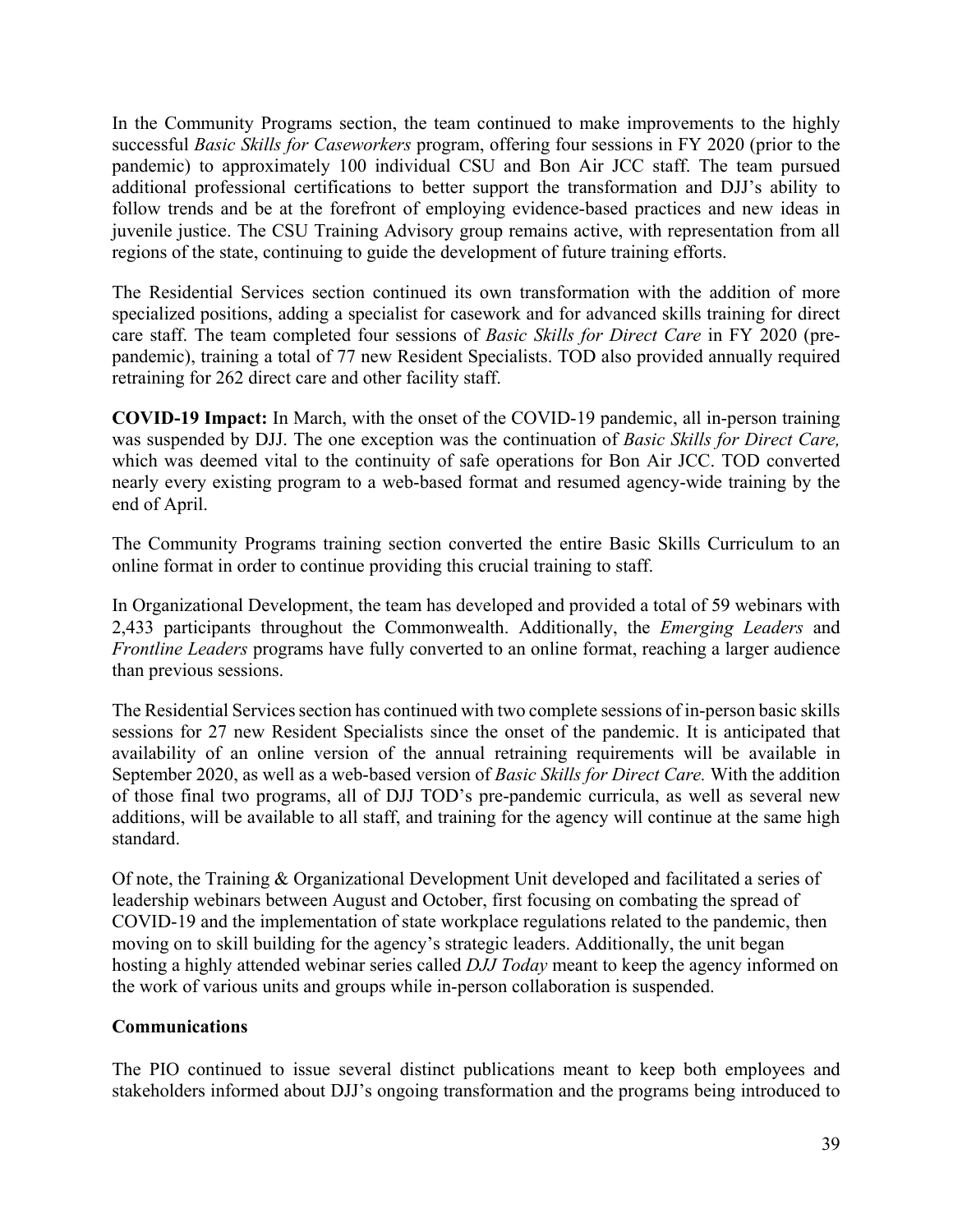further its progress. During FY 2020, the PIO issued 14 newsletters across DJJ, including *On Board* – A newsletter prepared on behalf of the DJJ director that highlights one exceptional project and/or employee; *DJJ Forum* – the newsletter where "DJJ employees gather to celebrate their successes and victories," a compendium of news "briefs" from field offices around the Commonwealth highlighting teambuilding efforts, honors received by individual employees, etc.; *CSUnity* – a newsletter geared specifically toward CSUs; *EduTopics* – a newsletter prepared for employees of DJJ's education unit (one issue); *Residential Circle-Up* – prepared for employees of DJJ's Residential Division); and *The Lead Story* – DJJ's newest newsletter, requested by the DJJ Leadership Network, sent to employees who have completed DJJ's Emerging Leaders training and/or JTI training and features articles about effective leadership.

During the COVID-19 pandemic, the PIO regularly communicated with media members and members of the public about the number of cases reported among direct care youth, what the agency has done and continues to do to ensure the health and safety of youth and staff, and respond to a steady stream of media requests about the situation. The PIO worked closely with the agency's webmaster to create a special COVID-19 page to provide up-to-the-minute COVID information to the media and the public. During the pandemic, the PIO also has issued a regularly occurring series of newsletters that are posted on a newly-created "employees only" web page that portray employees continuing to work in the field during trying circumstances. These images also are posted on the agency's Facebook page so that users can fully appreciate the work DJJ employees continue to do.

As needed, the PIO also assists with preparing and disseminating "Director's Messages" posted on the agency's home page.

#### <span id="page-47-0"></span>**MONITORING AND EVALUATION**

Monitoring and evaluating the initiatives of the Transformation Plan is an important component of *sustaining* progress and informing improvements.

#### **Information Technology (IT) Unit**

Since transformation began, DJJ created several new positions for data tracking. In 2016, DJJ hired two grant-funded wage employees to create manuals for the existing data system, BADGE (Balanced Approach Data Gathering Environment), and identify needs for system revisions. In 2017, a Business Systems Analyst position was created to oversee the technological needs of the department and improve BADGE functionality for users**.** In 2017 and 2018, the Application Development Team made significant revisions to the BADGE internal information system to improve DJJ's information technology capabilities, including developing a mobile platform; adding additional fields and status options for absconders, trauma scores, SDM, and detainments; and upgrading the secure data transfer process with the Supreme Court of Virginia. In addition to these technological changes improving data collection, DJJ has invested in quality research and data analysis.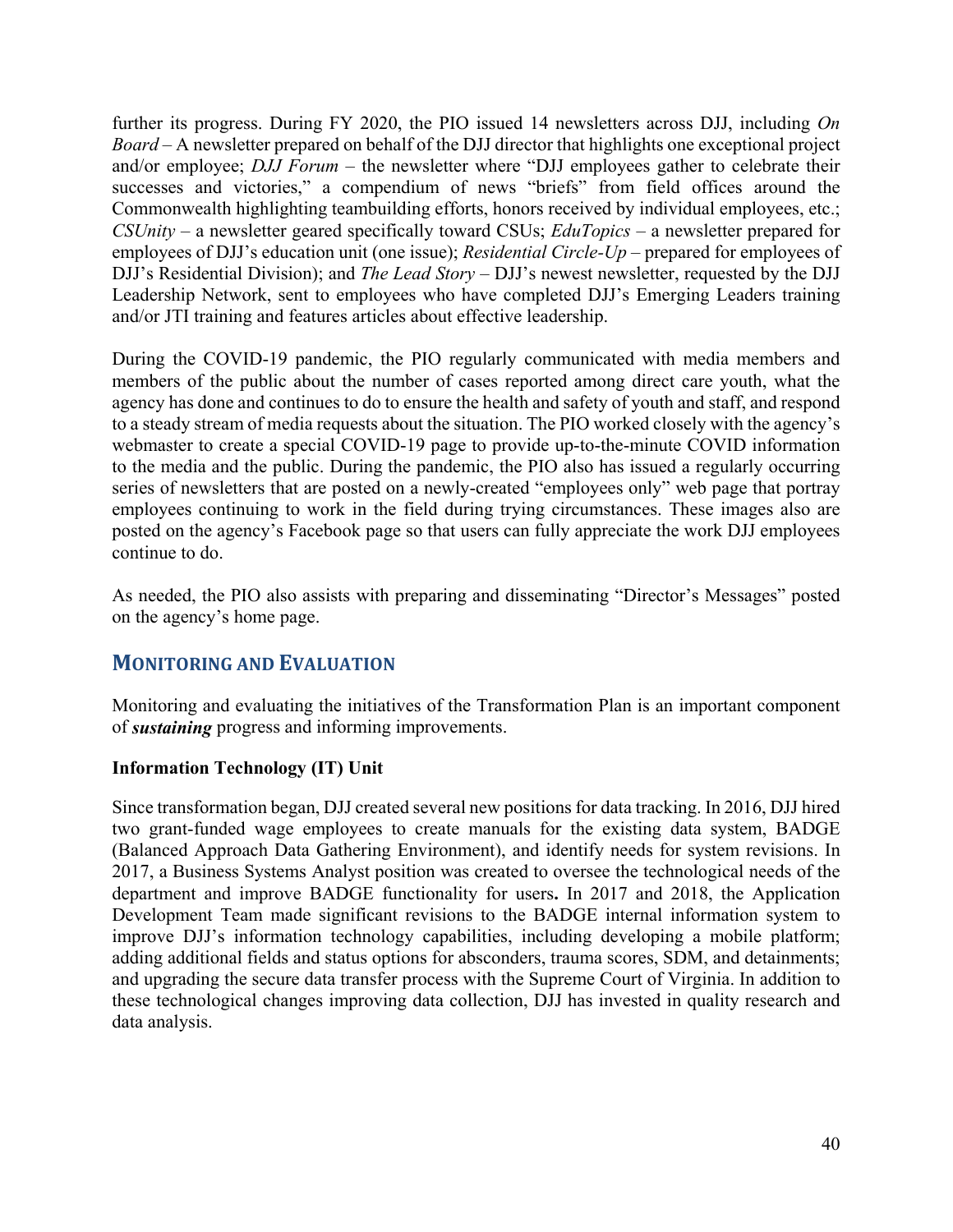#### **Research Unit**

The Research Unit worked to evaluate transformation initiatives on an ongoing basis in order to refine DJJ's practices according to evidence-based outcomes. These evaluations have included studies of CTM through a partnership with Virginia Commonwealth University, the RSC model and the continuum of services through a partnership with Child Trends, reentry initiatives through a partnership with Child Trends, and adherence and trends relating to the LOS Guidelines modifications. DJJ also joined the Virginia Longitudinal Data System, a statewide interagency data collection system, in order to expand opportunities for data analysis and research studies.

#### **Quality Assurance (QA) Unit**

Lastly, in 2016, DJJ established the Quality Assurance (QA) Unit to monitor the integrity and success of contracted interventions utilized by DJJ across the state, providing oversight and comprehensive reviews, assessments, and reports to ensure adherence to best practices, fidelity to evidence-based models, and compliance to contract requirements. With the overarching mission to sustain DJJ's transformation, the QA Unit has embraced a 360° approach with an initial focus on establishing baseline data around processes and practices. The QA Unit conducted regional focus sessions with the CPPs to discuss quality assurance, how to build a culture of quality services, and begin to develop the CQI plans and performance measures. The QA program specialists conduct performance-related, strengths-based monitoring of contracted providers and assist in developing individualized continuous quality improvement plans to ensure the programs align with best practice, the Risk-Needs-Responsivity model, and DJJ's strategic framework. The program specialists analyze data to track performance measures, identify program strengths and weaknesses, and ensure services are tailored to meet the needs of youth being served. The QA Unit provides support and advocacy to promote ongoing system changes across DJJ.

#### Accomplishment Updates

#### **IT Unit**

DJJ is committed to better decision-making strategies and is updating data tracking methods to align with these goals and *sustain* transformation accomplishments. Several updates were made in BADGE to improve data accuracy and tracking as well as provide an easier experience for staff to update and use youth records, including the following:

- SDM: revisions to improve processing, reporting, inter-agency communication, and complete data
- Workload Statuses: revisions to reflect SDM categories; modifications to screens and reports throughout system for congruence
- CTM: collected specifications from residential staff to and designed a new screen to collect information related to CTM (in progress)
- Vulnerability Assessment: developed and added new screens and reports to track vulnerability scores for youth admitted to direct care
- Incident Reports: added tracking for PREA-related incidents and modified the automated notifications to protect sensitive information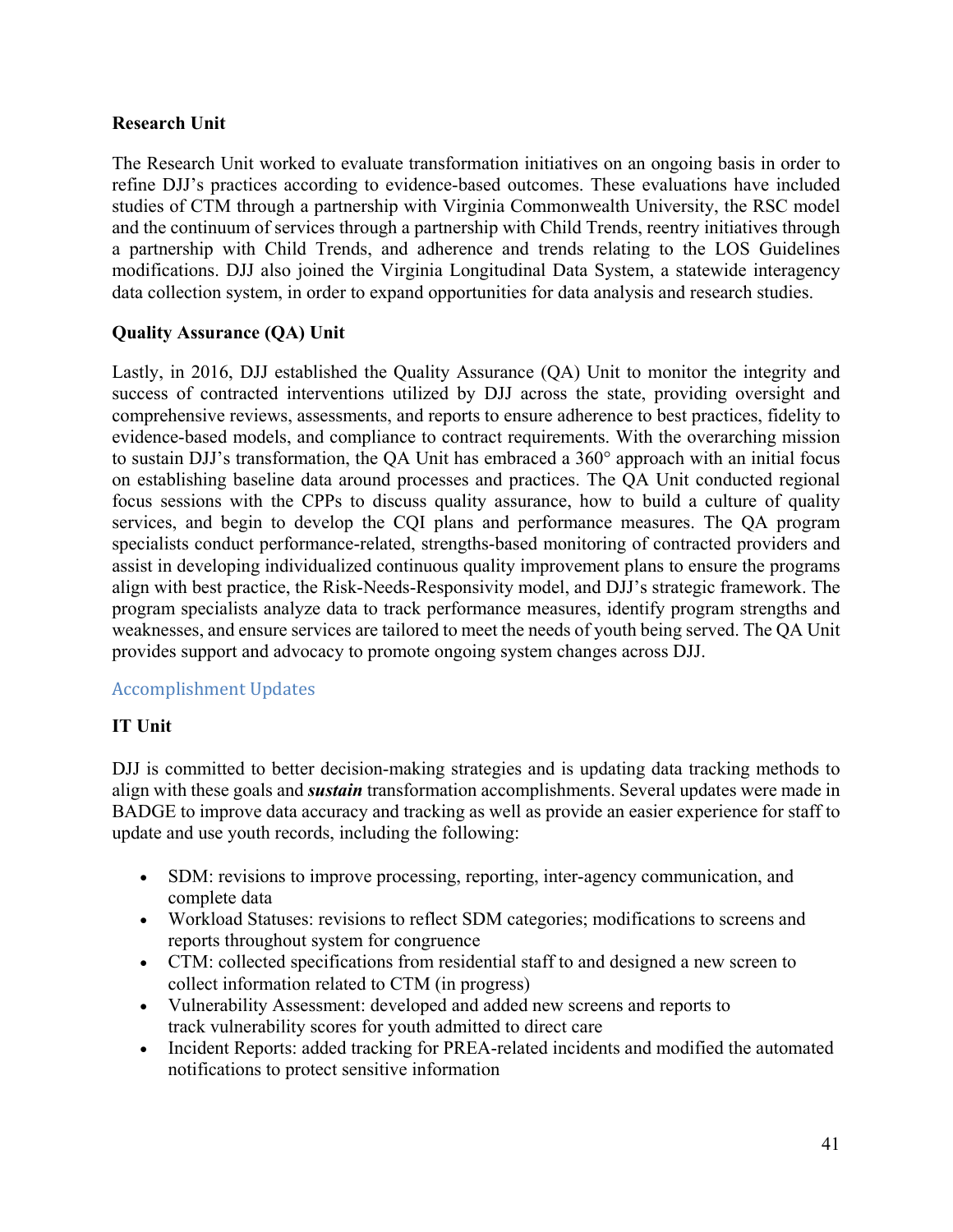- Adjudications and Dispositions: revisions to data fields, instructions, and reports to improve data entry and accuracy
- Other modifications to improve data accuracy, efficiencies, usability, and consistency with procedures

#### **Research Unit**

As mentioned previously, the COVID-19 pandemic impacted both community activities (e.g., State of Emergency stay-at-home orders) and juvenile justice system processes (e.g., court operations), resulting in dramatic shifts in trends at every stage. As intake cases, detainments, and direct care populations changed, the Research Unit reported on trends that impacted operations as well as potential transformation progress. Below are examples of the shifts observed, which will continue to be monitored as the pandemic continues. FY 2020 is compared to FY 2019 in order to illustrate the differences, beginning in March 2020 (values are labeled for FY 2020 only).

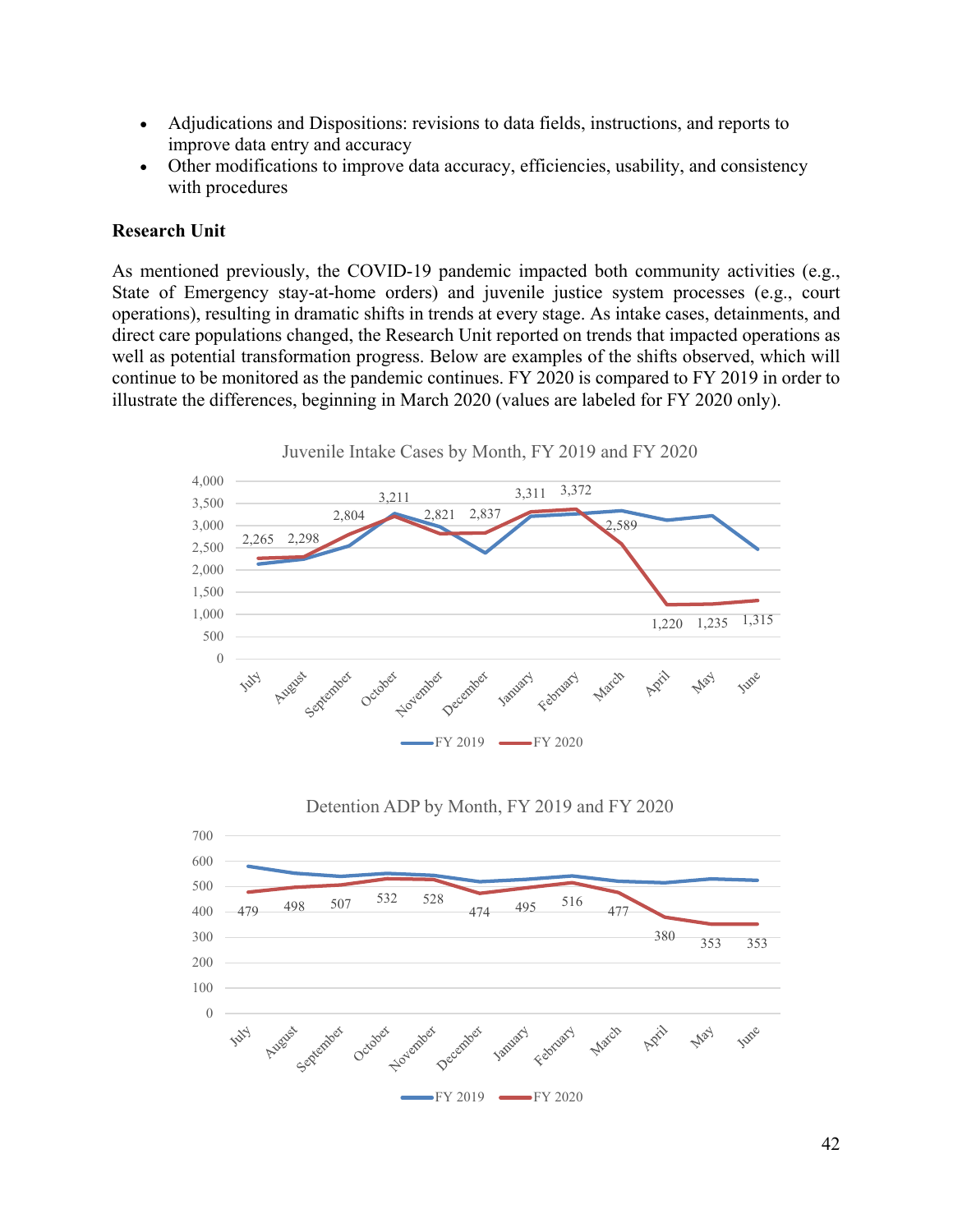

The Research Unit developed three SDM data collection reports to be incorporated by IT into BADGE: *SDM Recommendation Report Completion Based on Eligible Intake Cases, SDM Recommendation vs. PO Recommendation,* and *SDM PO Recommendation vs. Court Disposition*. In January 2020, DJJ started collection of SDM disposition data to make comparisons between disposition recommendations and actual disposition decisions. Data collection was interrupted due to court closures and delays of adjudicatory hearings for non-detained youth during the months of March, April, May, June, and July due to the COVID-19 pandemic. Therefore, FY 2020 will have minimal SDM data to analyze. SDM data in the first quarter of FY 2021 will be impacted, as courts gradually reopen when it is safe to do so. In approximately three years, DJJ expects to have longterm evaluation of SDM data and the Research Unit will examine supervision level distributions, supervision outcomes, and disposition decisions at each point in the system. Most importantly, DJJ will identify, examine, and address disposition inequity by race, gender, risk level, CSU, locality, and region. Over time, the use of the tool should *reduce* reliance on secure confinement and build equity into decisions made by the court.

The Research Unit, QA Unit, and DJJ operational subject matter experts continue to work closely with Child Trends on their evaluations of the RSC Service Delivery Model as well as DJJ's reentry efforts, informing the studies' aims and monitoring progress. As the studies continue, Child Trends will provide findings and recommendations to DJJ in order to *sustain* and improve programming, procedures, and practices. Child Trends is in the process of revising their data collection to account for the COVID-19 impacts on the Department's trends.

#### **QA Unit**

During FY 2020, the Division of Residential Services QMIT team met to identify staff training needs related to the new CTM Manual. A new data collection module for CTM is in progress based upon the revisions to the manual and the needs of staff and management. The Training Unit is working with QMIT members to develop a new training for the data collection module.

Finally, the QA Unit monitors programming across DJJ to ensure quality in practices throughout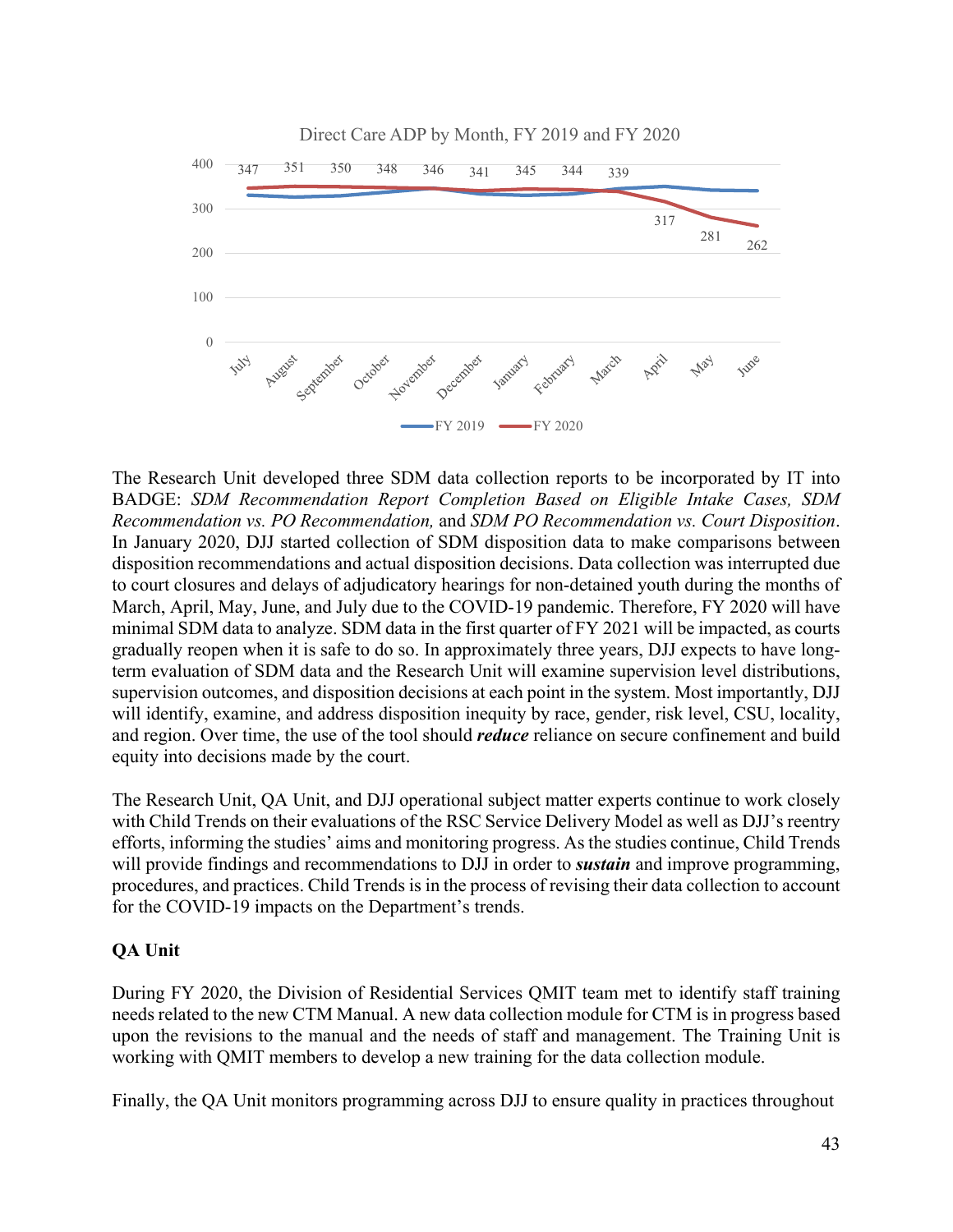the system. In FY 2020, the QA Unit continued to refine the individual CQI plans for each CPP and integrated quality assurance into the contract oversight/monitoring process. A monitoring process was developed to provide an integrative approach regarding contract compliance and quality assurance. Performance measures for the CPPs were mutually developed. Additionally, DJJ partnered with Vanderbilt University through a MOA to bring a quality assurance tool, the Standardized Program Evaluation Protocol (SPEP™), to Virginia. The goal of this tool is to drive sustainable performance improvement for services provided to the juvenile justice population to impact recidivism reduction. DJJ launched implementation in December 2019 with an initial training across the QA and Practice Improvement Units. Due to COVID-19, implementation will take longer than anticipated to fully operationalize the tool in Virginia. Nevertheless, in an effort to continue forward with implementation, a partnership has been developed with the state of Pennsylvania to shadow and observe staff and facilitate the SPEP™ process with a residential and community-based provider.

Performance measures were developed and implemented for the RSCs, and DJJ and the RSCs are collaboratively building a formal and comprehensive quality assurance plan with a variety of CQI activities to be implemented during the next year. One notable quality assurance activity is the development of logic models for each offered service to ensure that service provision targets risk factors that are directly related to youths' delinquent behavior and therefore most likely to change behavior, reduce recidivism, and improve outcomes.

The QA Unit is also working to *sustain* staff by conducting an internal, ethnographic evaluation of hiring, training, and onboarding processes for Resident Specialist I positions at Bon Air JCC to identify possible strategies to help improve the vacancy rate for these positions.

# <span id="page-51-0"></span>**PARTNERSHIP WITH ANNIE E. CASEY FOUNDATION**

The Annie E. Casey Foundation has been a crucial partner in DJJ's transformation efforts since 2014. The Annie E. Casey Foundation's ongoing support has provided DJJ with added capacity, expertise, and resources to both maintain day-to-day operations and reform and implement new practices. From 2014 through FY 2020, the Annie E. Casey Foundation provided approximately \$4 million in direct technical assistance and funds and helped DJJ secure many of the grants that made transformation possible. The Annie E. Casey Foundation's assessment of the direct care system was crucial to the *reforms* in DJJ's residential services. The Annie E. Casey Foundation's staff and resources have also been instrumental in designing, implementing, and sustaining many of the most important elements of the transformation: CTM, reentry, JTI, the RSC service delivery model, SDM, LOS Guidelines, the SGA, quality assurance, and the family engagement initiatives. In addition, the Annie E. Casey Foundation provided increased visibility for DJJ's transformation efforts through national platforms such as the Juvenile Detention Alternatives Initiative National Conference and the National Governors Association. The Annie E. Casey Foundation's partnership and ongoing support have allowed DJJ to become a true national model in juvenile justice.

The Annie E. Casey Foundation is currently providing support to *sustain* many of the transformation efforts. Consultants have provided resources and feedback to assist staff across divisions to align performance measures, data collection, and quality assurance methods to track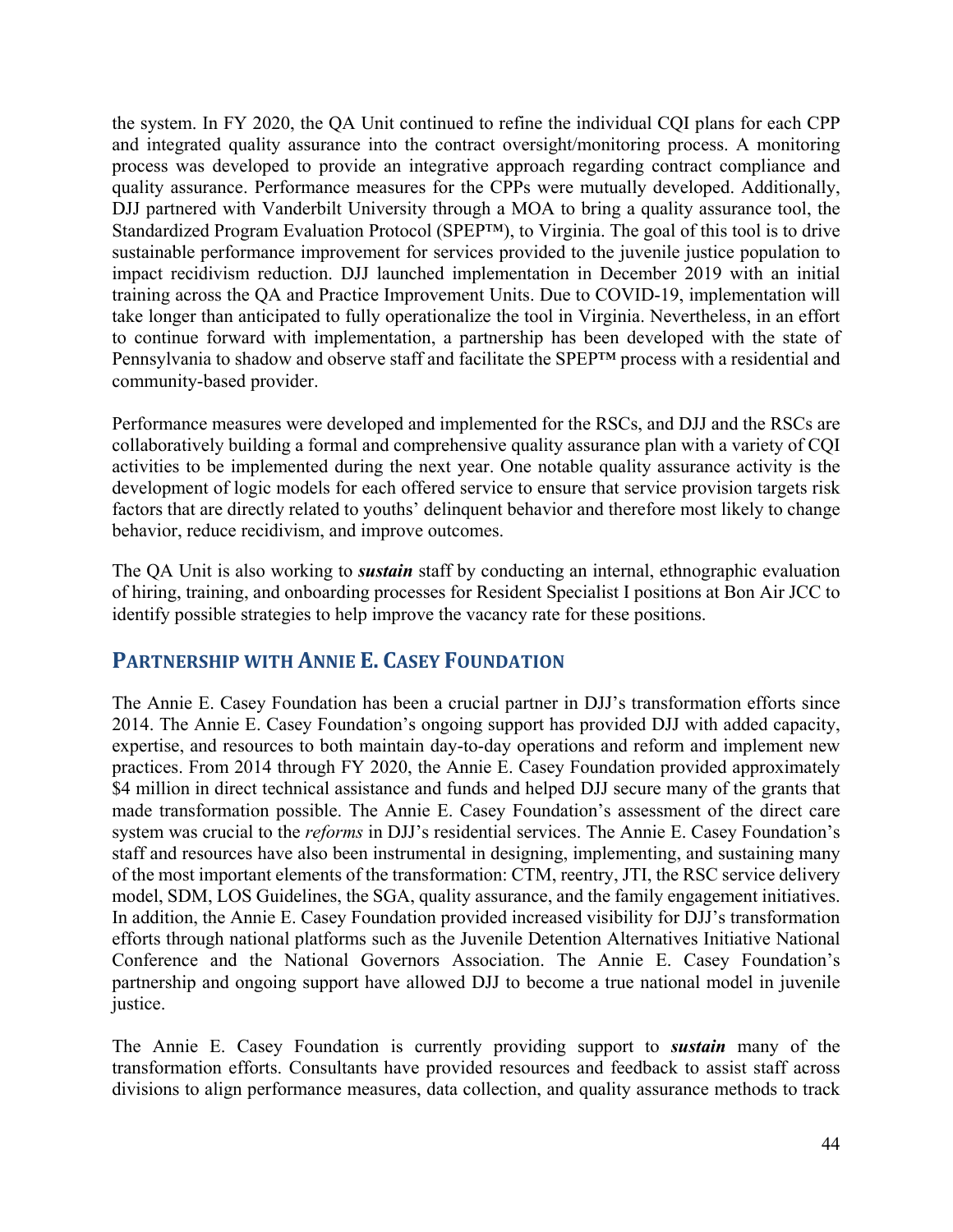transformation outcomes. With the assistance from the Annie E. Casey Foundation, quality assurance is being imbedded to ensure fidelity to process and programming across divisions.

The onset of COVID-19 limited the consultants' ability to provide on-site support and guidance. Through the pandemic, Annie E. Casey Foundation remained constant in their virtual support of DJJ's continued sustainability plans. Through regularly scheduled telephone calls and virtual meetings the Annie E. Casey Foundation consultants remained actively involved in the development of a strategic plan, providing guidance and support to the Quality Assurance Unit and remaining available for coaching and support for the Division of Residential Services.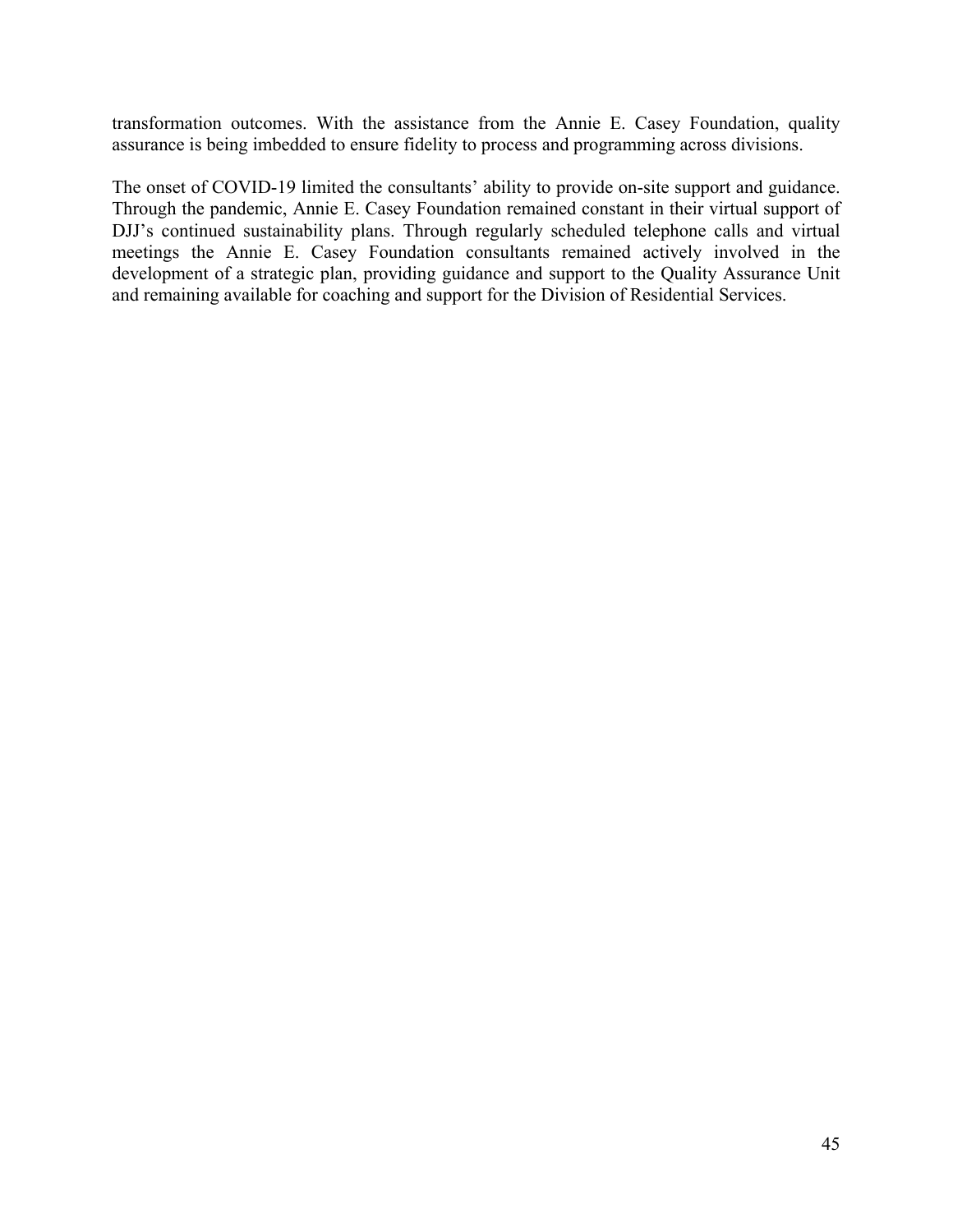<span id="page-53-0"></span>In addition to the *reduce*, *reform*, *replace*, and *sustain* progress described above, Chapter 854 of the 2019 Virginia Acts of Assembly requires several data updates to be included in this report:

- juvenile offender recidivism rates
- fiscal and operational impact on local and regional detention centers
- changes in commitment orders by the courts
- use of the savings redirected as a result of transformation, including the amount expended for contracted programs and treatment services and number of juveniles receiving each specific service
- average length of stay for juveniles in each placement option

# <span id="page-53-1"></span>**RECIDIVISM RATES**

Recidivism rates refer to the rearrest, reconviction, or reincarceration for a new delinquent act or criminal offense. DJJ's recidivism analysis is based on data from several collaborating organizations, including Virginia State Police, Virginia Criminal Sentencing Commission, VADOC, and the State Compensation Board, in order to track youth's contacts with the adult criminal justice system. Due to the time lag of court processing, rearrest rates provide the most up-to-date information on recidivism and are presented in this report.<sup>[8](#page-53-2)</sup> However, with the impact of COVID-19 during four months of FY 2020 on the juvenile justice system, rearrest rates tracked during that timeframe (e.g., 12-month rates for FY 2019 groups) may not be comparable to previous years.

Rearrest rates are presented for three major populations served by DJJ: youth with first-time diversion plans, youth placed on probation, and youth released from direct care. First-time diversions constitute the largest group of youth, followed by probation placements. Direct care youth make up a small and decreasing fraction of the total youth served by DJJ. The graph below displays the number of youth in these three groups that are tracked for 12-month rearrest rates. Importantly, as intake cases decrease and DJJ works to divert youth from the system, the number of youth in both the probation placement and direct care release groups has decreased over time (decreases of 2,120 and 144, respectively). Conversely, the number of youth in first-time diversion plans has increased by 410 youth (6,122 to 6,532). In total, combining the first-time diversion plans, probation placements, and direct care releases, youth in these statuses decreased by 1,854 between FY 2014 and FY 2019.

<span id="page-53-2"></span> <sup>8</sup> Rearrest, defined as a petitioned juvenile intake complaint for a new delinquent act or an adult arrest for a new criminal offense, regardless of the court's determination of delinquency or guilt, within a designated period. Violations of probation or parole, contempt of court, non-criminal domestic relation and child welfare complaints, non-criminal traffic violations are excluded as reoffenses. For youth on probation, the tracking period for rearrests begins at the time of placement on supervision. For committed youth, the tracking period begins at the time of release from direct care.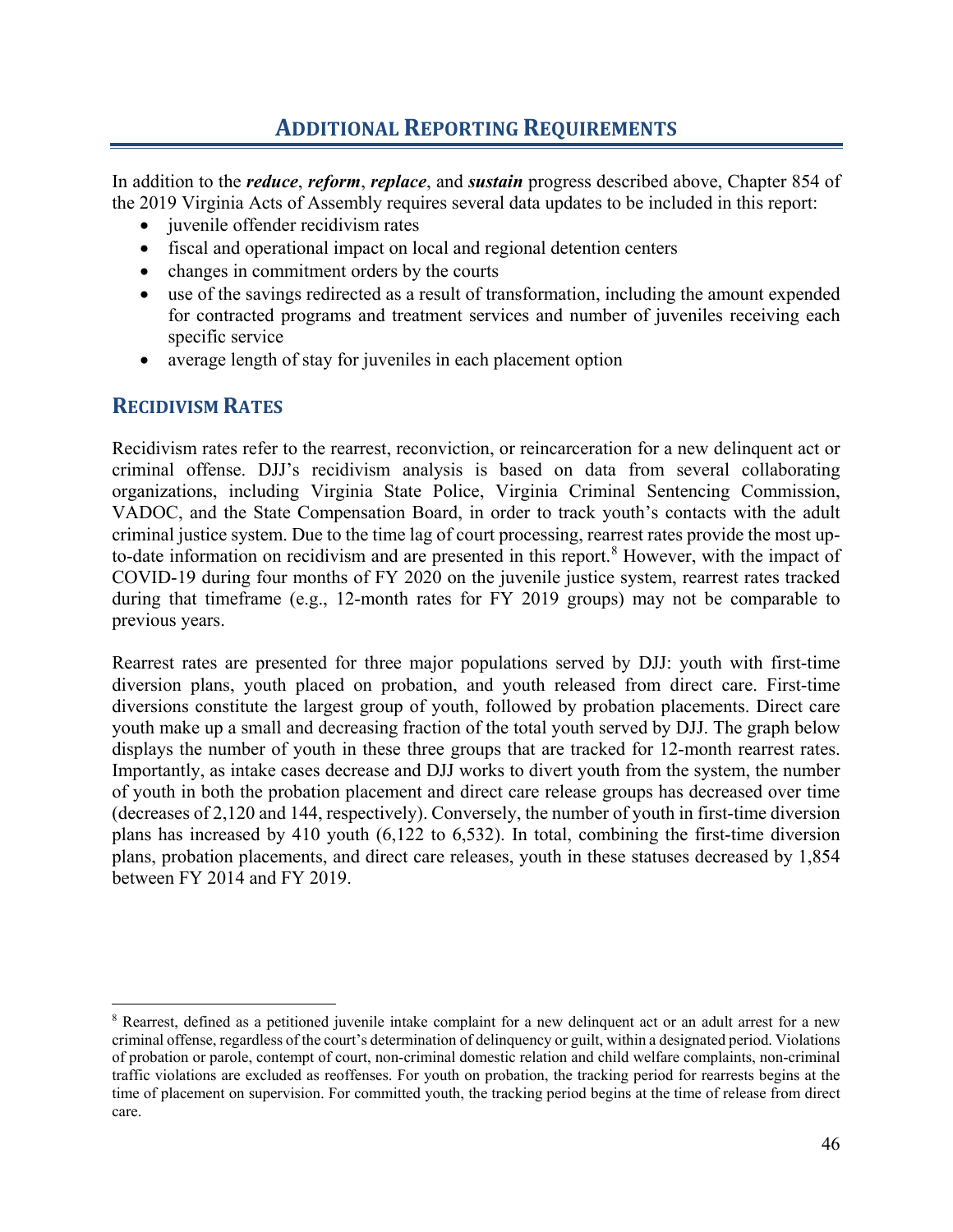Overall, rearrest rates across the system indicate promising results of transformation thus far. When the three groups' rearrest rates are combined for a system-wide perspective, 12-month rearrest rates decreased from 25.1% in FY 2014 to 19.7% in FY 2019. This decrease translates to 986 fewer youth rearrested out the FY 2014 groups compared to FY 2019 groups (2,849 to 1,863). (See graphs below.) The rearrest rates by specific populations are described in the following pages, including a breakdown by risk levels.



Status Counts by Total Youth and 12-Month Rearrests, FY 2014-2019

Combined 12-Month Rearrest Rates for First-Time Diversions, Probation Placements, and Direct Care Releases, FY 2014-2019

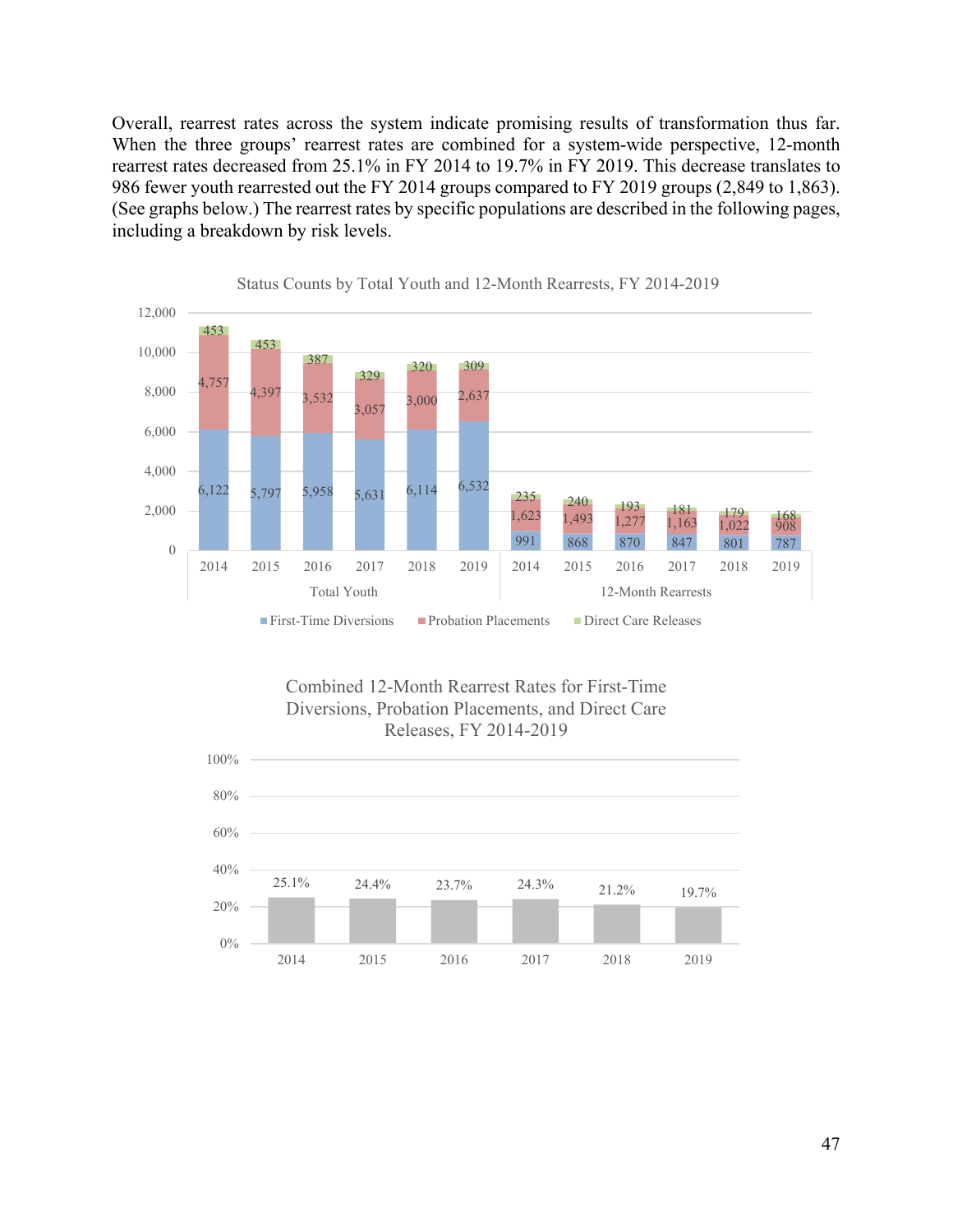Recidivism rates are examined by risk level in order to identify more specific areas to target. It is important to note that through transformation, mostly moderate and high risk youth receive formal handling; therefore, youth placed on probation and youth released from direct care back to their communities are now of significantly higher risk for reoffending than in previous years. The percentage of high-risk youth placed on probation increased from 20.2% in FY 2014 to 26.7% in FY 2019, and moderate risk youth increased from 47.5% to 53.2%. Similarly, the percentage of high-risk youth released from direct care increased from 59.8% in FY 2014 to 74.1% in FY 2019. (See graphs below. Risk levels are not assessed for most youth on diversion plans.)



Risk Levels for Probation Placements, FY 2014-2019



Risk Levels for Direct Care Releases, FY 2014-2019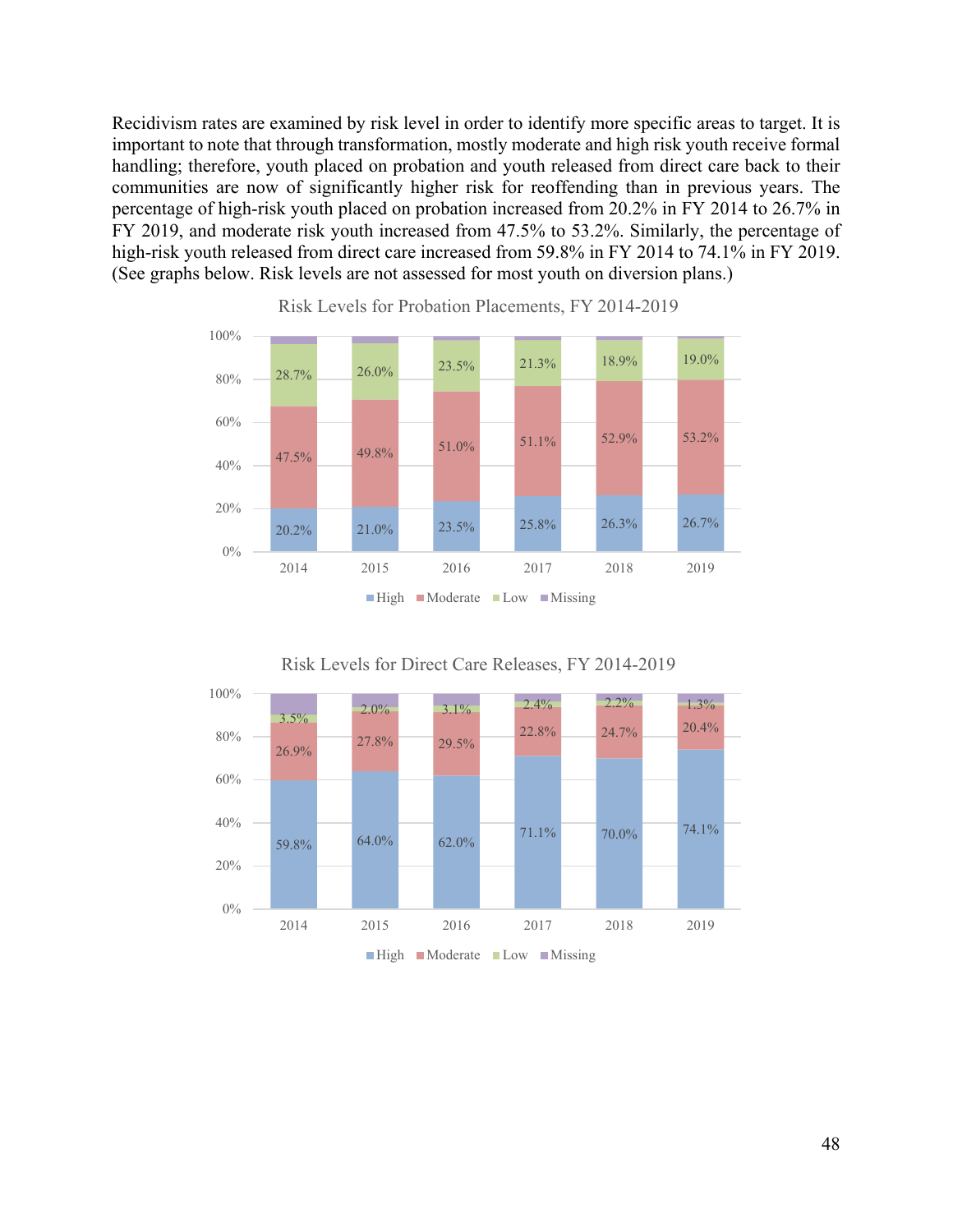Rearrest rates for first-time diversions continued to decrease in FY 2019. The 12-month rearrest rates for first-time diversion plans decreased five of the six years reported, from 16.2% in FY 2014 to 12.0% in FY 201[9](#page-56-0).<sup>9</sup> This decrease in rearrest rates occurred despite more youth being diverted than in earlier years, and it translates to 204 fewer youth rearrested out of the FY 2014 diversions compared to FY 2019 diversions (991 to 787). (See graph below.)



The 12-month rearrest rates for probation placements has fluctuated over the past several years, reaching a high in FY 2017 at 38.0% and lower rates in FY 2018 and FY 2019 (34.1% and 34.4%, respectively). This decrease in rearrest rates translates to 715 fewer youth rearrested out of the FY 2019 placements compared to FY 2014 placements (1,623 to 908). (See graph below.)



Because of the increase in risk level for probation placements over recent years, the group as a whole is more likely to be rearrested based on their characteristics in FY 2019 compared to FY 2014. Therefore, it is important to consider rearrest trends by risk level. Between FY 2018 and FY

<span id="page-56-0"></span><sup>&</sup>lt;sup>9</sup> The term "rearrest" is used to indicate a subsequent petitioned juvenile intake or adult arrest; however, the diversion does not constitute an initial arrest. Risk levels for diversion plans are not available.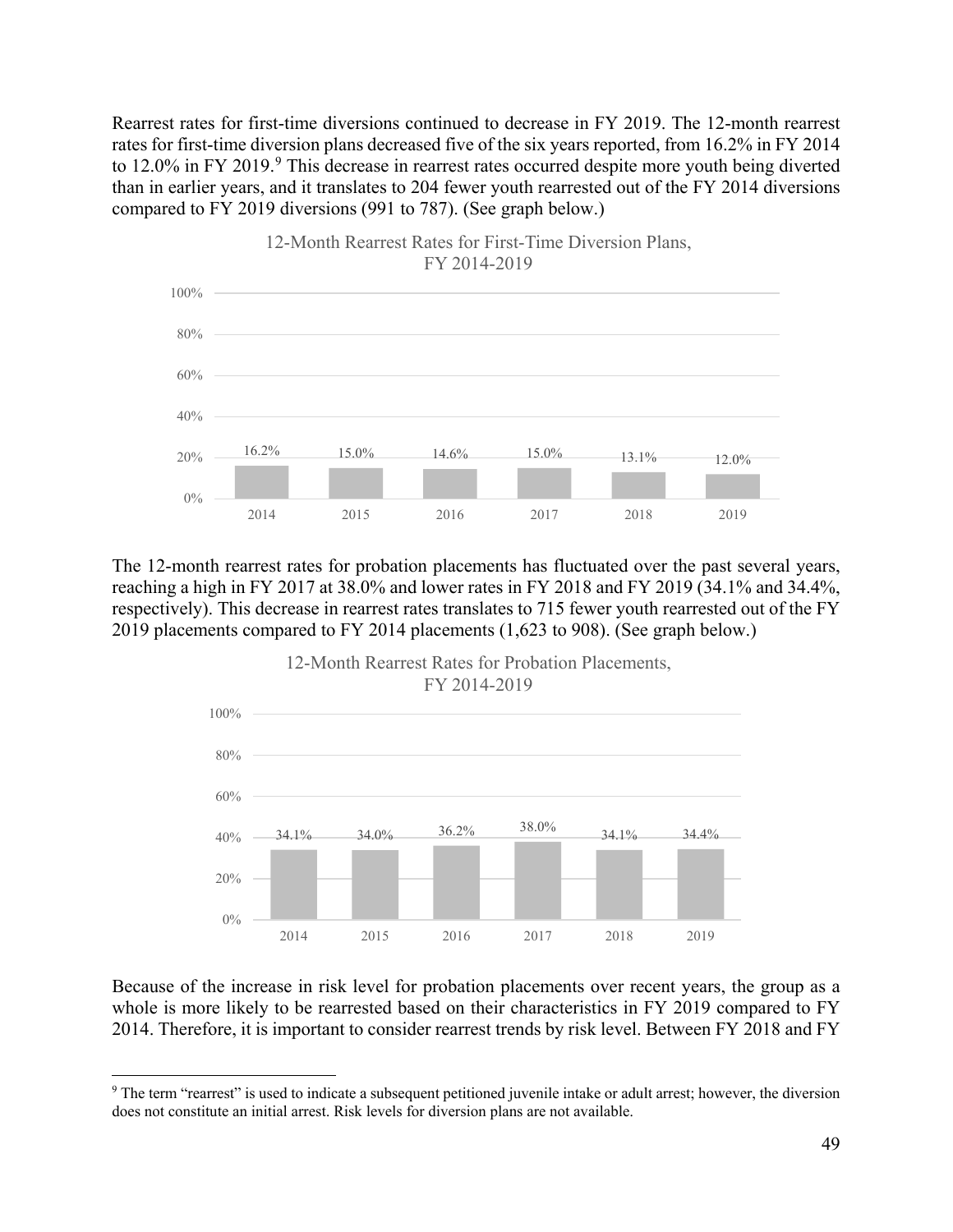2019 probation placements, the 12-month rearrest rates were stable for low-risk youth, decreased for moderate-risk youth, and increased for high-risk youth. (See graph below.)



12-Month Rearrest Rates for Probation Placements by Risk, FY 2014-2019

Considering the rearrests for both first-time diversion plans and probation placements, 919 fewer youth were rearrested out of the FY 2019 groups compared to FY 2014, suggesting that the transformation efforts focused on utilizing the least-restrictive options and enhancing communitybased programming may be impacting outcomes in a positive direction.

The 12-month rearrest rates for direct care releases also has fluctuated over the past several years, ranging from 49.9% to 55.9%. However, due to the decrease in the number of committed youth, the rearrest rates translate to 67 fewer youth rearrested out of the FY 2019 placements compared to FY 2014 placements (235 to 168). (See graph below.)



#### 12-Month Rearrest Rates for Direct Care Releases, FY 2014-2019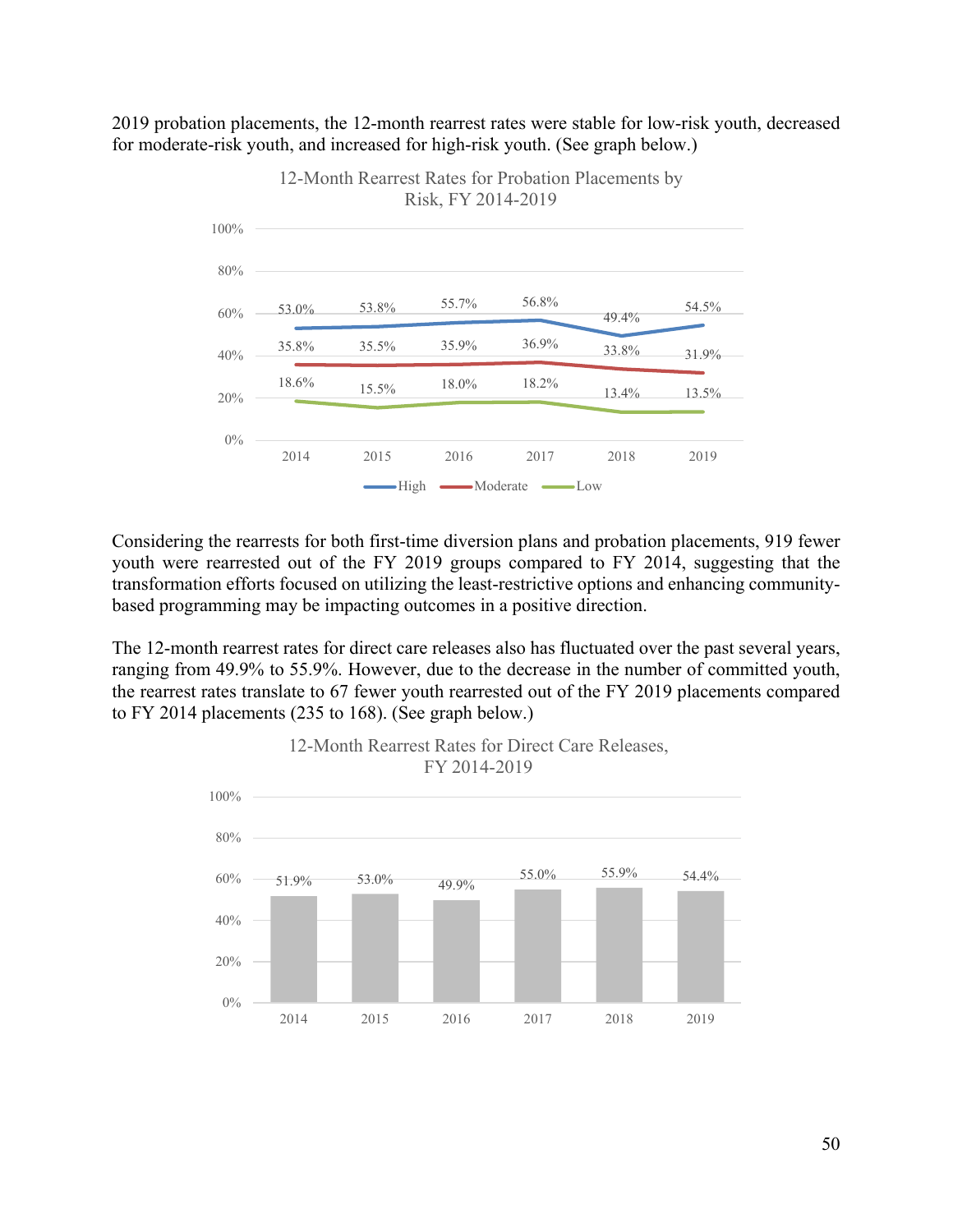Similar to probation placements, the risk levels of direct care youth have increased over recent years, meaning the group, as a whole, is more likely to be rearrested based on their characteristics. Investigating rates by risk level is therefore important to understand trends. Between FY 2018 and FY 2019, the 12-month rearrest rates increased for moderate risk youth and decreased for highrisk youth. (See graph below.) Interpretations of these direct care rates can be difficult for two reasons:

- 1) As the size of this population decreases, recidivism rates fluctuate more easily, making trends more difficult to identify. For example, only 63 youth were released from direct care with a moderate risk level in FY 2019.
- 2) Due to the lag time required to track youth for one year after release, youth released during DJJ's transformation efforts may have spent some time in direct care prior to the full implementation of key initiatives (e.g., CTM, PBIS).

Despite these limitations, these rates indicate that direct care youth face significant challenges upon release and require intensive, therapeutic services to be successful. DJJ will continue focusing on the rehabilitation of these youth in order to improve both their individual outcomes and overall public safety. Smaller, more therapeutic facilities enhance the effectiveness of services while maintaining public safety for these higher risk youth who represent a small portion of the total population of youth served by DJJ.





*Note*. Only 4 to 16 youth with low risk were released each year; these youth's rearrest rates are not displayed due to the low counts.

Given these analyses, DJJ's work to increase diversions is showing positive results, both in the number of youth contacting the probation and direct care stages of the system and the percentage of diverted youth rearrested. More work is still needed to further improve outcomes across the system and specifically target higher risk youth. DJJ continues to analyze possible characteristics or explanations for changes in rearrest rates and identify strategies to maximize youth's likelihood for successful outcomes. (See page 35 for a description of the Successful Transitions Workgroup convened to specifically address the high-risk direct care youth's outcomes.) Furthermore, the impact of COVID-19 on recidivism outcomes may not be known for several years.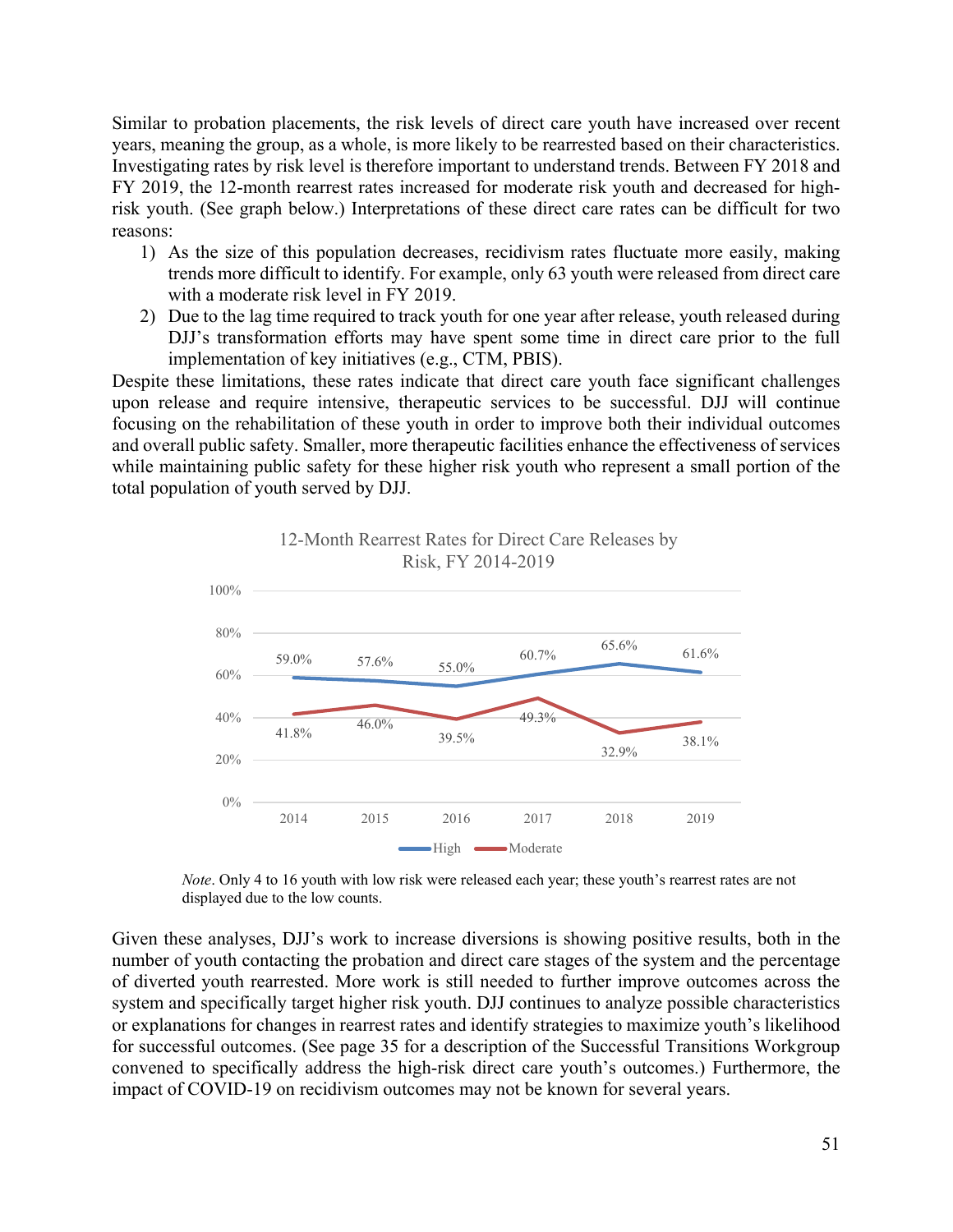### <span id="page-59-0"></span>**IMPACT ON JUVENILE DETENTION CENTERS**

Historically, the majority of youth in juvenile detention centers were awaiting their adjudication or dispositional hearing or had received a detention disposition; youth with a commitment disposition were then moved from the detention centers into JCCs. Today, Virginia's juvenile detention centers serve a more expanded role by providing placement options and services to committed youth. DJJ now conducts the majority of initial evaluations for committed youth in the detention centers rather than bringing the youth to the JCC. In FY 2020, 188 of 235 (80.0%) of direct care admissions and assessments were conducted in locally based detention centers rather than the JCC. Currently, 19 juvenile detention centers serve as these assessment sites. Additionally, 10 detention centers offer CPPs, where committed youth can be closer to home, staying connected to programs in their own community. Finally, nine detention centers offer detention reentry programs, which allow youth in direct care to transition back to the community in the months before their release. In FY 2020, an average of 122 direct care youth were in a detention-based placement. See the section titled *Alternative Placements* for additional information.

A youth's residence in a juvenile detention center during their commitment has several benefits: it is typically in or near the community where the youth lives, keeping them close to family and likely in the youth's original school division, keeping them connected to educational supports, as well as providing individualized evaluation and treatment to meet individual needs.

Overall, as juvenile intake cases have decreased (45.0% between FY 2011 and FY 2020), the number of detainments and the ADP of detained youth similarly declined (49.7% and 40.3% between FY 2011 and FY 2020, respectively<sup>[10](#page-59-1)</sup>). These decreases were accelerated during the COVID-19 pandemic. The detention-based direct care programs help make productive use of those beds. DJJ pays the detention centers a set rate for CPPs and reimburses a per-diem amount for committed youth in the other detention-based programs. The graph below displays the declining ADP of detained youth (not including those in a detention-based direct care placement) along with the increasing ADP of direct care youth in CPPs, detention reentry, or receiving direct care admission and evaluation services.



Detention Utilization, FY 2014-2020

<span id="page-59-1"></span><sup>&</sup>lt;sup>10</sup> Does not include direct care youth in a detention-based alternative placement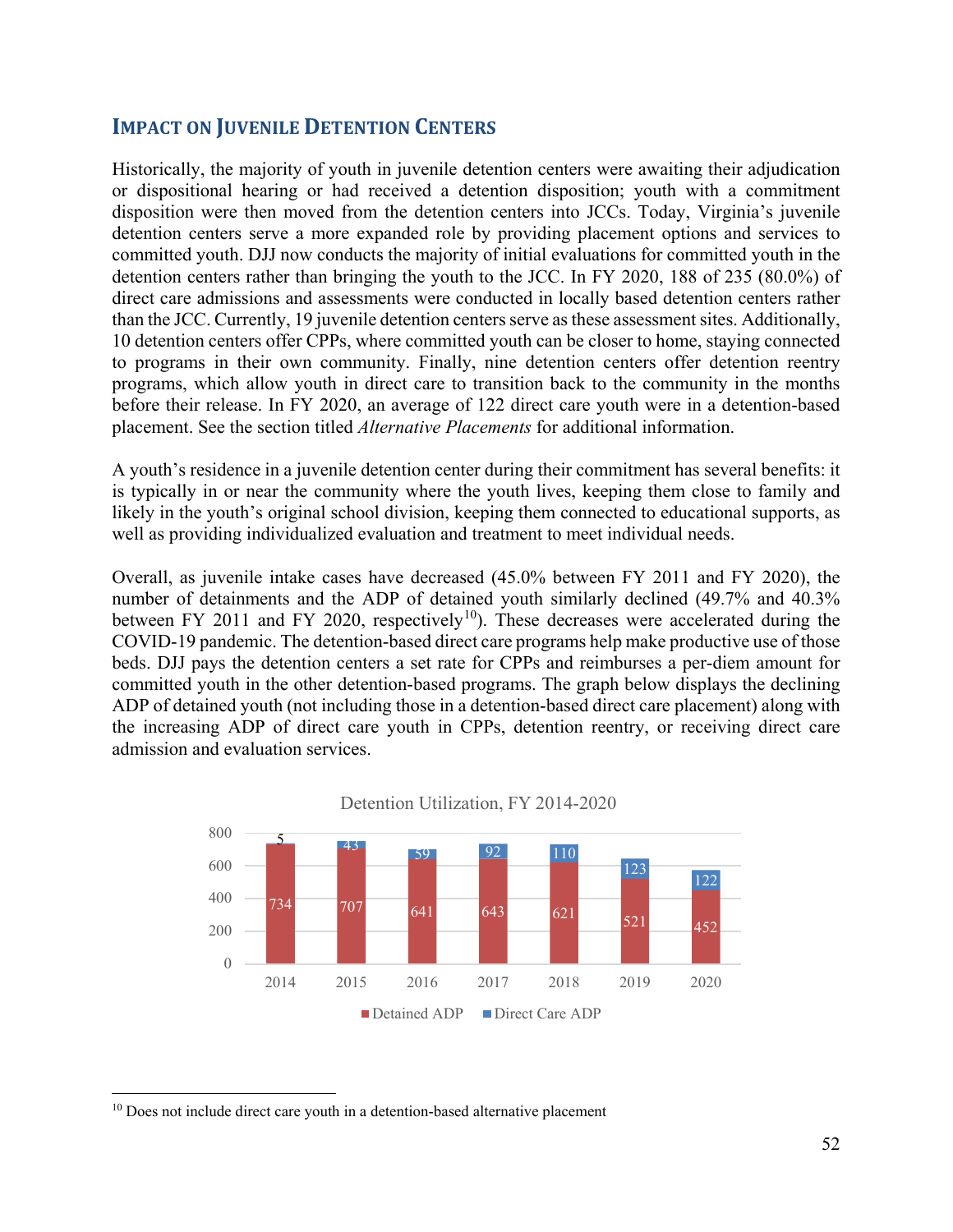#### <span id="page-60-0"></span>**COMMITMENT ORDERS**

There are three types of commitments for youth: indeterminate commitments (time served is determined by DJJ staff during the admission and evaluation process and reviewed during treatment, determinate commitments (time served is set and reviewed by the court), and blended sentences (time is served with both DJJ and VADOC). A case involving a youth who meets certain age criteria and is accused of a felony<sup>[11](#page-60-1)</sup> may be certified or transferred to circuit court where the youth will be tried as an adult; only cases in circuit court may receive a blended sentence, but the circuit court may also impose any other juvenile disposition and/or adult sentence.

Since DJJ began its transformation, the number of commitment orders has continued to decline, from 393 in FY 2014 to 230 in FY 2020. Of these, the vast majority of commitments are indeterminate (70.0% in FY 2020). The use of determinate commitment orders increased in FY 2017 and then leveled off. The proportion of blended sentences has remained relatively stable, representing only a small portion of the population (4.8% in FY 2020). (See graphs below for counts of commitment orders by commitment type and from circuit court. March through June of each year is shaded differently to show the change during the COVID-19 pandemic.)<sup>[12](#page-60-2)</sup>



Commitment Orders by Type, FY 2014-2020

<span id="page-60-1"></span><sup>&</sup>lt;sup>11</sup> Prior to July 1, 2020, the age criteria for considering a juvenile for trial in circuit court was 14 years of age. Effective July 1, 2020, the age criteria was changed to 16 years of age for mandatory certification and prosecutorial discretionary certification. Transfers to circuit court by a judge and waivers to circuit court by a juvenile maintain the 14 years of age criteria. The types of felonies eligible for trial in circuit court vary for certifications, transfers, and waivers. (See § 16.1-269.1 et seq. of the *Code of Virginia*.)

<span id="page-60-2"></span> $12$  It is important to note that one youth admitted to direct care may have multiple commitment orders; there also may be a lag time between the commitment order and admission dates, so these numbers may vary slightly. Subsequent, rescinded, canceled, and successfully appealed commitments are excluded.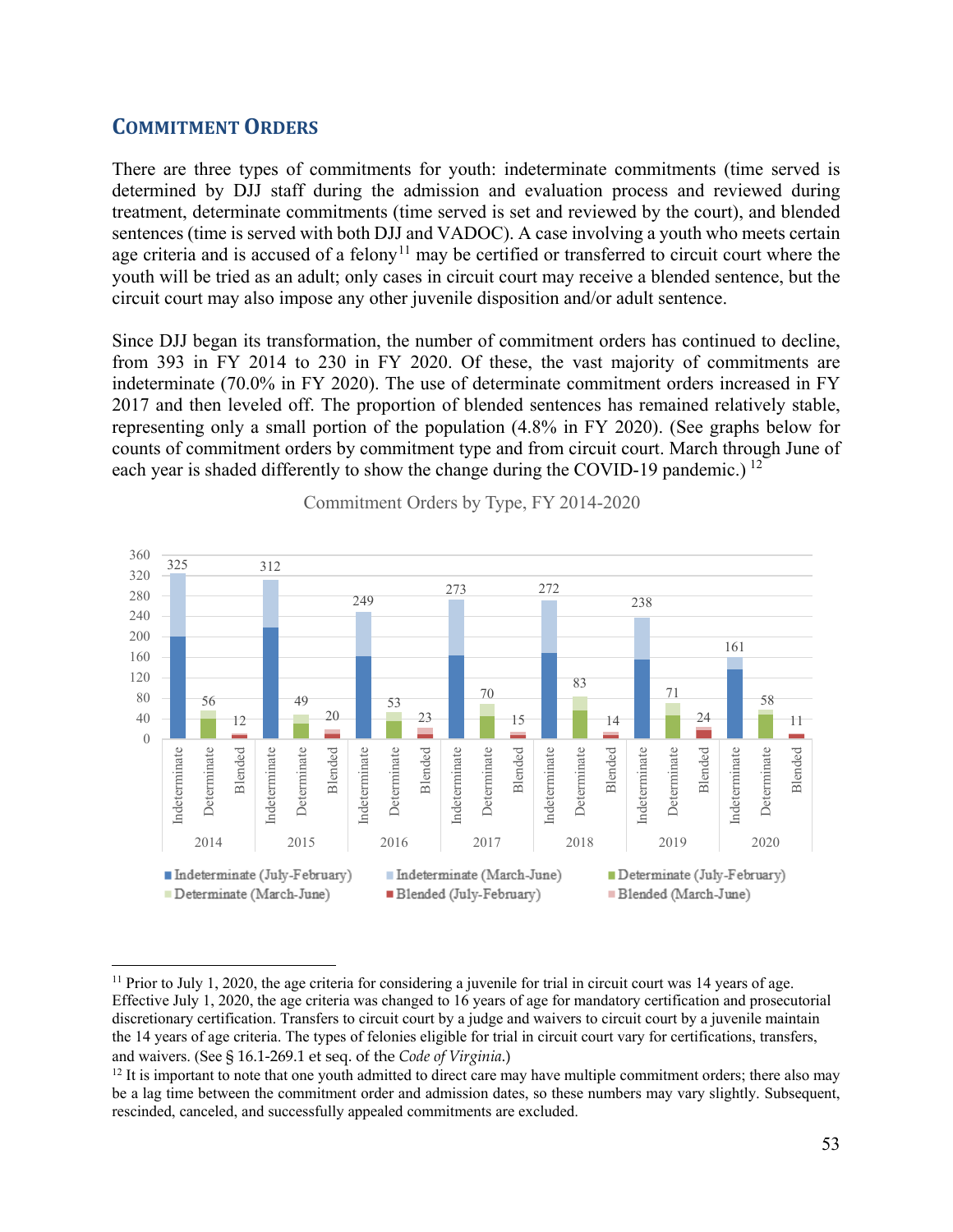

#### Circuit Court Commitment Orders, FY 2014-2020

#### <span id="page-61-0"></span>**TRANSFORMATION PLAN SAVINGS**

This transformation has been supported by the reallocation of funds within the DJJ budget. In FY 2015, DJJ closed the Reception and Diagnostic Center to youth placements, which generated roughly \$3.6 million in savings during the first year and \$4.5 million in subsequent years. In FY 2017, DJJ closed Beaumont JCC to youth. This closure generated approximately \$2.8 million in savings in the first year, and \$23.1 million in the following years. In addition to these savings, the General Assembly allocated \$2.9 million per year since FY 2015 to support the CPPs in local juvenile detention centers.

These savings are used every day in DJJ to invest in evidence-informed programs for committed youth such as alternative placements and detention reentry, treatment services for youth across the continuum to better meet the unique needs of youth and their families, and high quality staff training. Primarily, reducing JCC expenditures has allowed DJJ to spend significantly more on programming that keeps lower risk youth in the community, closer to home, where they and their families can work on rehabilitation. Between FY 2014 and FY 2020, the percentage of total DJJ expenditures used for JCCs decreased from 36.6% to 21.4%. During the same time frame, the percentage of expenditures for CSUs, community-based services, and CPPs and detention reentry increased from 25.0% to 41.0%. (See graph below.)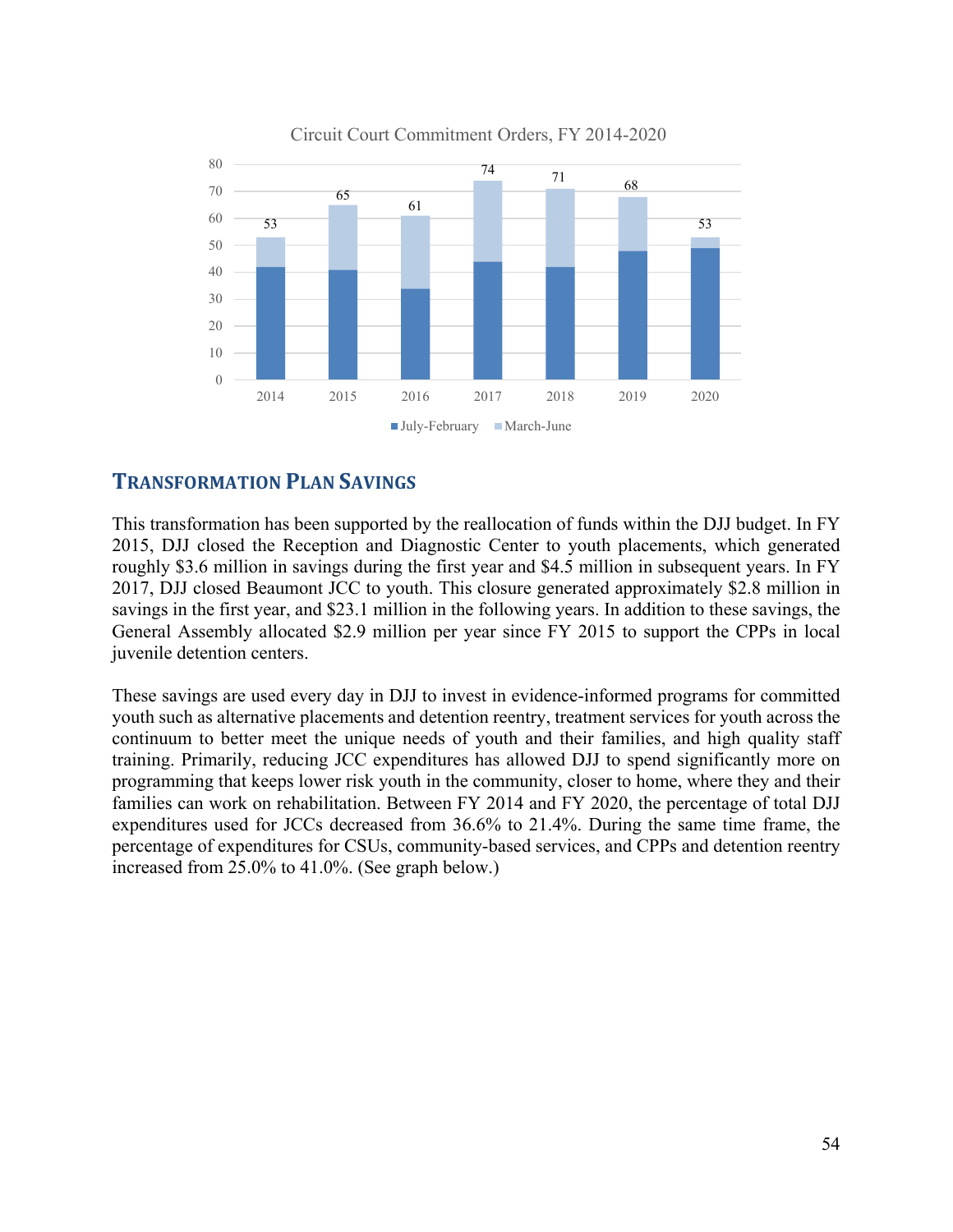

#### DJJ Expenditures, FY 2014 and FY 2020

*Note.* CSU expenditures in FY 2014 included two halfway houses that closed to youth in December 2013. JCC expenditures in FY 2020 included the CAP Unit and direct care admission and evaluations in the detention centers. In both years, JCC expenditures included facilities that no longer house youth, including the operation of the Virginia Public Safety Training Center. VJCCCA stands for Virginia Juvenile Community Crime Control Act.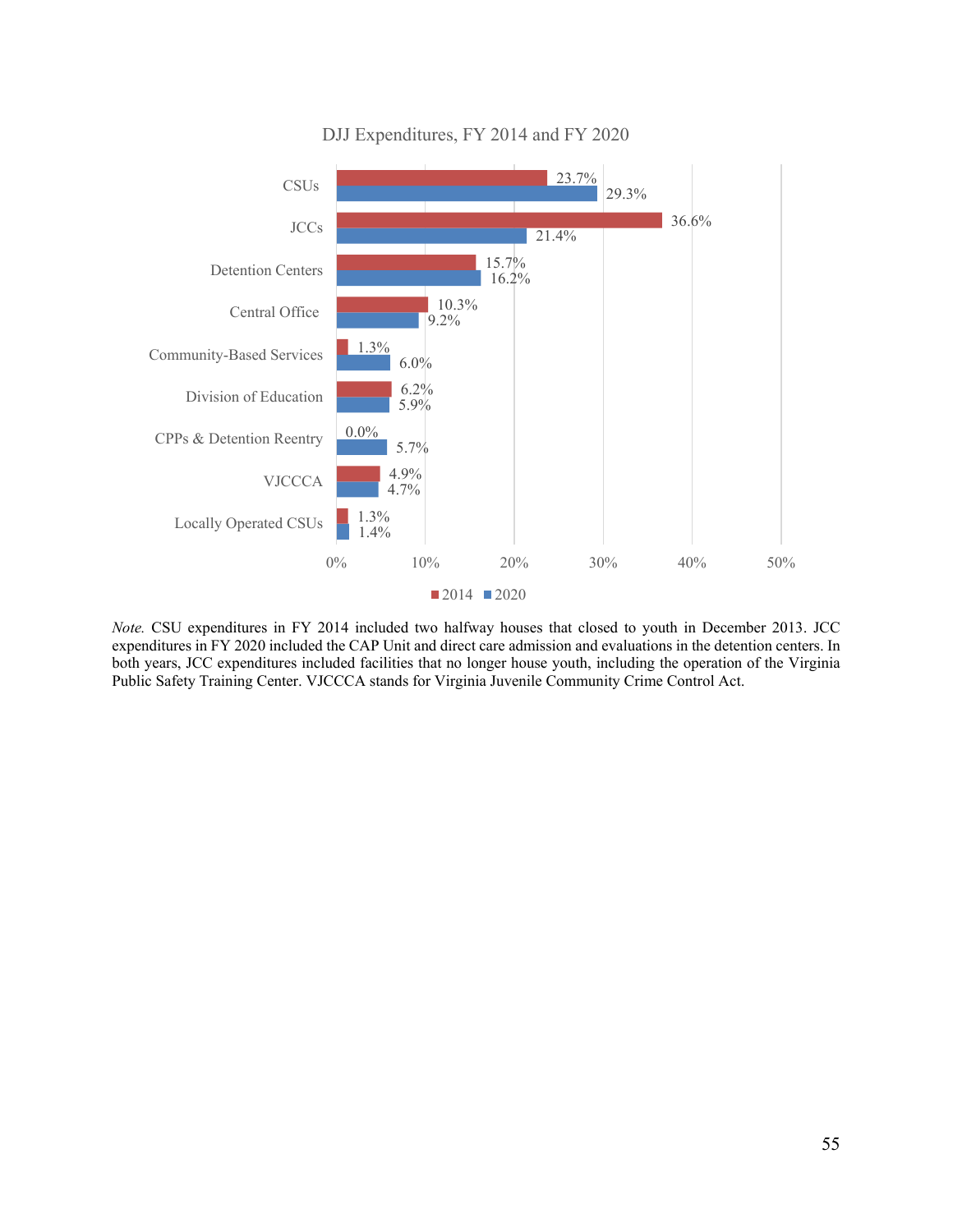Additionally, total direct care expenditures decreased. The direct care ADP in JCCs decreased from 591 in FY 2014 to 194 in FY 2020 while the ADP in non-JCC alternative placements increased from 8 to 137. Additionally, Culpeper JCC, the Reception and Diagnostic Center, and Beaumont JCC closed to youth in FY 2014, FY 2015, and FY 2017, respectively. In line with these changes, the expenditures for JCCs decreased while the expenditures for alternative placements increased due to continuous efforts to reinvest funds toward alternative placements and the continuum of services. This distribution of expenditures resulted in an overall decrease in direct care expenditures. (See graph below for direct care expenditures.)



Direct Care Expenditures, FY 2014-2020

In order to improve services and outcomes for committed youth, the Transformation Plan aims to *reduce* the use of the state's large and aging JCC and *replace* it with smaller, regional, rehabilitative and treatment-oriented facilities supported by a statewide continuum of local alternative placements and evidence-based services. Serving smaller populations in a therapeutic model is more expensive per youth than serving large populations with a correctional approach. Due to economies of scale, the administrative and other required costs (e.g., utilities) of operating a facility do not decrease when the population decreases. Furthermore, enhancing the quality of services to best meet the needs of these youth results in additional costs. For example, as the utilization of alternative placements increases for appropriate youth, the JCC serves an increasingly older population with longer length of stays; therefore, DJJ is investing in the expansion of options for postsecondary students to include college classes and industry certification courses to better equip youth for future job security. As DJJ works to ensure that the JCC population includes the youth with the highest public safety risk and highest need of services, an increase in JCC per capita costs over a smaller population is anticipated and is in line with the goals of transformation.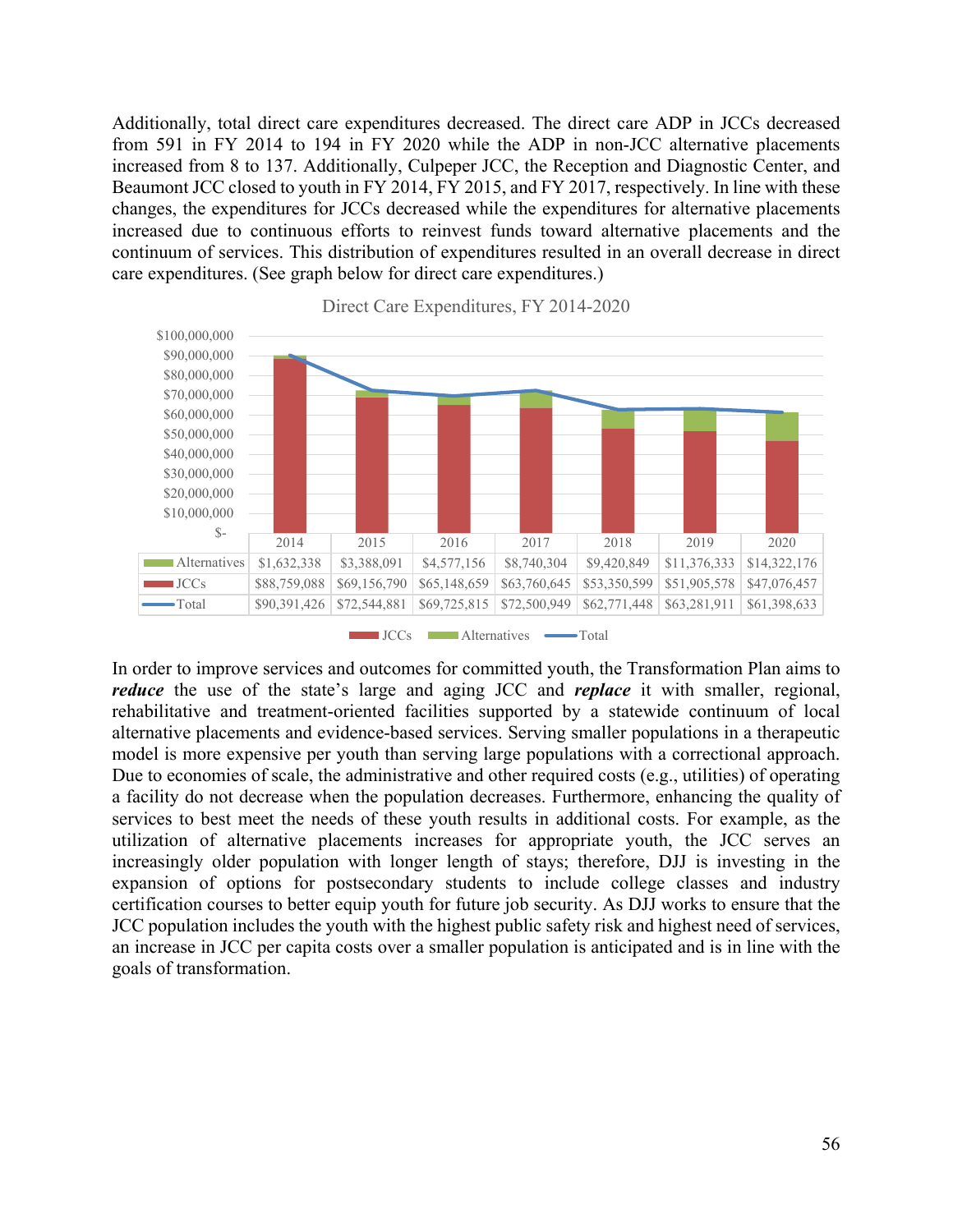For these reasons, the overall direct care per capita costs reached a high in FY 2017 (\$214,207) when Beaumont JCC was in operation but with a greatly reduced population in preparation of its closure, and less expensive alternative placements were still expanding. The overall direct care per capita cost in FY 2020 was \$185,424, a slight decrease from FY 2019. This decrease in overall direct care per capita costs is largely due to the increased utilization of less expensive alternative placements (\$104,757 per capita in FY 2020)<sup>13</sup>. The per capita cost for a youth in a JCC (including Division of Education and Division of Residential Services expenditures) was \$242,154 in FY 2020, a slight decrease from FY 2019. This cost reflects an investment in meeting the complex and individualized rehabilitative needs (both education and trauma-informed) of the high-risk youth DJJ serves in the JCC. The graph below displays the total direct care per capita since the closure of Beaumont JCC in FY 2017, including the per capita for youth in JCCs and per capita for youth in non-JCC alternative placements.<sup>[14](#page-64-1)</sup>





*Note:* The per capita cost for a youth in a JCC includes both Division of Education and Division of Residential Services expenditures.

<span id="page-64-0"></span><sup>&</sup>lt;sup>13</sup> Per capita costs for alternative placements includes admission and evaluation services in the detention centers, CPPs, detention reentry, and contracted alternative placements.

<span id="page-64-1"></span><sup>&</sup>lt;sup>14</sup> Per capita costs for secure youth facilities can vary widely by system based on the methodology (e.g., which costs are included) as well as the services provided; therefore, comparisons between states should be interpreted with extreme caution. For example, Maryland Department of Juvenile Services reported per capita costs for two stateoperated "hardware" secure youth facilities at over \$380,000 (capacities of 14 and 48). North Carolina Department of Public Safety reported per capita costs for secure youth facilities at \$128,521 (capacities ranged from 32 to 128). (Retrieved online from the agencies' annual reports; both included education costs.)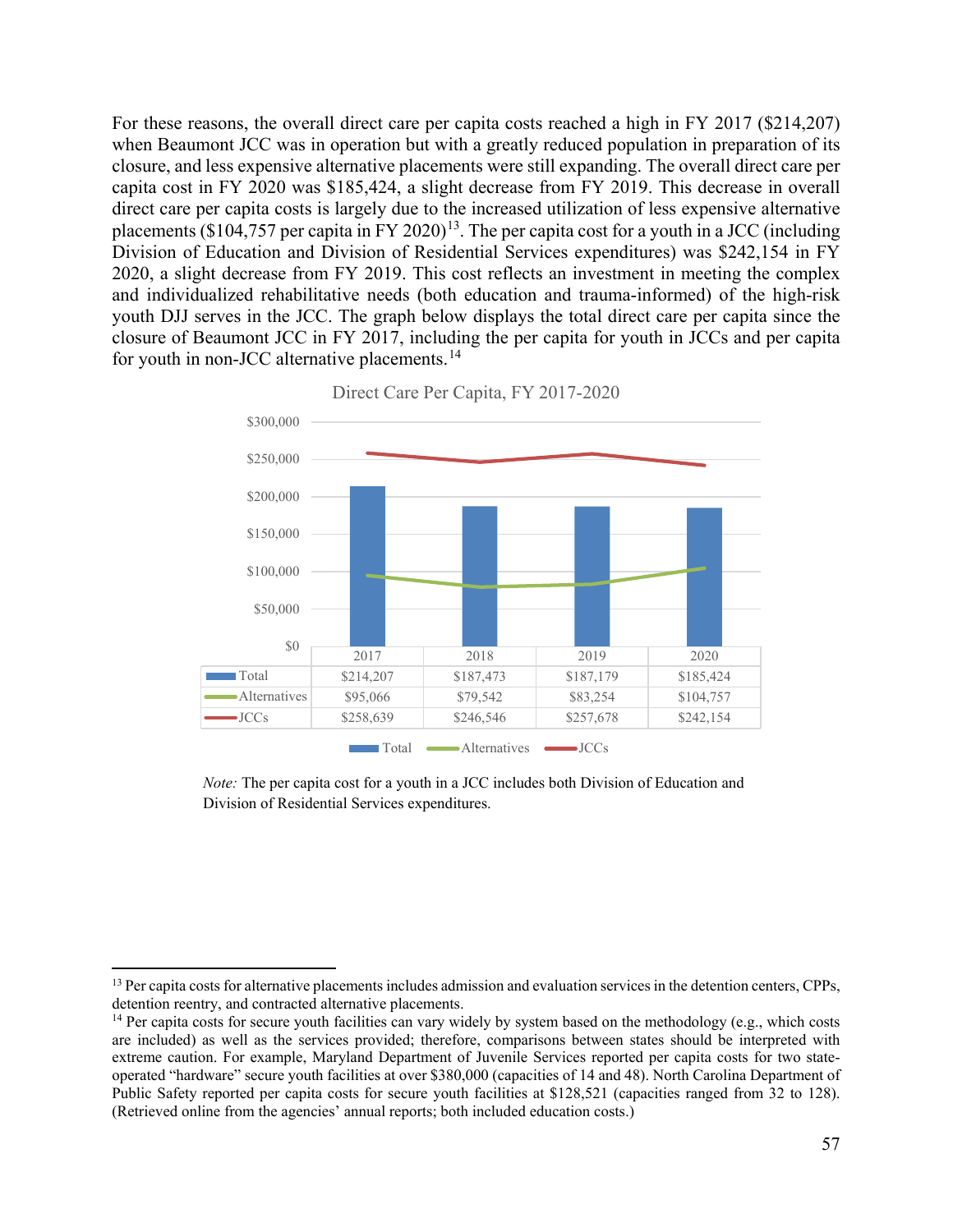# <span id="page-65-0"></span>**LENGTH OF STAY**

DJJ revised the LOS Guidelines on October 15, 2015, to provide accountability and align with national standards by using data-driven decision-making. Under the previous LOS Guidelines, 41.3% of indeterminately committed youth were released within their anticipated LOS range (i.e., "on-time"), 49.6% were released prior to the anticipated LOS range (i.e., "early"), and 9.1% were released after their anticipated LOS range (i.e., "late"). Since implementation of the new LOS Guidelines, DJJ has worked to hold youth for a period of time that is within their anticipated LOS range, using treatment progress and positive behavior in release decision-making, with 76.4% of youth being released on-time, 10.5% released early, and 13.2% released late. (See graph below.)<sup>[15](#page-65-1)</sup> DJJ will continue monitoring trends and commitment orders for youth in order to assess LOS Guidelines.

Adherence to LOS Guidelines for Indeterminately





As a result of the LOS Guideline modifications, the average LOS for all youth released from direct care was 14.2 months in FY 2020, down from 18.7 months in FY 2014. More specifically, the average LOS for youth released with indeterminate commitments decreased from 16.1 months in FY 2014 to 8.2 months in FY 2020. The average LOS for committed youth in Virginia is now more in line with national standards and researched best practices: the average LOS from six comparable states was 9.1 months, and research has found that juvenile incarceration fails to reduce recidivism and can, in certain instances, be counterproductive.<sup>[16](#page-65-2)</sup>

<span id="page-65-1"></span><sup>&</sup>lt;sup>15</sup> "Before LOS Revision" includes released youth with admission dates between July 1, 2012, and October 14, 2015. "After LOS Revision" includes released youth with admission dates between October 15, 2015, and June 30, 2019. Youth admitted during FY 2020 are not included to allow lag time for releases to occur. Youth with mandatory or inpatient sex offender treatment needs are exceptions to the anticipated LOS ranges and generally stay longer due to the length of the treatment program; they were excluded from the analyses.

<span id="page-65-2"></span><sup>&</sup>lt;sup>16</sup> The state comparison was conducted during the planning of the LOS Guideline revisions and included Indiana, Missouri, Massachusetts, Maryland, Colorado, and Oregon. See the *Guidelines for Determining the Length of Stay of Juveniles Indeterminately Committed to the Department of Juvenile Justice* for more details.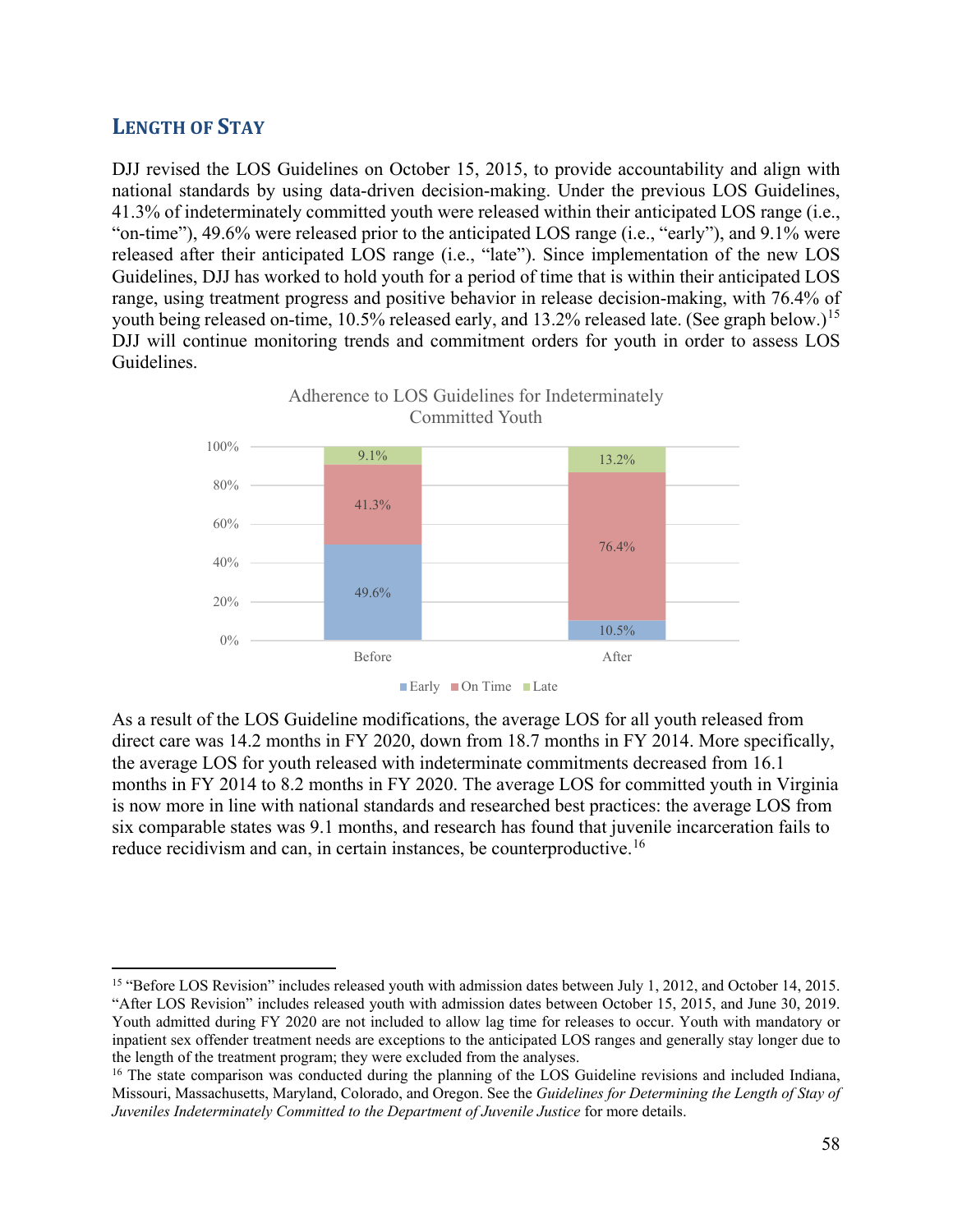The majority of youth released from direct care in FY 2020 received admission and evaluation services at a juvenile detention center; these 231 youth spent an average of 1.5 months in this placement type. After their assessment, youth then spend time in a treatment placement for the remainder of their direct care stay. As youth may have multiple treatment placement types during their direct care stay, the following LOS averages for the 321 released youth in FY 2020 by placement type are not mutually exclusive (i.e., one youth may be included in multiple placement types). All commitment types are included in the overall LOS averages; since a higher proportion of youth with determinate commitments and blended sentences stay in a JCC, the JCC average LOS is longer than other placement types.<sup>[17](#page-66-0)</sup>

- The average LOS for **all youth released from direct care** was 14.2 months (321 youth).
	- o Indeterminate: 8.2 months (219 youth)
	- o Determinate or Blended: 27.2 months (102 youth)
- The average LOS in a **JCC** was 18.3 months (151 youth)
	- o Indeterminate: 8.2 months (62 youth)
	- o Determinate or Blended: 25.3 months (89 youth)
- The average LOS in a **CPP** was 5.3 months (244 youth).
	- o Indeterminate: 4.4 months (144 youth)
	- o Determinate or Blended: 10.7 months (30 youth)
- The average LOS in a **contracted alternative placement** was 6.4 months (29 youth).
	- o Indeterminate: 6.5 months (27 youth)
	- o Determinate or Blended: 4.1 months (2 youth)
- The average LOS in **detention reentry** was 2.3 months (19 youth).
	- o Indeterminate: 1.7 months (10 youth)
	- o Determinate or Blended: 2.9 months (9 youth)

| Direct Care Releases by Placement Type, FY 2020 |                                          |                                   |                           |                           |                               |                               |
|-------------------------------------------------|------------------------------------------|-----------------------------------|---------------------------|---------------------------|-------------------------------|-------------------------------|
| <b>Placement Type</b>                           | <b>Total</b><br>Youth<br><b>Released</b> | <b>Overall</b><br>LOS<br>(Months) | Indet.<br><b>Releases</b> | Indet.<br>LOS<br>(Months) | Det./Blend<br><b>Releases</b> | Det./Blend<br>LOS<br>(Months) |
| <b>Total Direct Care</b>                        | 321                                      | 14.2                              | 219                       | 8.2                       | 102                           | 27.2                          |
| <b>JCC</b>                                      | 151                                      | 18.3                              | 62                        | 8.2                       | 89                            | 25.3                          |
| CPPs                                            | 244                                      | 5.3                               | 144                       | 4.4                       | 30                            | 10.7                          |
| Alt. Placements                                 | 29                                       | 6.4                               | 27                        | 6.5                       |                               | 4.1                           |
| Det. Reentry                                    | 19                                       | 2.3                               | 10                        | 1.7                       | O                             | 2.9                           |

<span id="page-66-0"></span><sup>&</sup>lt;sup>17</sup> For LOS by placement type, a youth's total days in a placement type during a single commitment were combined, even if separated by a stay in a different placement type. A youth's total direct care LOS includes time from commitment, including time spent in a detention center for direct care admission and evaluation services, and may involve a sum of multiple treatment placements. Youth are included in the average LOS for a placement type if they spent at least one day in that type of placement.